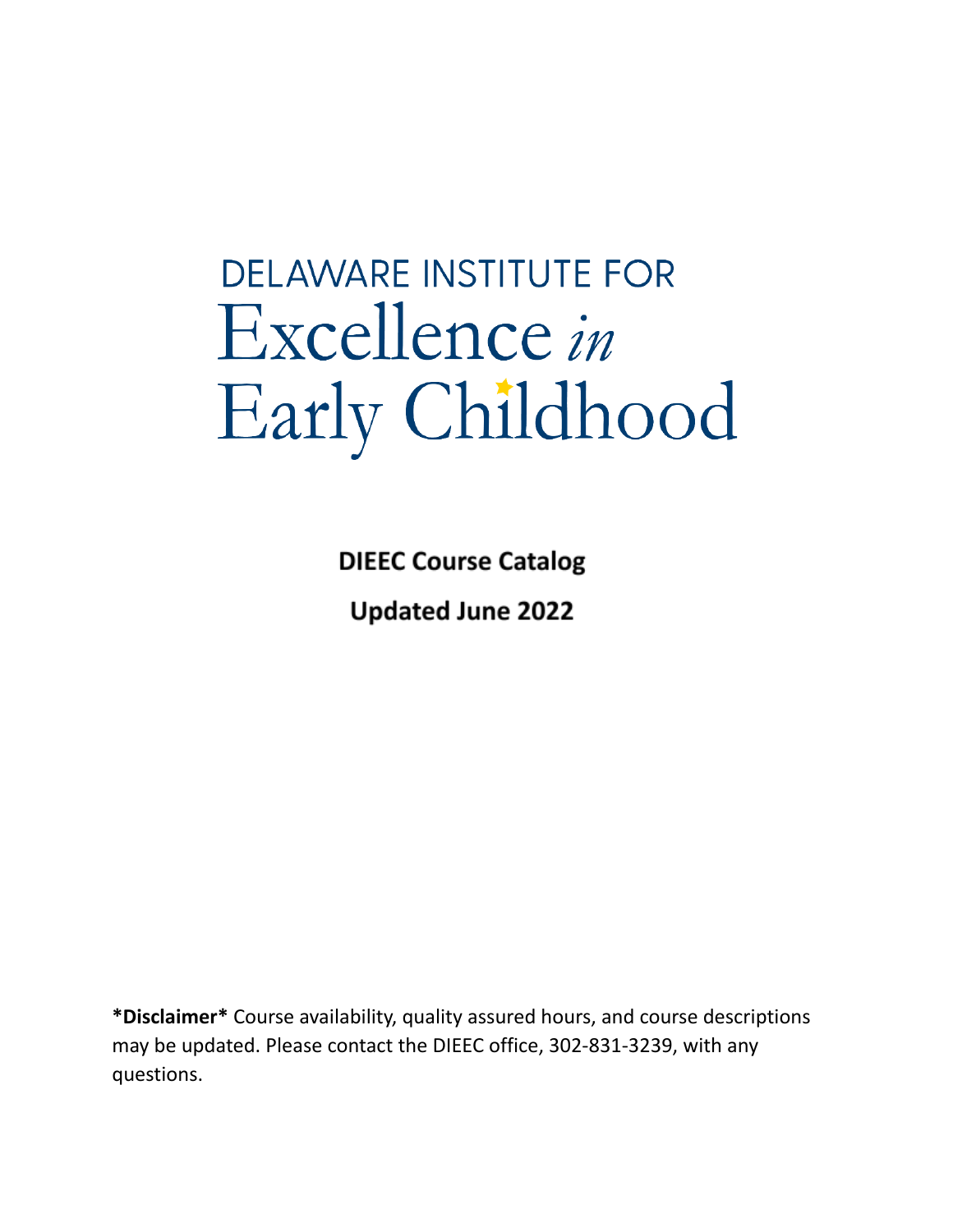| 6 Pillars of Character Building for School Age Children |                                                                                                                                                                                                                                                                                                                                                                                                                                                                                                                                                                                                                                                                                                                           |           |         |        |
|---------------------------------------------------------|---------------------------------------------------------------------------------------------------------------------------------------------------------------------------------------------------------------------------------------------------------------------------------------------------------------------------------------------------------------------------------------------------------------------------------------------------------------------------------------------------------------------------------------------------------------------------------------------------------------------------------------------------------------------------------------------------------------------------|-----------|---------|--------|
| <b>Hours</b>                                            | $\overline{2}$                                                                                                                                                                                                                                                                                                                                                                                                                                                                                                                                                                                                                                                                                                            |           |         |        |
| <b>Audience</b>                                         | <b>School Age Professionals</b>                                                                                                                                                                                                                                                                                                                                                                                                                                                                                                                                                                                                                                                                                           |           |         |        |
| Level                                                   | Introductory                                                                                                                                                                                                                                                                                                                                                                                                                                                                                                                                                                                                                                                                                                              |           |         |        |
| <b>Competencies</b>                                     | Social Emotional                                                                                                                                                                                                                                                                                                                                                                                                                                                                                                                                                                                                                                                                                                          |           |         |        |
| <b>Sponsoring</b><br>Organization                       | Delaware Institute for Excellence in Early Childhood                                                                                                                                                                                                                                                                                                                                                                                                                                                                                                                                                                                                                                                                      |           |         |        |
| <b>Description</b>                                      | In our rapidly developing world, when our school agers graduate from high school, they will be<br>entering careers that may not even exist yet! We must prepare them for the demands of the future<br>by helping them build the character skills needed to be successful in a future job market.<br>Participants will listen to a TedX speech on the importance of building character traits and the<br>impact this will have on their development. Then listen to examples of how we can build these skills<br>in our Before and After Care School-Age programs and create your own strategies to use with the<br>children. This course is specifically for professionals who work with children in kindergarten and up! |           |         |        |
| Virtual                                                 | Self-Paced                                                                                                                                                                                                                                                                                                                                                                                                                                                                                                                                                                                                                                                                                                                | In Person | Private | Onsite |

| A Conversation with Leadership: Program Positivity PLUS |                                                                                                                                                                                                                                                                                                                                                                                                                                                                                                                                                                                                                                                               |           |         |        |  |
|---------------------------------------------------------|---------------------------------------------------------------------------------------------------------------------------------------------------------------------------------------------------------------------------------------------------------------------------------------------------------------------------------------------------------------------------------------------------------------------------------------------------------------------------------------------------------------------------------------------------------------------------------------------------------------------------------------------------------------|-----------|---------|--------|--|
| <b>Hours</b>                                            | 10                                                                                                                                                                                                                                                                                                                                                                                                                                                                                                                                                                                                                                                            |           |         |        |  |
| Audience                                                | Management/Administrators                                                                                                                                                                                                                                                                                                                                                                                                                                                                                                                                                                                                                                     |           |         |        |  |
| Level                                                   | Intermediate                                                                                                                                                                                                                                                                                                                                                                                                                                                                                                                                                                                                                                                  |           |         |        |  |
| <b>Competencies</b>                                     | Management & Administration                                                                                                                                                                                                                                                                                                                                                                                                                                                                                                                                                                                                                                   |           |         |        |  |
| <b>Sponsoring</b><br>Organization                       | Delaware Institute for Excellence in Early Childhood                                                                                                                                                                                                                                                                                                                                                                                                                                                                                                                                                                                                          |           |         |        |  |
| <b>Description</b>                                      | This course is followed by small group coaching is for administration and those with leadership roles<br>in the program. Join us for a conversation on how to cultivate positivity, wellness, and energy in the<br>workplace where everyone (educators, support staff, children, families, and YOU) can thrive.<br>Throughout the first three sessions, we will talk about essential characteristics of peaceful<br>environments and brainstorm ways to create a healthy organizational climate in your program.<br>Next, we will engage in two small group coaching sessions where we reflect on your experiences<br>implementing a strategy you've learned. |           |         |        |  |
| Virtual                                                 | Self-Paced                                                                                                                                                                                                                                                                                                                                                                                                                                                                                                                                                                                                                                                    | In Person | Private | Onsite |  |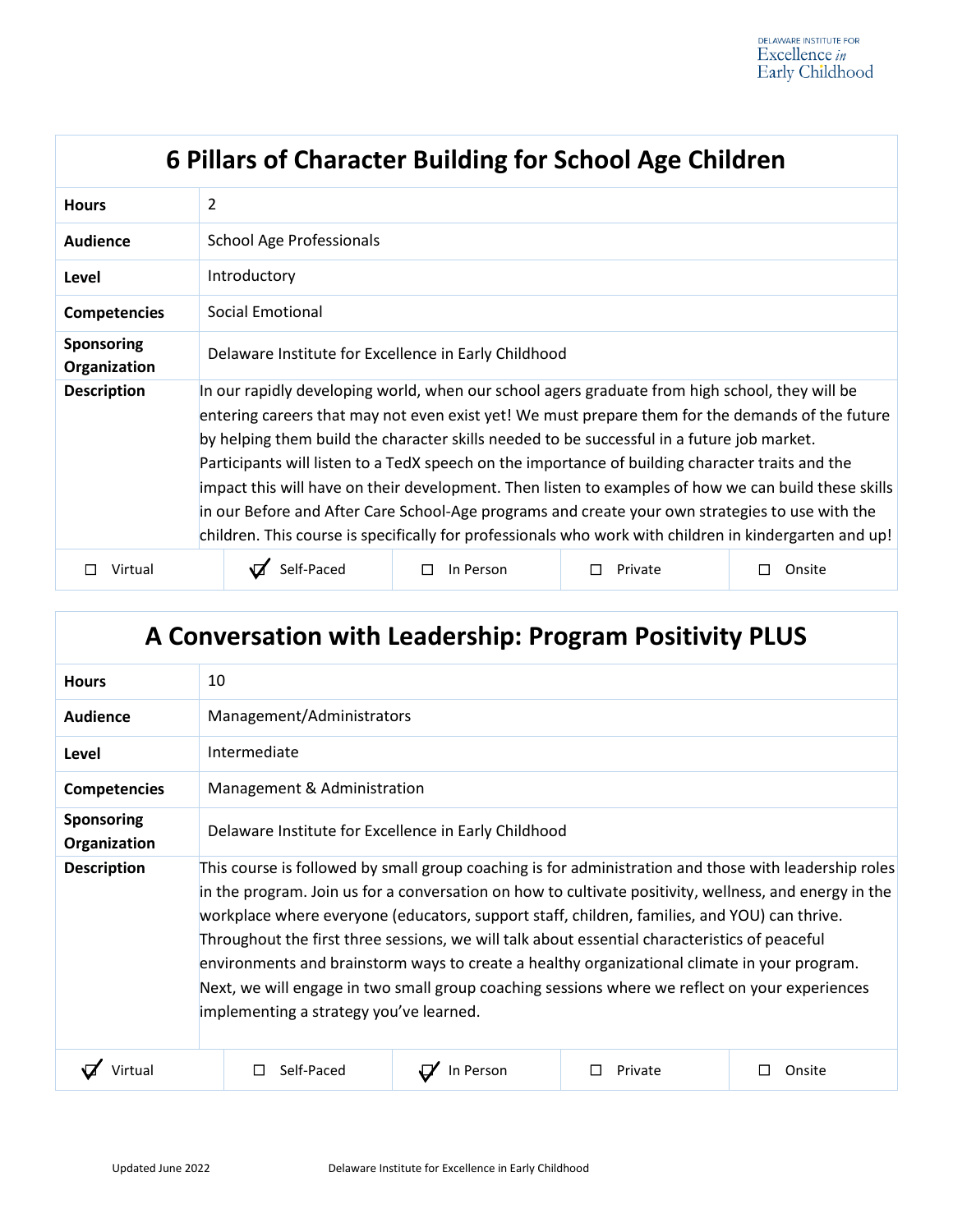| <b>ABCDEs of CHILD Mental Health</b> |                                                                                                                                                                                                                                                                                                                                                                                                                                                                                                                                                                                                                                                                                                                                                                                                                                                                                                                                                                                                            |                     |         |        |
|--------------------------------------|------------------------------------------------------------------------------------------------------------------------------------------------------------------------------------------------------------------------------------------------------------------------------------------------------------------------------------------------------------------------------------------------------------------------------------------------------------------------------------------------------------------------------------------------------------------------------------------------------------------------------------------------------------------------------------------------------------------------------------------------------------------------------------------------------------------------------------------------------------------------------------------------------------------------------------------------------------------------------------------------------------|---------------------|---------|--------|
| <b>Hours</b>                         | 2                                                                                                                                                                                                                                                                                                                                                                                                                                                                                                                                                                                                                                                                                                                                                                                                                                                                                                                                                                                                          |                     |         |        |
| Audience                             | All ECE Professionals                                                                                                                                                                                                                                                                                                                                                                                                                                                                                                                                                                                                                                                                                                                                                                                                                                                                                                                                                                                      |                     |         |        |
| Level                                | Introductory                                                                                                                                                                                                                                                                                                                                                                                                                                                                                                                                                                                                                                                                                                                                                                                                                                                                                                                                                                                               |                     |         |        |
| <b>Competencies</b>                  | <b>Social Emotional</b>                                                                                                                                                                                                                                                                                                                                                                                                                                                                                                                                                                                                                                                                                                                                                                                                                                                                                                                                                                                    |                     |         |        |
| Sponsoring<br>Organization           | Delaware Institute for Excellence in Early Childhood                                                                                                                                                                                                                                                                                                                                                                                                                                                                                                                                                                                                                                                                                                                                                                                                                                                                                                                                                       |                     |         |        |
| <b>Description</b>                   | Children learn best in atmospheres of safety and trust, in spaces that give them strong emotional<br>connections to other children and adults. The Climate of Healthy Interactions for Learning &<br>Development (CHILD) tool from Yale University offers a perspective on the social and emotional<br>climate of a program and provides specific strategies and tools that assess and support an<br>atmosphere of mental health. This self-paced workshop serves as an introduction to the nine<br>dimensions of the CHILD observational measure and is recommended as a foundation for taking<br>workshops that focus on using the CHILD as a reflective and purposeful tool for educator<br>development. THIS IS A VIRTUAL COURSE TO BE COMPLETED ON YOUR OWN SCHEDULE AND WILL<br>NOT BE MEETING IN PERSON. Requirements for this course are the ability to access email to receive<br>directions and internet access to view video(s) and complete a reflection form within 30 days of<br>class date. |                     |         |        |
| Virtual                              | Self-Paced                                                                                                                                                                                                                                                                                                                                                                                                                                                                                                                                                                                                                                                                                                                                                                                                                                                                                                                                                                                                 | In Person<br>$\Box$ | Private | Onsite |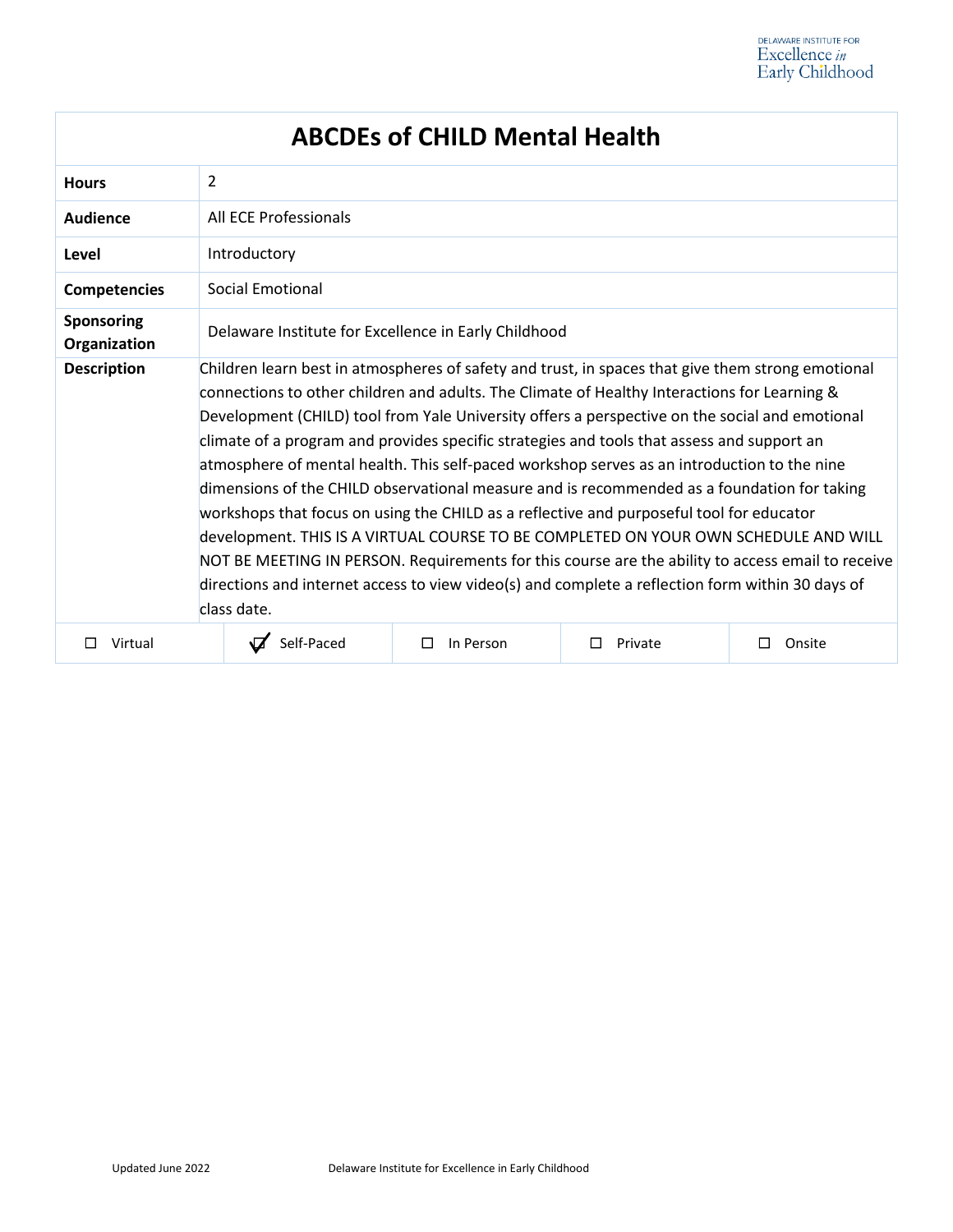| <b>Advanced Assessment for Administrators:</b> |                                                                                                                                                                                                                                                                                                                                                                                                                                                                                                                                                                                                                                                                                                               |                      |              |                  |
|------------------------------------------------|---------------------------------------------------------------------------------------------------------------------------------------------------------------------------------------------------------------------------------------------------------------------------------------------------------------------------------------------------------------------------------------------------------------------------------------------------------------------------------------------------------------------------------------------------------------------------------------------------------------------------------------------------------------------------------------------------------------|----------------------|--------------|------------------|
| <b>Data Driven Decision Making PLUS</b>        |                                                                                                                                                                                                                                                                                                                                                                                                                                                                                                                                                                                                                                                                                                               |                      |              |                  |
| <b>Hours</b>                                   | 10                                                                                                                                                                                                                                                                                                                                                                                                                                                                                                                                                                                                                                                                                                            |                      |              |                  |
| <b>Audience</b>                                | Administrators                                                                                                                                                                                                                                                                                                                                                                                                                                                                                                                                                                                                                                                                                                |                      |              |                  |
| Level                                          | Advanced                                                                                                                                                                                                                                                                                                                                                                                                                                                                                                                                                                                                                                                                                                      |                      |              |                  |
| <b>Competencies</b>                            | Observation and Assessment                                                                                                                                                                                                                                                                                                                                                                                                                                                                                                                                                                                                                                                                                    |                      |              |                  |
| <b>Sponsoring</b><br>Organization              | Delaware Institute for Excellence in Early Childhood                                                                                                                                                                                                                                                                                                                                                                                                                                                                                                                                                                                                                                                          |                      |              |                  |
| <b>Description</b>                             | The Delaware Institute for Excellence in Early Childhood Professional Development Department is<br>proud to introduce: Data Driven Decision Making, an advanced assessment course designed to build<br>on prior assessment courses (recommended to take Polishing the Lens prior to enrollment). The<br>role of Administrator could be the Program Director, Curriculum Coordinator, Family Childcare<br>Owner/Provider, or Administrator. This workshop will address how administrators can identify<br>multiple sources of data for use in supporting and developing sustainable programmatic goals,<br>supporting teachers in their assessment practices and including families in the assessment process. |                      |              |                  |
| Virtual                                        | $\Box$ Self-Paced                                                                                                                                                                                                                                                                                                                                                                                                                                                                                                                                                                                                                                                                                             | $\sqrt{ }$ In Person | Private<br>П | Onsite<br>$\Box$ |

# **Advanced Assessment for Teachers: Purposeful Planning (PLUS)**

| <b>Hours</b>                      | 6                                                                                                                                                                                                                                                                                                                                                                                                                                                                                                                                                                                                                                                                                                                                                     |           |         |        |
|-----------------------------------|-------------------------------------------------------------------------------------------------------------------------------------------------------------------------------------------------------------------------------------------------------------------------------------------------------------------------------------------------------------------------------------------------------------------------------------------------------------------------------------------------------------------------------------------------------------------------------------------------------------------------------------------------------------------------------------------------------------------------------------------------------|-----------|---------|--------|
| Audience                          | All ECE Professionals                                                                                                                                                                                                                                                                                                                                                                                                                                                                                                                                                                                                                                                                                                                                 |           |         |        |
| Level                             | Advanced                                                                                                                                                                                                                                                                                                                                                                                                                                                                                                                                                                                                                                                                                                                                              |           |         |        |
| <b>Competencies</b>               | <b>Observation and Assessment</b>                                                                                                                                                                                                                                                                                                                                                                                                                                                                                                                                                                                                                                                                                                                     |           |         |        |
| <b>Sponsoring</b><br>Organization | Delaware Institute for Excellence in Early Childhood                                                                                                                                                                                                                                                                                                                                                                                                                                                                                                                                                                                                                                                                                                  |           |         |        |
| <b>Description</b>                | This workshop is an advanced assessment course designed to build on prior assessment courses:<br>Self-Paced Assessment 101 and Power of Practice. (Note that fully participating in these is necessary<br>for complete understanding of the learning about using assessment data for planning). This<br>workshop will address how teachers can collect, analyze, and interpret data to develop meaningful<br>and purposeful plans to support groups of children and individual children. To enhance the process<br>of formative assessment, teachers will learn strategies to analyze the quality of the data and<br>develop strategies to also include multiple forms of data, as well as family and community input to<br>guide planning practices. |           |         |        |
| Virtual                           | Self-Paced                                                                                                                                                                                                                                                                                                                                                                                                                                                                                                                                                                                                                                                                                                                                            | In Person | Private | Onsite |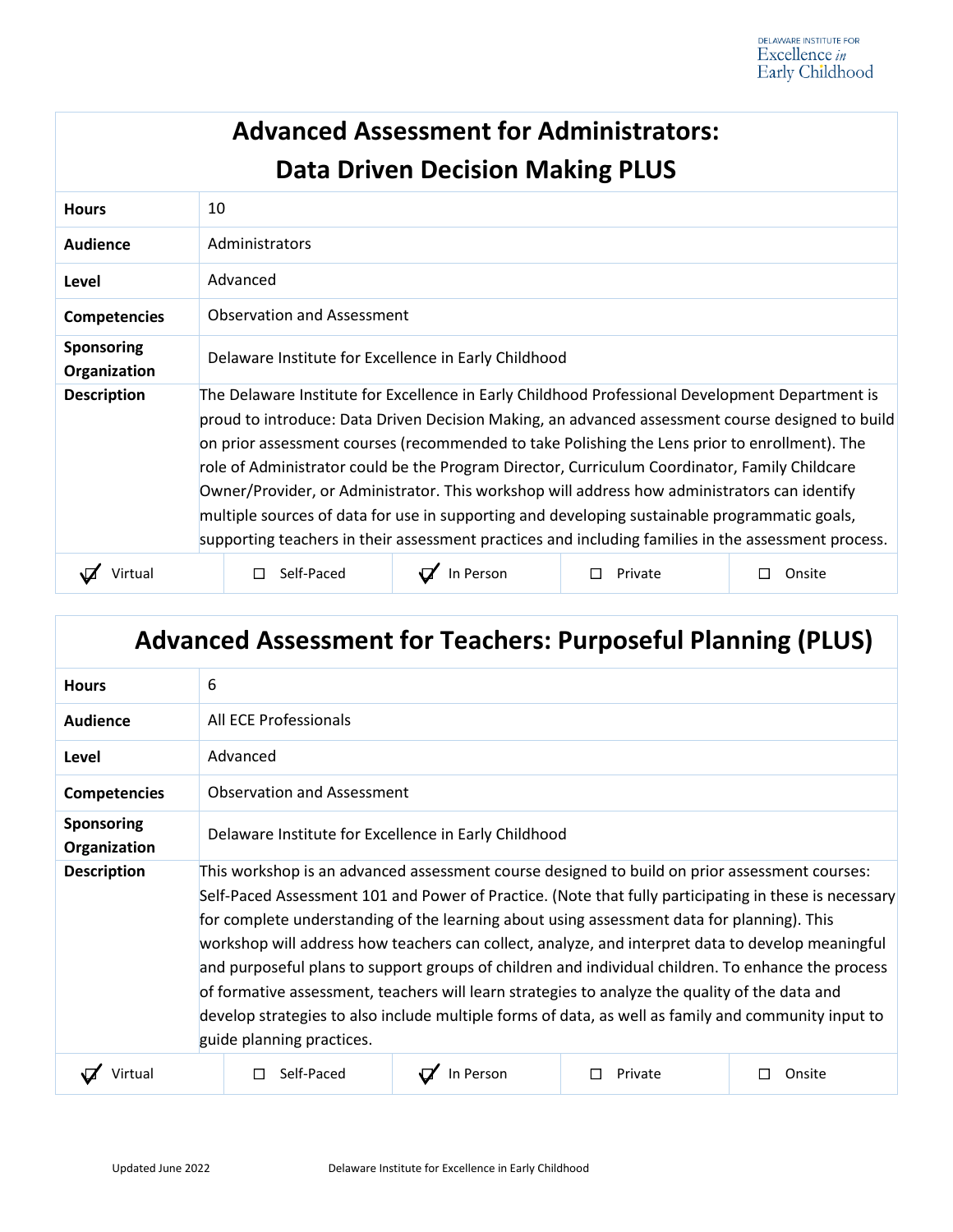| All In for STEM (PLUS)            |                                                                                                                                                                                                                                                                                                                                                   |         |        |
|-----------------------------------|---------------------------------------------------------------------------------------------------------------------------------------------------------------------------------------------------------------------------------------------------------------------------------------------------------------------------------------------------|---------|--------|
| <b>Hours</b>                      | 4                                                                                                                                                                                                                                                                                                                                                 |         |        |
| Audience                          | All ECE Professionals                                                                                                                                                                                                                                                                                                                             |         |        |
| Level                             | Intermediate                                                                                                                                                                                                                                                                                                                                      |         |        |
| <b>Competencies</b>               | Environment & Curriculum                                                                                                                                                                                                                                                                                                                          |         |        |
| <b>Sponsoring</b><br>Organization | Delaware Institute for Excellence in Early Childhood                                                                                                                                                                                                                                                                                              |         |        |
| <b>Description</b>                | STEM activities (Science, Technology, Engineering and Math) are best embedded in curriculum as<br>engaging experiences and as accessible for children of all developmental abilities and levels. This<br>workshop is a participatory and hands-on workshop that demonstrates how STEM can be a vital and<br>integrated part of learning programs. |         |        |
|                                   | In Person<br>Self-Paced                                                                                                                                                                                                                                                                                                                           | Private | Onsite |

| <b>Assessment 101: Assessment for Positive Effect</b> |                                                                                                                                                                                                                                                                                                                                                                                                                                                                                                              |           |         |        |  |
|-------------------------------------------------------|--------------------------------------------------------------------------------------------------------------------------------------------------------------------------------------------------------------------------------------------------------------------------------------------------------------------------------------------------------------------------------------------------------------------------------------------------------------------------------------------------------------|-----------|---------|--------|--|
| <b>Hours</b>                                          | 2                                                                                                                                                                                                                                                                                                                                                                                                                                                                                                            |           |         |        |  |
| Audience                                              | All ECE Professionals                                                                                                                                                                                                                                                                                                                                                                                                                                                                                        |           |         |        |  |
| Level                                                 | Introductory                                                                                                                                                                                                                                                                                                                                                                                                                                                                                                 |           |         |        |  |
| <b>Competencies</b>                                   | Observation and Assessment                                                                                                                                                                                                                                                                                                                                                                                                                                                                                   |           |         |        |  |
| <b>Sponsoring</b><br>Organization                     | Delaware Institute for Excellence in Early Childhood                                                                                                                                                                                                                                                                                                                                                                                                                                                         |           |         |        |  |
| <b>Description</b>                                    | Assessment is a key foundation element of effective teaching. Programs and educators need to be<br>understanding of the purposes and practices of assessment. How to use data for planning,<br>individualizing and sharing information with stakeholders. This self-paced learning will guide<br>participants in understanding various purposes of quality assessment and can serve as support for<br>other assessment and observation workshops, such as Power of Practice and Teaching Strategies<br>GOLD. |           |         |        |  |
| Virtual                                               | Self-Paced                                                                                                                                                                                                                                                                                                                                                                                                                                                                                                   | In Person | Private | Onsite |  |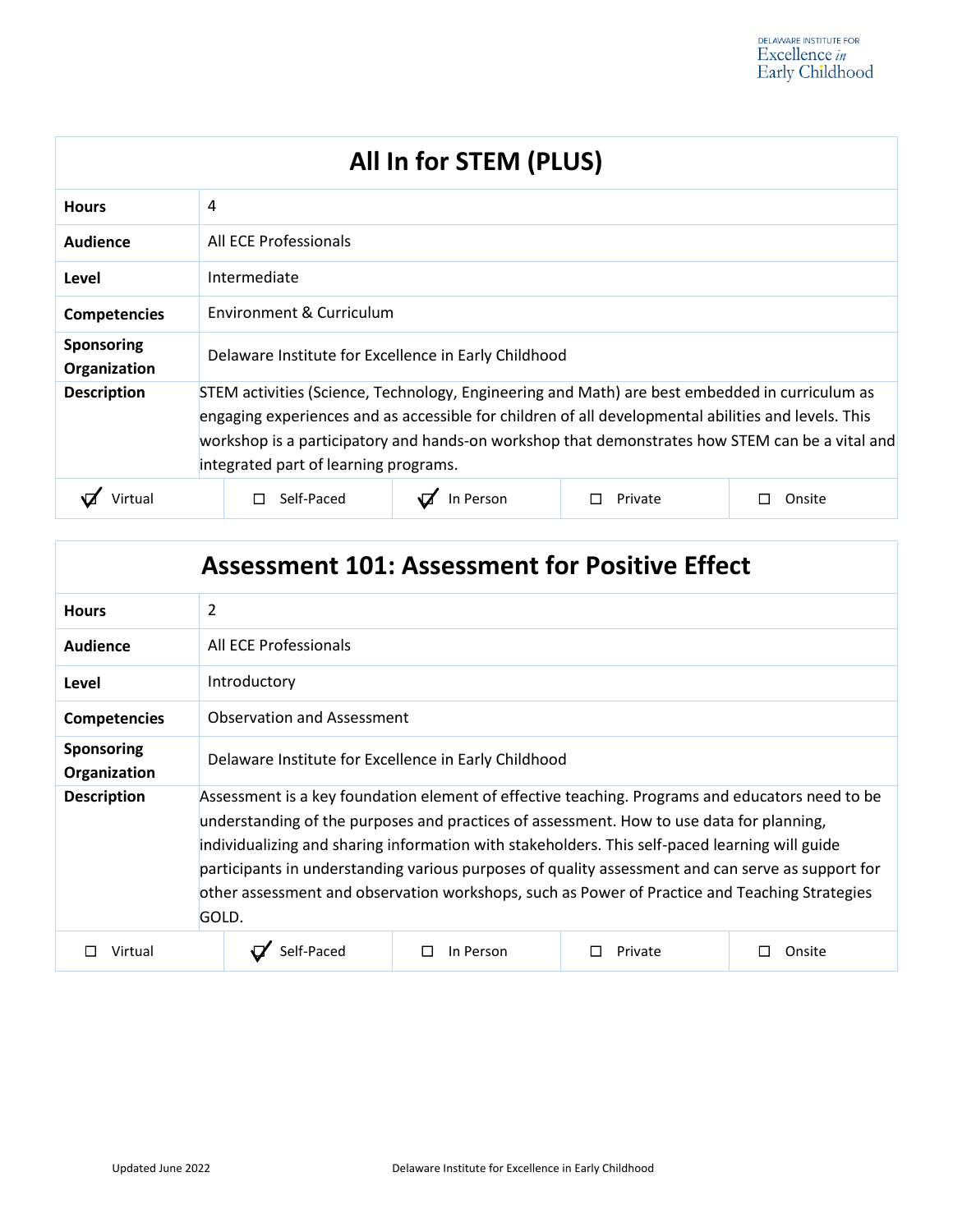|                                   | <b>Attachment and Childhood Trauma: Community of Practice</b>                                                                                                                                                                                                                                                                                                                                                                                                                    |                |         |        |
|-----------------------------------|----------------------------------------------------------------------------------------------------------------------------------------------------------------------------------------------------------------------------------------------------------------------------------------------------------------------------------------------------------------------------------------------------------------------------------------------------------------------------------|----------------|---------|--------|
| <b>Hours</b>                      | $\overline{2}$                                                                                                                                                                                                                                                                                                                                                                                                                                                                   |                |         |        |
| <b>Audience</b>                   | All ECE Professionals                                                                                                                                                                                                                                                                                                                                                                                                                                                            |                |         |        |
| Level                             | Introductory                                                                                                                                                                                                                                                                                                                                                                                                                                                                     |                |         |        |
| <b>Competencies</b>               | Social Emotional                                                                                                                                                                                                                                                                                                                                                                                                                                                                 |                |         |        |
| <b>Sponsoring</b><br>Organization | Delaware Institute for Excellence in Early Childhood                                                                                                                                                                                                                                                                                                                                                                                                                             |                |         |        |
| <b>Description</b>                | "I have an adult who cherishes me and keeps me safe" is the child's view of attachment or their<br>relationship with the adults in their lives. Participants will listen to two true stories of how adults<br>were able to form safe and secure attachments with children to help them overcome trauma. Then,<br>each participant will create a plan to provide nurturing for 5 different areas of a child's needs -<br>physical, safety, belonging, self-esteem, and cognitive. |                |         |        |
| Virtual                           | Self-Paced                                                                                                                                                                                                                                                                                                                                                                                                                                                                       | In Person<br>П | Private | Onsite |

| <b>Authentic Community Engagement PLUS</b> |                                                                                                                                                                                                                                                                                                                                                                                                          |           |         |  |
|--------------------------------------------|----------------------------------------------------------------------------------------------------------------------------------------------------------------------------------------------------------------------------------------------------------------------------------------------------------------------------------------------------------------------------------------------------------|-----------|---------|--|
| <b>Hours</b>                               | 5                                                                                                                                                                                                                                                                                                                                                                                                        |           |         |  |
| Audience                                   | All ECE Professionals                                                                                                                                                                                                                                                                                                                                                                                    |           |         |  |
| Level                                      | Intermediate                                                                                                                                                                                                                                                                                                                                                                                             |           |         |  |
| <b>Competencies</b>                        | Family/Community                                                                                                                                                                                                                                                                                                                                                                                         |           |         |  |
| Sponsoring<br>Organization                 | Delaware Institute for Excellence in Early Childhood                                                                                                                                                                                                                                                                                                                                                     |           |         |  |
| <b>Description</b>                         | Hear from Delaware Early Childhood programs about how they achieved fruitful and reciprocal<br>relationships with community partners that built success for children, their families, and<br>themselves! Gather real life tips and reflect on programs' guiding principles to take your own<br>community engagement to the next level and even how to help ensure smooth transitions to<br>kindergarten. |           |         |  |
|                                            | Self-Paced                                                                                                                                                                                                                                                                                                                                                                                               | In Person | Private |  |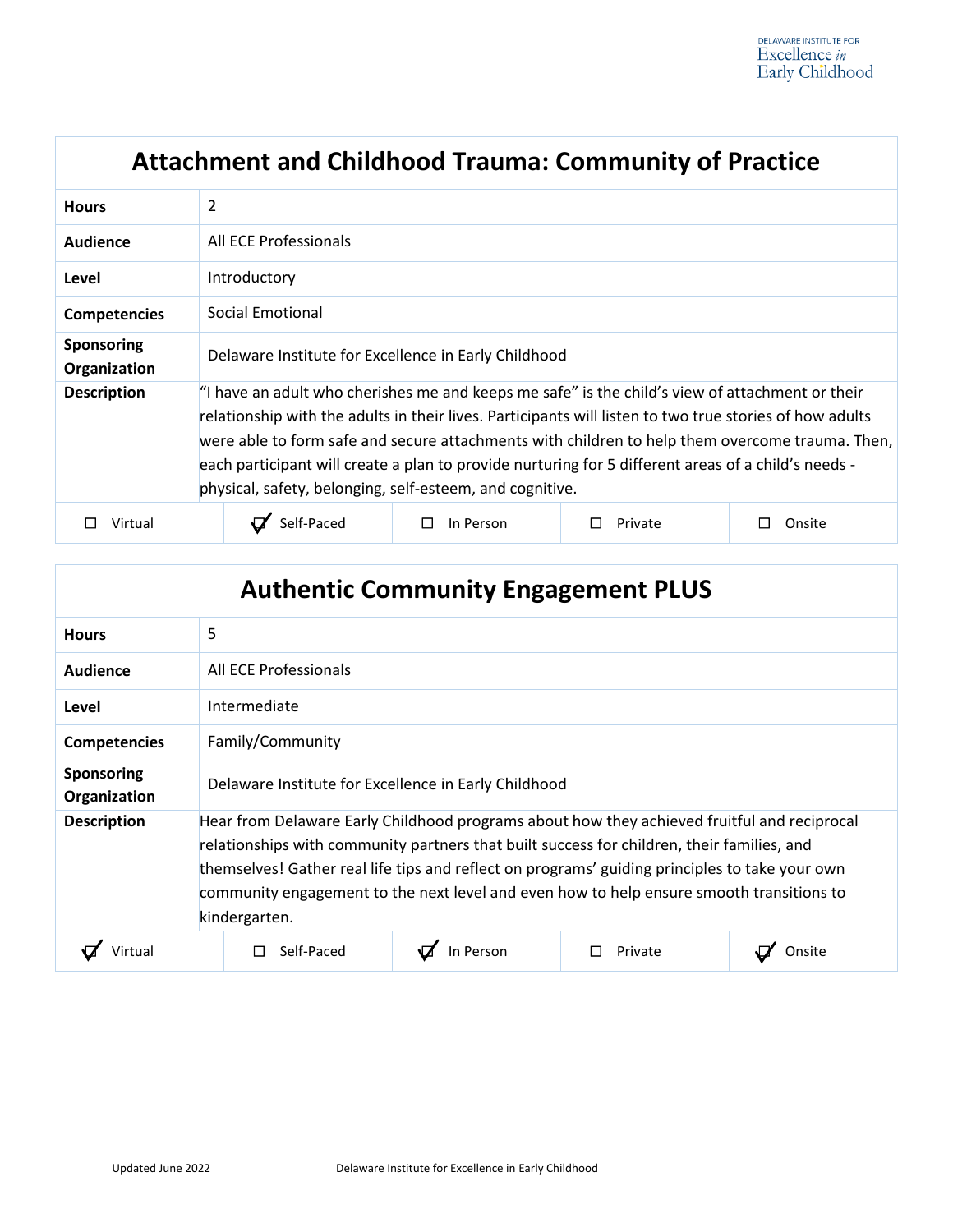| <b>Building Future Success in School Age Children</b> |                                                                                                                                                                                                                                                                                                                                                                                                                                                                                                                   |           |         |        |
|-------------------------------------------------------|-------------------------------------------------------------------------------------------------------------------------------------------------------------------------------------------------------------------------------------------------------------------------------------------------------------------------------------------------------------------------------------------------------------------------------------------------------------------------------------------------------------------|-----------|---------|--------|
| <b>Hours</b>                                          | 4                                                                                                                                                                                                                                                                                                                                                                                                                                                                                                                 |           |         |        |
| Audience                                              | <b>School Age Professionals</b>                                                                                                                                                                                                                                                                                                                                                                                                                                                                                   |           |         |        |
| Level                                                 | Intermediate                                                                                                                                                                                                                                                                                                                                                                                                                                                                                                      |           |         |        |
| <b>Competencies</b>                                   | Social Emotional                                                                                                                                                                                                                                                                                                                                                                                                                                                                                                  |           |         |        |
| <b>Sponsoring</b><br>Organization                     | Delaware Institute for Excellence in Early Childhood                                                                                                                                                                                                                                                                                                                                                                                                                                                              |           |         |        |
| <b>Description</b>                                    | Building Future Success in School-age Children teaches school-age providers how to connect the<br>Early Learning Foundation Skills developed beginning at infancy into building assets in school-age<br>children. It will explain the benefit of building assets and how these assets later transition into the<br>development of soft skills that people need in order to be employable in the future workforce.<br>Participants will engage in discussions, hands-on activities and plan using backward design. |           |         |        |
| Jirtua'                                               | Self-Paced                                                                                                                                                                                                                                                                                                                                                                                                                                                                                                        | In Person | Private | Onsite |

| <b>CDA Professional Preparation Cohort</b> |                                                                                                                                                                                                                                                                                    |           |         |        |
|--------------------------------------------|------------------------------------------------------------------------------------------------------------------------------------------------------------------------------------------------------------------------------------------------------------------------------------|-----------|---------|--------|
| <b>Hours</b>                               | 16.5                                                                                                                                                                                                                                                                               |           |         |        |
| Audience                                   | All ECE Professionals                                                                                                                                                                                                                                                              |           |         |        |
| Level                                      | Introductory                                                                                                                                                                                                                                                                       |           |         |        |
| <b>Competencies</b>                        | Child Development                                                                                                                                                                                                                                                                  |           |         |        |
| <b>Sponsoring</b><br>Organization          | Delaware Institute for Excellence in Early Childhood                                                                                                                                                                                                                               |           |         |        |
| <b>Description</b>                         | Throughout the 6-month cohort you will be taken through the steps to prepare your CDA portfolio<br>in the age group you selected. You will have two sessions a month on the first and third<br>Wednesday. You will receive 18 quality assured hours if you attend all 12 sessions. |           |         |        |
|                                            | Self-Paced                                                                                                                                                                                                                                                                         | In Person | Private | Onsite |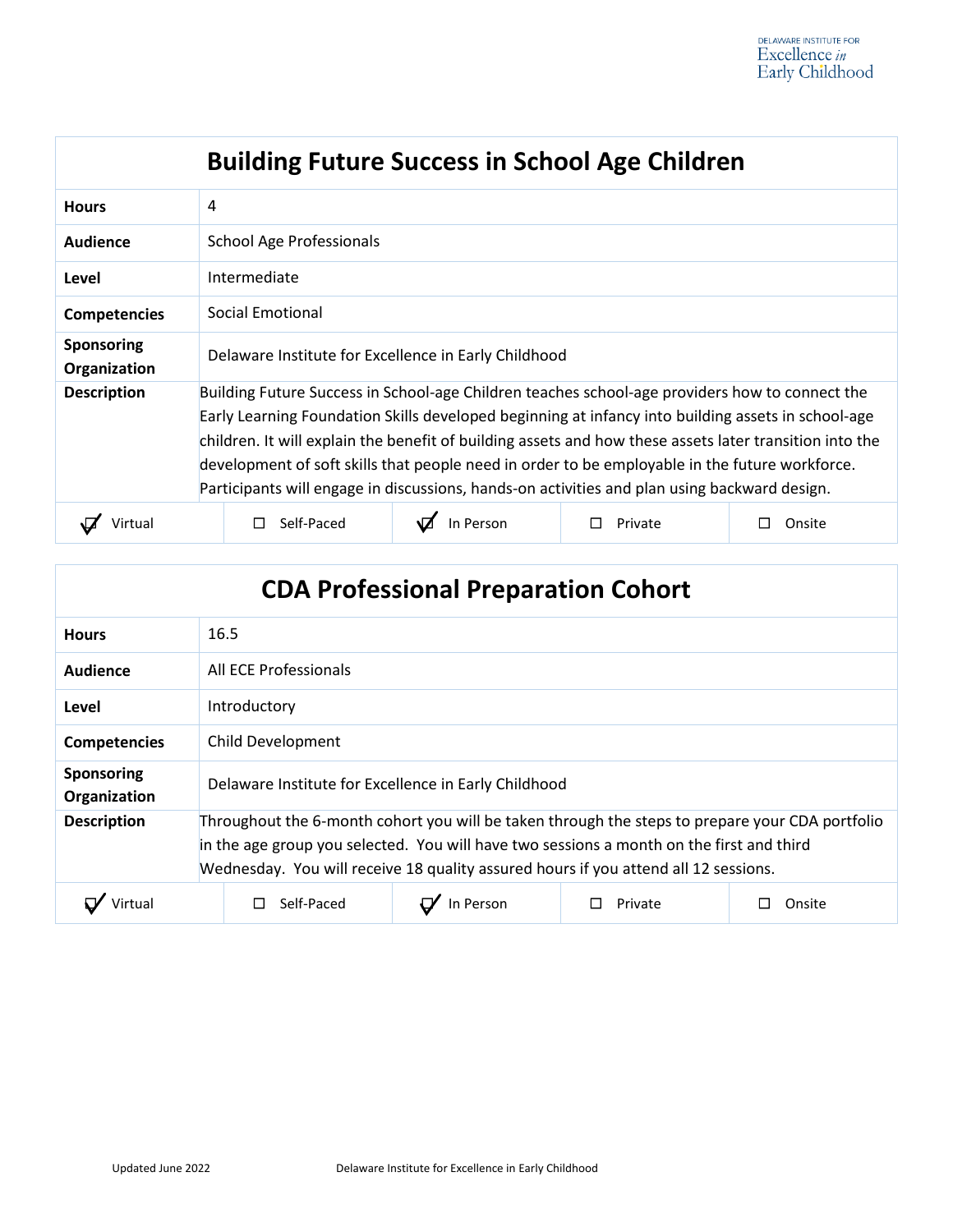| <b>CDA Professional Portfolio Preparation Intake</b> |                                                                                                     |           |         |        |
|------------------------------------------------------|-----------------------------------------------------------------------------------------------------|-----------|---------|--------|
| <b>Hours</b>                                         | 1.5                                                                                                 |           |         |        |
| Audience                                             | All ECE Professionals                                                                               |           |         |        |
| Level                                                | Introductory                                                                                        |           |         |        |
| <b>Competencies</b>                                  | Child Development                                                                                   |           |         |        |
| Sponsoring<br>Organization                           | Delaware Institute for Excellence in Early Childhood                                                |           |         |        |
| <b>Description</b>                                   | This course will outline the CDA process, the portfolio requirements and organization of materials. |           |         |        |
| Virtual                                              | Self-Paced                                                                                          | In Person | Private | Onsite |

| <b>Center-Based Child Care: An Introduction to Designing an</b><br><b>Operating Budget</b> |                                                                                                                                                                                                                                                                                                                                                                                                                                                                                                 |           |         |        |
|--------------------------------------------------------------------------------------------|-------------------------------------------------------------------------------------------------------------------------------------------------------------------------------------------------------------------------------------------------------------------------------------------------------------------------------------------------------------------------------------------------------------------------------------------------------------------------------------------------|-----------|---------|--------|
| <b>Hours</b>                                                                               | 2                                                                                                                                                                                                                                                                                                                                                                                                                                                                                               |           |         |        |
| <b>Audience</b>                                                                            | <b>ECE Administrators/Owners</b>                                                                                                                                                                                                                                                                                                                                                                                                                                                                |           |         |        |
| Level                                                                                      | Introductory                                                                                                                                                                                                                                                                                                                                                                                                                                                                                    |           |         |        |
| <b>Competencies</b>                                                                        | Management & Administration                                                                                                                                                                                                                                                                                                                                                                                                                                                                     |           |         |        |
| <b>Sponsoring</b><br>Organization                                                          | Delaware Institute for Excellence in Early Childhood                                                                                                                                                                                                                                                                                                                                                                                                                                            |           |         |        |
| <b>Description</b>                                                                         | This self-paced module is for Center-Based Programs or Large Family Child Care that exists outside<br>of the owner's home. It is important to understand your program's financial picture. Being<br>intentional to your fiscal management will support reaching program goals and measuring the<br>success of your business. This starts with designing an operating budget to know your income and<br>spending. Ensuring that you are balancing the two and to help you make future decisions. |           |         |        |
| Virtual                                                                                    | Self-Paced                                                                                                                                                                                                                                                                                                                                                                                                                                                                                      | In Person | Private | Onsite |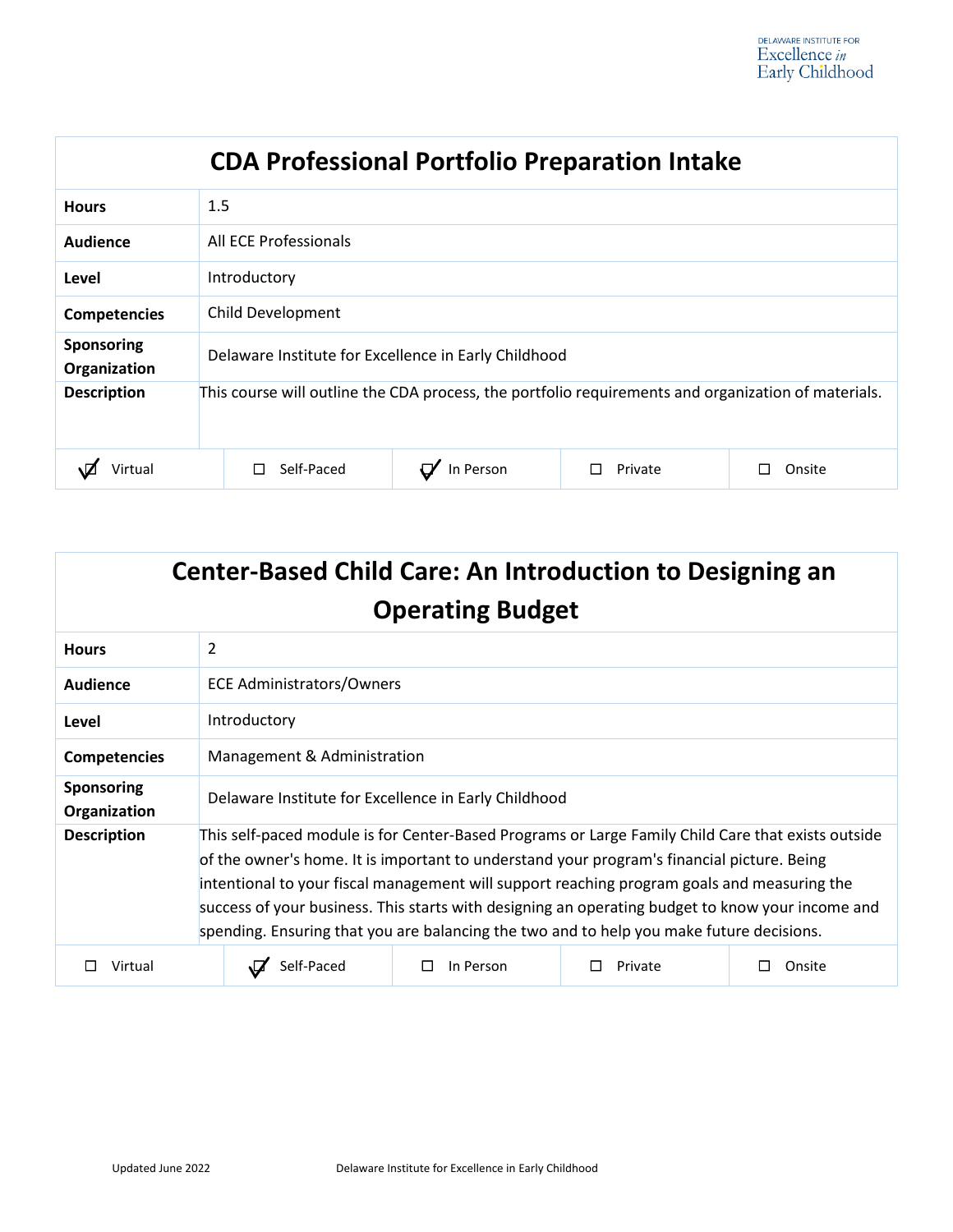|                                   | <b>Child Assessment for Administrators: Polishing the Lens PLUS</b>                                                                                                                                                                                                                                                                                                                                                                                                                                                                                                                                                                                                                                                                           |           |         |        |  |
|-----------------------------------|-----------------------------------------------------------------------------------------------------------------------------------------------------------------------------------------------------------------------------------------------------------------------------------------------------------------------------------------------------------------------------------------------------------------------------------------------------------------------------------------------------------------------------------------------------------------------------------------------------------------------------------------------------------------------------------------------------------------------------------------------|-----------|---------|--------|--|
| <b>Hours</b>                      | TBD based on PLUS experience                                                                                                                                                                                                                                                                                                                                                                                                                                                                                                                                                                                                                                                                                                                  |           |         |        |  |
| Audience                          | <b>ECE Administrators/Curriculum Coordinators</b>                                                                                                                                                                                                                                                                                                                                                                                                                                                                                                                                                                                                                                                                                             |           |         |        |  |
| Level                             | Intermediate                                                                                                                                                                                                                                                                                                                                                                                                                                                                                                                                                                                                                                                                                                                                  |           |         |        |  |
| <b>Competencies</b>               | Observation and Assessment                                                                                                                                                                                                                                                                                                                                                                                                                                                                                                                                                                                                                                                                                                                    |           |         |        |  |
| <b>Sponsoring</b><br>Organization | Delaware Institute for Excellence in Early Childhood                                                                                                                                                                                                                                                                                                                                                                                                                                                                                                                                                                                                                                                                                          |           |         |        |  |
| <b>Description</b>                | "Child Assessment for Administrators: Polishing the Lens" professional development event is the<br>first of three assessment modules that are designed to support administrators' understanding of<br>the comprehensive assessment system, and its relationship to children's learning. This module, Part<br>One, focuses on an overview of the types and purposes of assessment and the four parts of the<br>assessment cycle. The series pays particular attention to the way in which administrators can guide<br>and support teachers' understanding and use of child assessment as part of their instructional<br>practice. *Classroom teachers and FCC Providers should take "Child Assessment for Teachers: The<br>Power of Practice.* |           |         |        |  |
| Virtual                           | Self-Paced                                                                                                                                                                                                                                                                                                                                                                                                                                                                                                                                                                                                                                                                                                                                    | In Person | Private | Onsite |  |

| <b>Child Assessment for Teachers: The Power of Practice</b> |                                                                                                                                                                                                                                                                                                                                                                                                                                                                                                                                                                                                                                   |           |         |        |  |
|-------------------------------------------------------------|-----------------------------------------------------------------------------------------------------------------------------------------------------------------------------------------------------------------------------------------------------------------------------------------------------------------------------------------------------------------------------------------------------------------------------------------------------------------------------------------------------------------------------------------------------------------------------------------------------------------------------------|-----------|---------|--------|--|
| <b>Hours</b>                                                | Varies                                                                                                                                                                                                                                                                                                                                                                                                                                                                                                                                                                                                                            |           |         |        |  |
| Audience                                                    | All ECE Professionals                                                                                                                                                                                                                                                                                                                                                                                                                                                                                                                                                                                                             |           |         |        |  |
| Level                                                       | Intermediate                                                                                                                                                                                                                                                                                                                                                                                                                                                                                                                                                                                                                      |           |         |        |  |
| <b>Competencies</b>                                         | <b>Observation and Assessment</b>                                                                                                                                                                                                                                                                                                                                                                                                                                                                                                                                                                                                 |           |         |        |  |
| <b>Sponsoring</b><br>Organization                           | Delaware Institute for Excellence in Early Childhood                                                                                                                                                                                                                                                                                                                                                                                                                                                                                                                                                                              |           |         |        |  |
| <b>Description</b>                                          | Child Assessment for Teachers: The Power of Practice professional development event is the first of<br>three assessment modules that are designed to support teachers' and family child care providers'<br>understanding of the comprehensive assessment system, and its relationship to children's learning.<br>This module, Part One, focuses on an overview of the types and purposes of assessment and the<br>four parts of the assessment cycle. The series pays particular attention to the practice of<br>observation and planning and the understanding and use of child assessment as part of instructional<br>practice. |           |         |        |  |
| Virtual                                                     | Self-Paced                                                                                                                                                                                                                                                                                                                                                                                                                                                                                                                                                                                                                        | In Person | Private | Onsite |  |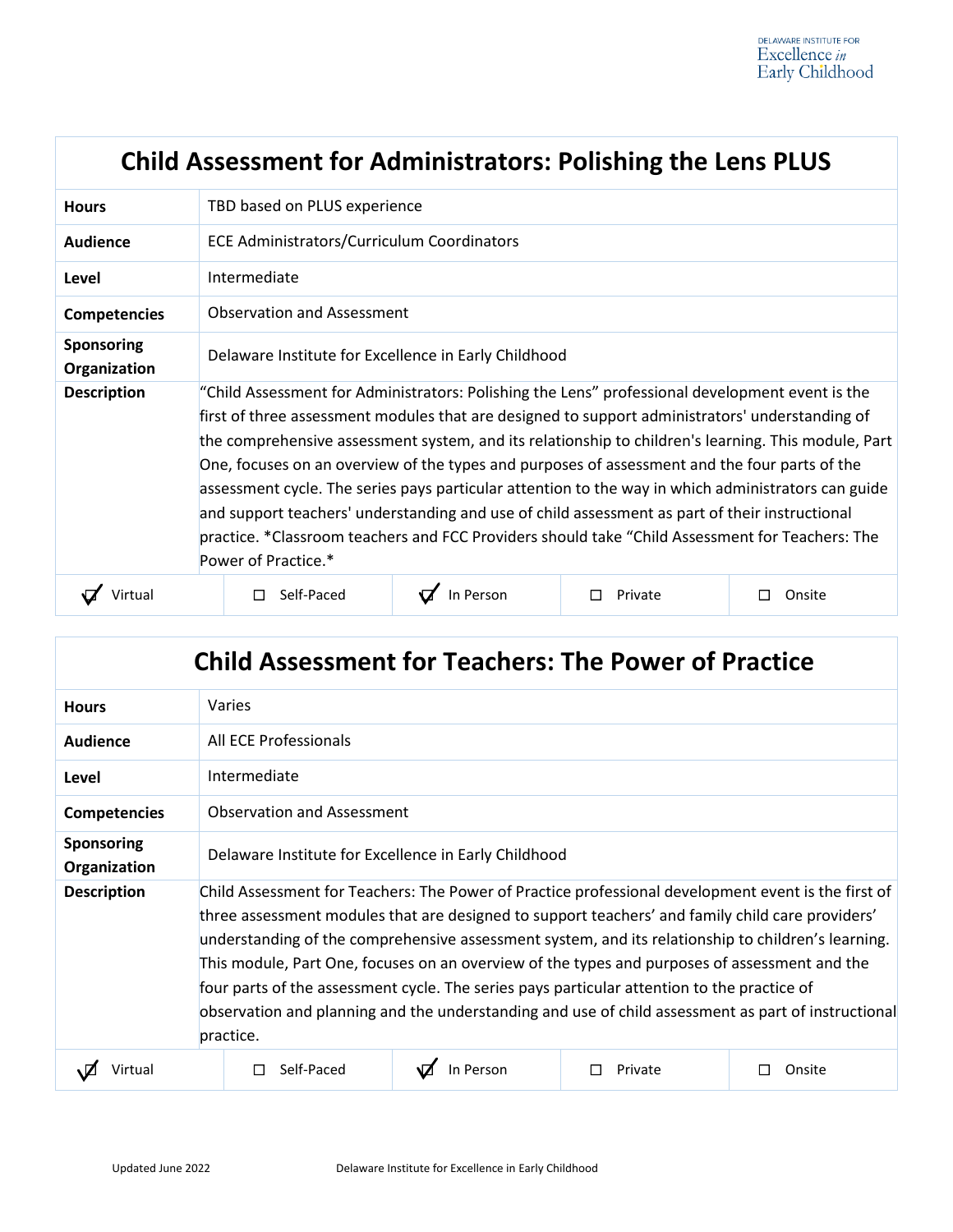# **Child Development (Start Here)**

| <b>Hours</b>                      | 6                                                                                                                                                                                                                                                                                                                                                                                                                                                                                                     |           |         |        |
|-----------------------------------|-------------------------------------------------------------------------------------------------------------------------------------------------------------------------------------------------------------------------------------------------------------------------------------------------------------------------------------------------------------------------------------------------------------------------------------------------------------------------------------------------------|-----------|---------|--------|
| Audience                          | <b>Relative Care Provides</b>                                                                                                                                                                                                                                                                                                                                                                                                                                                                         |           |         |        |
| Level                             | Introductory                                                                                                                                                                                                                                                                                                                                                                                                                                                                                          |           |         |        |
| <b>Competencies</b>               | Child Development                                                                                                                                                                                                                                                                                                                                                                                                                                                                                     |           |         |        |
| <b>Sponsoring</b><br>Organization | Delaware Institute for Excellence in Early Childhood                                                                                                                                                                                                                                                                                                                                                                                                                                                  |           |         |        |
| <b>Description</b>                | This workshop provides an overview of the theories and developmental sequences of children's<br>growth. Participants are given opportunities to examine how stages of development impact<br>decisions about teaching and appropriate, supportive interactions and activities. They learn about<br>children's physical, cognitive, language, social, and emotional development - being provided with<br>an overview of each area of development and information about typical patterns of development. |           |         |        |
| Virtual                           | Self-Paced                                                                                                                                                                                                                                                                                                                                                                                                                                                                                            | In Person | Private | Onsite |

| <b>Community Resources in Early Care</b> |                                                                                                                                                                                                                                                                                                                                                                                                                                                                                                                              |                     |         |        |
|------------------------------------------|------------------------------------------------------------------------------------------------------------------------------------------------------------------------------------------------------------------------------------------------------------------------------------------------------------------------------------------------------------------------------------------------------------------------------------------------------------------------------------------------------------------------------|---------------------|---------|--------|
| <b>Hours</b>                             |                                                                                                                                                                                                                                                                                                                                                                                                                                                                                                                              |                     |         |        |
| Audience                                 | All ECE Professionals                                                                                                                                                                                                                                                                                                                                                                                                                                                                                                        |                     |         |        |
| Level                                    | Introductory                                                                                                                                                                                                                                                                                                                                                                                                                                                                                                                 |                     |         |        |
| <b>Competencies</b>                      | Family/Community                                                                                                                                                                                                                                                                                                                                                                                                                                                                                                             |                     |         |        |
| Sponsoring<br>Organization               | Delaware Institute for Excellence in Early Childhood                                                                                                                                                                                                                                                                                                                                                                                                                                                                         |                     |         |        |
| <b>Description</b>                       | This self-paced professional development provides an overview of a variety of types of community<br>resources that we can make available to our families. You will watch a webinar that will provide an<br>overview of each type of resource and then answer follow up reflection questions. A list of<br>community resources as well as a blank community inventory will be available for you to click and<br>print for use with your program. You may also find additional resources that you want to add to this<br>list. |                     |         |        |
| Virtual                                  | Self-Paced                                                                                                                                                                                                                                                                                                                                                                                                                                                                                                                   | In Person<br>$\Box$ | Private | Onsite |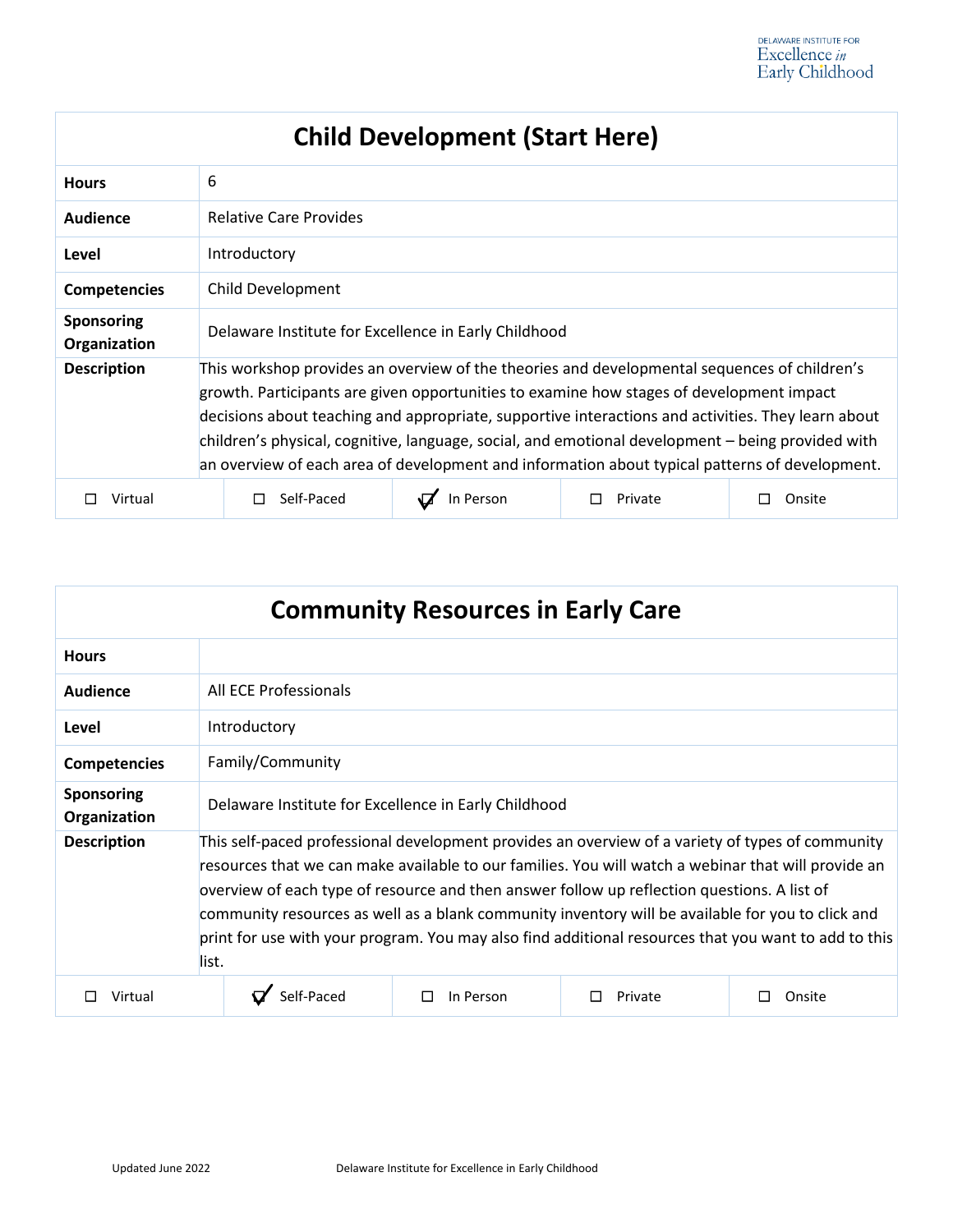|                                   | <b>Connecting with Children Through Their Love Language (PLUS)</b>                                                                                                                                                                                                                                                                                                                                                                                                                                                                                                                                                                                                                                                                             |           |         |        |  |  |
|-----------------------------------|------------------------------------------------------------------------------------------------------------------------------------------------------------------------------------------------------------------------------------------------------------------------------------------------------------------------------------------------------------------------------------------------------------------------------------------------------------------------------------------------------------------------------------------------------------------------------------------------------------------------------------------------------------------------------------------------------------------------------------------------|-----------|---------|--------|--|--|
| <b>Hours</b>                      | 2                                                                                                                                                                                                                                                                                                                                                                                                                                                                                                                                                                                                                                                                                                                                              |           |         |        |  |  |
| <b>Audience</b>                   | All ECE Professionals                                                                                                                                                                                                                                                                                                                                                                                                                                                                                                                                                                                                                                                                                                                          |           |         |        |  |  |
| Level                             | Introductory                                                                                                                                                                                                                                                                                                                                                                                                                                                                                                                                                                                                                                                                                                                                   |           |         |        |  |  |
| <b>Competencies</b>               | Social Emotional                                                                                                                                                                                                                                                                                                                                                                                                                                                                                                                                                                                                                                                                                                                               |           |         |        |  |  |
| <b>Sponsoring</b><br>Organization | Delaware Institute for Excellence in Early Childhood                                                                                                                                                                                                                                                                                                                                                                                                                                                                                                                                                                                                                                                                                           |           |         |        |  |  |
| <b>Description</b>                | Knowing a child's love language can help you foster a relationship with a child that helps them know<br>they are loved. If you do not understand how a child best gives and receives love you may leave a<br>child wondering if they are truly loved. During this workshop, you will explore 5 love languages:<br>Words of Affirmation, Quality Time, Receiving Gifts, Acts of Service and Physical Touch. You will<br>explore ways to determine a child's primary love language as well as your own love language. You<br>will explore ways to reach children in a manner that best meets their needs. Finally, you will learn<br>tools to work with children who speak the same love language or a different love language than<br>your own. |           |         |        |  |  |
| Virtual                           | Self-Paced                                                                                                                                                                                                                                                                                                                                                                                                                                                                                                                                                                                                                                                                                                                                     | In Person | Private | Onsite |  |  |

| Creating a cost-effective outdoor learning environment for FCC |                                                                                                                                                                                                                                                                                                          |  |  |  |  |
|----------------------------------------------------------------|----------------------------------------------------------------------------------------------------------------------------------------------------------------------------------------------------------------------------------------------------------------------------------------------------------|--|--|--|--|
|                                                                | <b>Educators</b>                                                                                                                                                                                                                                                                                         |  |  |  |  |
| <b>Hours</b>                                                   | 3                                                                                                                                                                                                                                                                                                        |  |  |  |  |
| Audience                                                       | <b>FCC/LFCC Professionals</b>                                                                                                                                                                                                                                                                            |  |  |  |  |
| Level                                                          | Introductory                                                                                                                                                                                                                                                                                             |  |  |  |  |
| <b>Competencies</b>                                            | Environment & Curriculum                                                                                                                                                                                                                                                                                 |  |  |  |  |
| <b>Sponsoring</b><br>Organization                              | Delaware Institute for Excellence in Early Childhood                                                                                                                                                                                                                                                     |  |  |  |  |
| <b>Description</b>                                             | Are you interested in adding an outdoor learning environment to your family childcare program?<br>During this FCC-focused PLE, we will discover the benefits of an outdoor learning environment,<br>discuss working through space limitations, and share budget friendly ways to start outdoor learning. |  |  |  |  |
| Virtual                                                        | Self-Paced<br>In Person<br>Private<br>Onsite                                                                                                                                                                                                                                                             |  |  |  |  |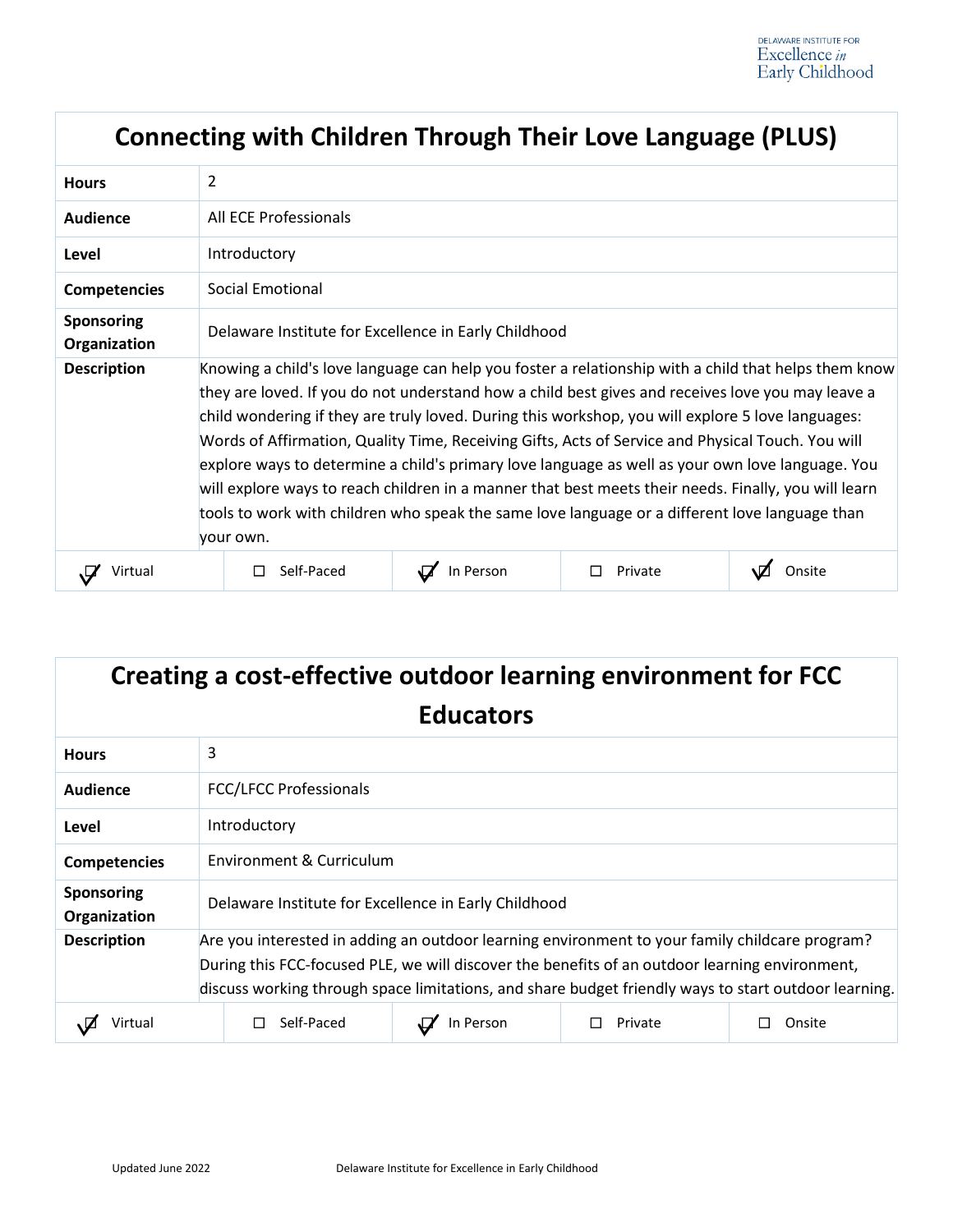| <b>Creating a Positive Classroom Climate</b> |                                                                                                                                                                                                                                                                                                                                                                                                                                                                                                   |           |         |        |
|----------------------------------------------|---------------------------------------------------------------------------------------------------------------------------------------------------------------------------------------------------------------------------------------------------------------------------------------------------------------------------------------------------------------------------------------------------------------------------------------------------------------------------------------------------|-----------|---------|--------|
| <b>Hours</b>                                 | 2                                                                                                                                                                                                                                                                                                                                                                                                                                                                                                 |           |         |        |
| Audience                                     | All ECE Professionals                                                                                                                                                                                                                                                                                                                                                                                                                                                                             |           |         |        |
| Level                                        | Introductory                                                                                                                                                                                                                                                                                                                                                                                                                                                                                      |           |         |        |
| <b>Competencies</b>                          | Child Development                                                                                                                                                                                                                                                                                                                                                                                                                                                                                 |           |         |        |
| <b>Sponsoring</b><br>Organization            | Delaware Institute for Excellence in Early Childhood                                                                                                                                                                                                                                                                                                                                                                                                                                              |           |         |        |
| <b>Description</b>                           | This self-paced professional development is based on research from the Teachstone CLASS<br>program. CLASS uses research-driven insights to improve teacher interactions. Having a supportive,<br>structured and engaging classroom experience will create a positive climate in your environment.<br>When the atmosphere in your program is positive, children want to be present, learn and engage.<br>They build connections and social skills that carry throughout their educational journey. |           |         |        |
| Virtual                                      | Self-Paced                                                                                                                                                                                                                                                                                                                                                                                                                                                                                        | In Person | Private | Onsite |

|                                   | <b>Crisis to Calm - Using Communication and Curriculum (PLUS)</b>                                                                                                                                                                                                                                                                                                                                                                           |           |         |        |
|-----------------------------------|---------------------------------------------------------------------------------------------------------------------------------------------------------------------------------------------------------------------------------------------------------------------------------------------------------------------------------------------------------------------------------------------------------------------------------------------|-----------|---------|--------|
| <b>Hours</b>                      | 4                                                                                                                                                                                                                                                                                                                                                                                                                                           |           |         |        |
| Audience                          | All ECE Professionals                                                                                                                                                                                                                                                                                                                                                                                                                       |           |         |        |
| Level                             | Introductory                                                                                                                                                                                                                                                                                                                                                                                                                                |           |         |        |
| <b>Competencies</b>               | Social Emotional                                                                                                                                                                                                                                                                                                                                                                                                                            |           |         |        |
| <b>Sponsoring</b><br>Organization | Delaware Institute for Excellence in Early Childhood                                                                                                                                                                                                                                                                                                                                                                                        |           |         |        |
| <b>Description</b>                | Early childhood educators play a critical role and are likely to provide support for many young<br>children impacted by a crisis event. Participants will learn about principles of communicating with<br>children about scary or difficult events such as COVID-19. Participants will also explore ways to<br>support children during a crisis through play, music, art and read-alouds. 1 is VIRTUAL and session 2<br><b>is IN PERSON</b> |           |         |        |
| Virtual                           | Self-Paced                                                                                                                                                                                                                                                                                                                                                                                                                                  | In Person | Private | Onsite |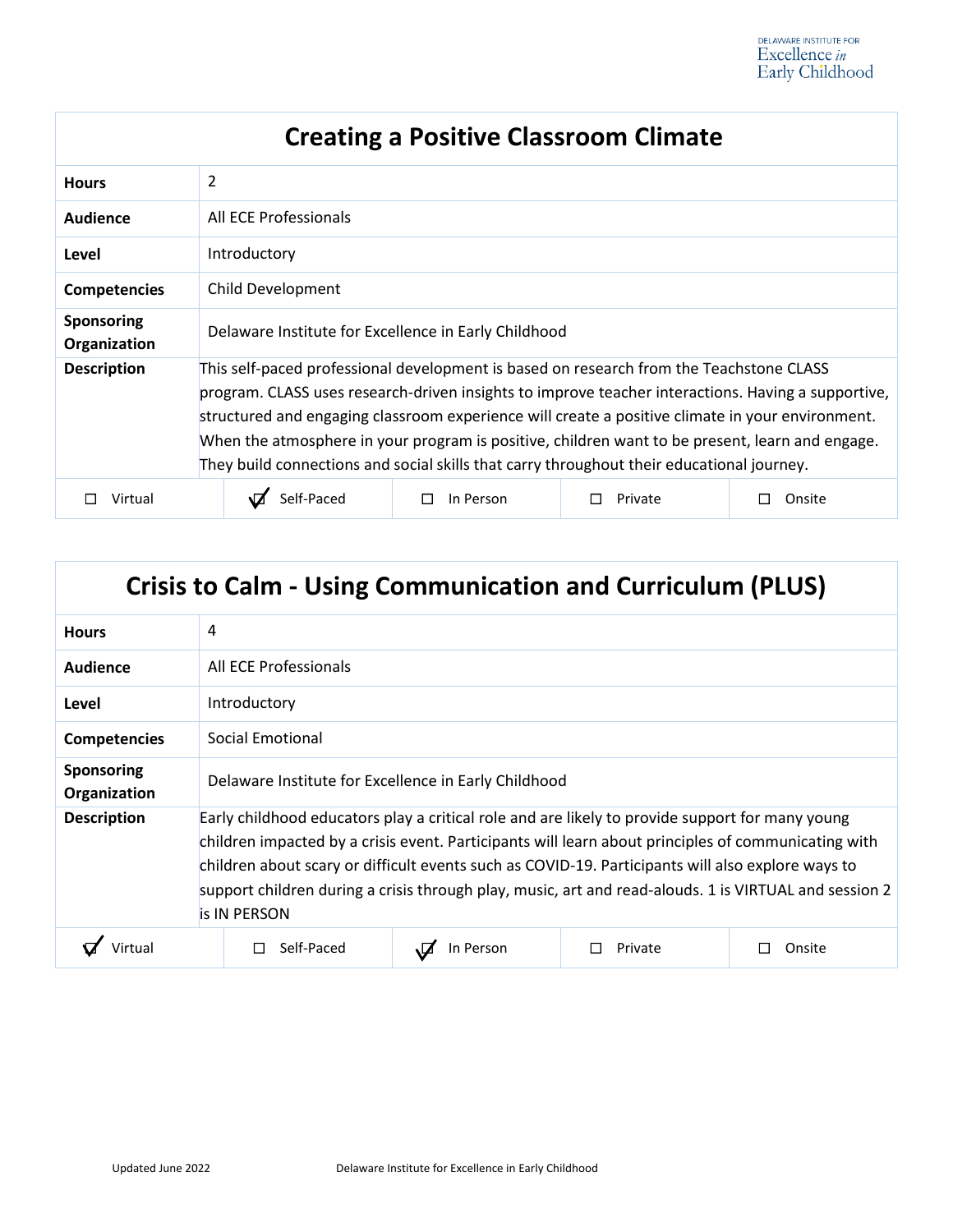| <b>Culturally Responsive Teaching (PLUS)</b> |                                                                                                                                                                                                                                                                                                                                                                                                                                                                                                                                                                                                                                                                                                                                                                                                         |           |         |                     |
|----------------------------------------------|---------------------------------------------------------------------------------------------------------------------------------------------------------------------------------------------------------------------------------------------------------------------------------------------------------------------------------------------------------------------------------------------------------------------------------------------------------------------------------------------------------------------------------------------------------------------------------------------------------------------------------------------------------------------------------------------------------------------------------------------------------------------------------------------------------|-----------|---------|---------------------|
| <b>Hours</b>                                 | 4                                                                                                                                                                                                                                                                                                                                                                                                                                                                                                                                                                                                                                                                                                                                                                                                       |           |         |                     |
| <b>Audience</b>                              | All ECE Professionals                                                                                                                                                                                                                                                                                                                                                                                                                                                                                                                                                                                                                                                                                                                                                                                   |           |         |                     |
| Level                                        | Intermediate                                                                                                                                                                                                                                                                                                                                                                                                                                                                                                                                                                                                                                                                                                                                                                                            |           |         |                     |
| <b>Competencies</b>                          | Professionalism                                                                                                                                                                                                                                                                                                                                                                                                                                                                                                                                                                                                                                                                                                                                                                                         |           |         |                     |
| <b>Sponsoring</b><br>Organization            | Delaware Institute for Excellence in Early Childhood                                                                                                                                                                                                                                                                                                                                                                                                                                                                                                                                                                                                                                                                                                                                                    |           |         |                     |
| <b>Description</b>                           | Zaretta Hammond discusses culturally responsive teaching as helping children "get their brains on<br>fire" as essential to closing the achievement gap. She believes that children should be the leaders of<br>their own learning, and that knowing HOW to learn, having the curiosity to learn will be important<br>to them in order to reach life goals. For this course, participants will watch a video where she<br>explores how we can do that and why it is so important. In another clip "Exploring Culture and<br>Emotions," enjoy both a story of one school and how they appreciate the cultural differences; and<br>examine a study focusing on culture, emotions, and books. After the videos, participants complete<br>and submit a reflection sheet to receive credit for participation. |           |         |                     |
| Virtual                                      | Self-Paced                                                                                                                                                                                                                                                                                                                                                                                                                                                                                                                                                                                                                                                                                                                                                                                              | In Person | Private | Onsite<br>iext here |

| <b>Developing Relationships, Developing Brains:</b><br><b>Infants and Toddlers PLUS</b> |                                                                                                                                                                                                                                                                                                                                                                                                                                                                                                                                                               |                                                  |         |        |
|-----------------------------------------------------------------------------------------|---------------------------------------------------------------------------------------------------------------------------------------------------------------------------------------------------------------------------------------------------------------------------------------------------------------------------------------------------------------------------------------------------------------------------------------------------------------------------------------------------------------------------------------------------------------|--------------------------------------------------|---------|--------|
| <b>Hours</b>                                                                            | 5                                                                                                                                                                                                                                                                                                                                                                                                                                                                                                                                                             |                                                  |         |        |
| Audience                                                                                |                                                                                                                                                                                                                                                                                                                                                                                                                                                                                                                                                               | Infant/Toddler Professionals & FCC Professionals |         |        |
| Level                                                                                   | Intermediate                                                                                                                                                                                                                                                                                                                                                                                                                                                                                                                                                  |                                                  |         |        |
| <b>Competencies</b>                                                                     | Child Development                                                                                                                                                                                                                                                                                                                                                                                                                                                                                                                                             |                                                  |         |        |
| <b>Sponsoring</b><br>Organization                                                       | Delaware Institute for Excellence in Early Childhood                                                                                                                                                                                                                                                                                                                                                                                                                                                                                                          |                                                  |         |        |
| <b>Description</b>                                                                      | Developing a close and secure connection is one of the most important jobs infant and toddler<br>caregivers and educators have. The first three years of life is a period of rapid and significant brain<br>growth. Strong caregiver-infant relationships and responsive interactions shape the brain, supports<br>social development, and promotes lifelong psychological and emotional functioning. Let's explore<br>the connection between relationships and brain development today so you can build stronger<br>caregiver-infant relationships tomorrow! |                                                  |         |        |
| Virtua                                                                                  | Self-Paced                                                                                                                                                                                                                                                                                                                                                                                                                                                                                                                                                    | In Person                                        | Private | Onsite |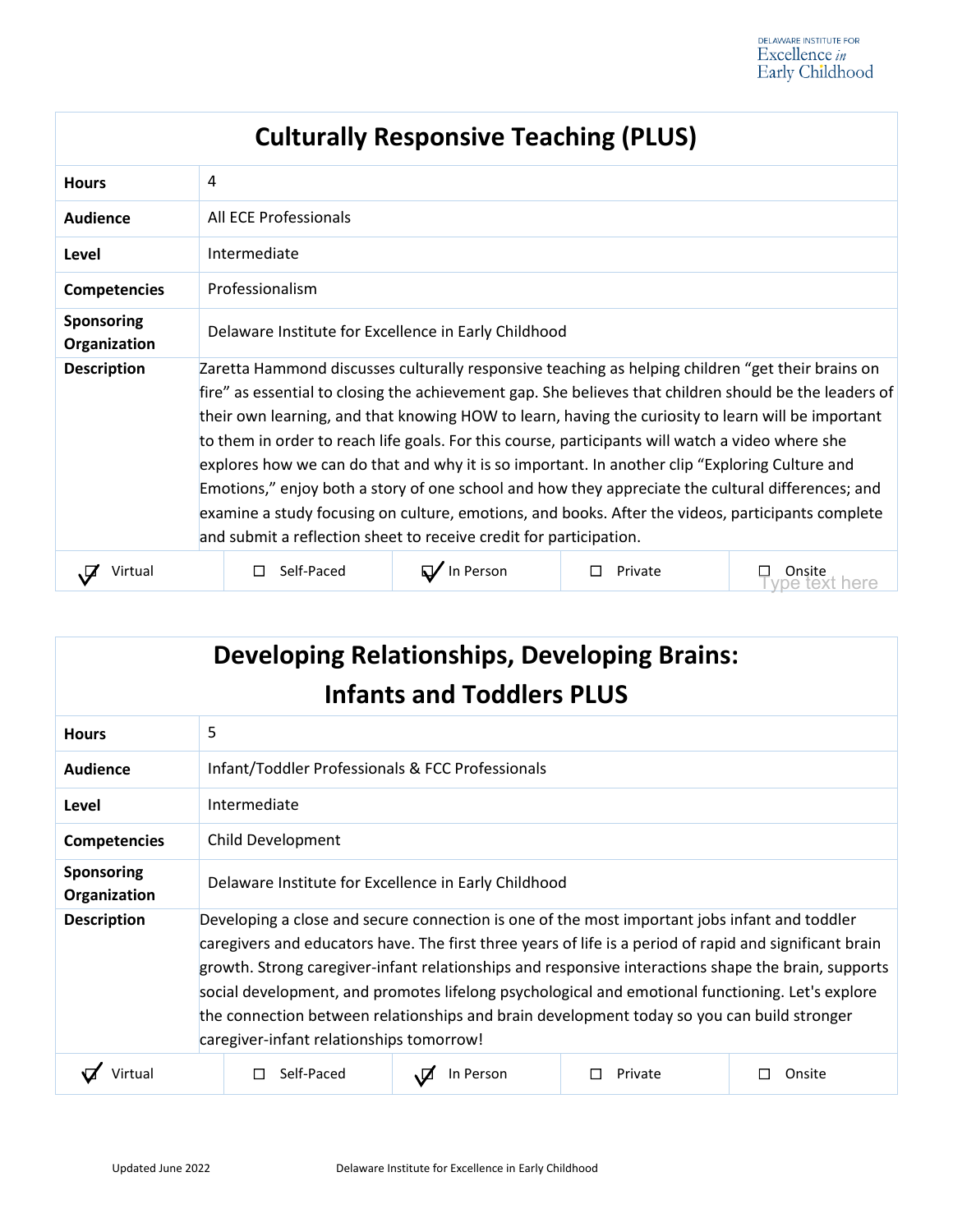| <b>Developing Your Mission Statement</b> |                                                                                                                                                                                                                                                                                                                          |                |         |        |
|------------------------------------------|--------------------------------------------------------------------------------------------------------------------------------------------------------------------------------------------------------------------------------------------------------------------------------------------------------------------------|----------------|---------|--------|
| <b>Hours</b>                             | 2                                                                                                                                                                                                                                                                                                                        |                |         |        |
| Audience                                 | All ECE Professionals                                                                                                                                                                                                                                                                                                    |                |         |        |
| Level                                    | Introductory                                                                                                                                                                                                                                                                                                             |                |         |        |
| <b>Competencies</b>                      | Management & Administration                                                                                                                                                                                                                                                                                              |                |         |        |
| <b>Sponsoring</b><br>Organization        | Delaware Institute for Excellence in Early Childhood                                                                                                                                                                                                                                                                     |                |         |        |
| <b>Description</b>                       | This reflective experience, exploring the core values that drive you and identifying the features of<br>your programs and the benefits they bring to your families, children, and staff. You will consider<br>how these two pieces of information connect and drive your program to design a final mission<br>statement. |                |         |        |
| Virtual                                  | Self-Paced                                                                                                                                                                                                                                                                                                               | In Person<br>П | Private | Onsite |

| <b>Differences Matter: The Diversity of Gender</b><br>in the Early Childhood Program (PLUS) |                                                                                                                                                                                                                                                                                                                                                                                                                                                                                             |           |         |        |  |
|---------------------------------------------------------------------------------------------|---------------------------------------------------------------------------------------------------------------------------------------------------------------------------------------------------------------------------------------------------------------------------------------------------------------------------------------------------------------------------------------------------------------------------------------------------------------------------------------------|-----------|---------|--------|--|
| <b>Hours</b>                                                                                | 4                                                                                                                                                                                                                                                                                                                                                                                                                                                                                           |           |         |        |  |
| Audience                                                                                    | All ECE Professionals                                                                                                                                                                                                                                                                                                                                                                                                                                                                       |           |         |        |  |
| Level                                                                                       | Intermediate                                                                                                                                                                                                                                                                                                                                                                                                                                                                                |           |         |        |  |
| <b>Competencies</b>                                                                         | Child Development                                                                                                                                                                                                                                                                                                                                                                                                                                                                           |           |         |        |  |
| <b>Sponsoring</b><br>Organization                                                           | Delaware Institute for Excellence in Early Childhood                                                                                                                                                                                                                                                                                                                                                                                                                                        |           |         |        |  |
| <b>Description</b>                                                                          | Gender and biology matter in the development of children. Expanding our views of learning and<br>environments that welcome and support is more important than ever. This workshop explores<br>deeply the effects of Gender and evaluates how to support children in effective engagement with<br>the "third teacher", the classroom, by examining strategies that ensure that all children find a safe<br>place to learn, to explore and to discover their own sense of self and community. |           |         |        |  |
| Virtual                                                                                     | Self-Paced                                                                                                                                                                                                                                                                                                                                                                                                                                                                                  | In Person | Private | Onsite |  |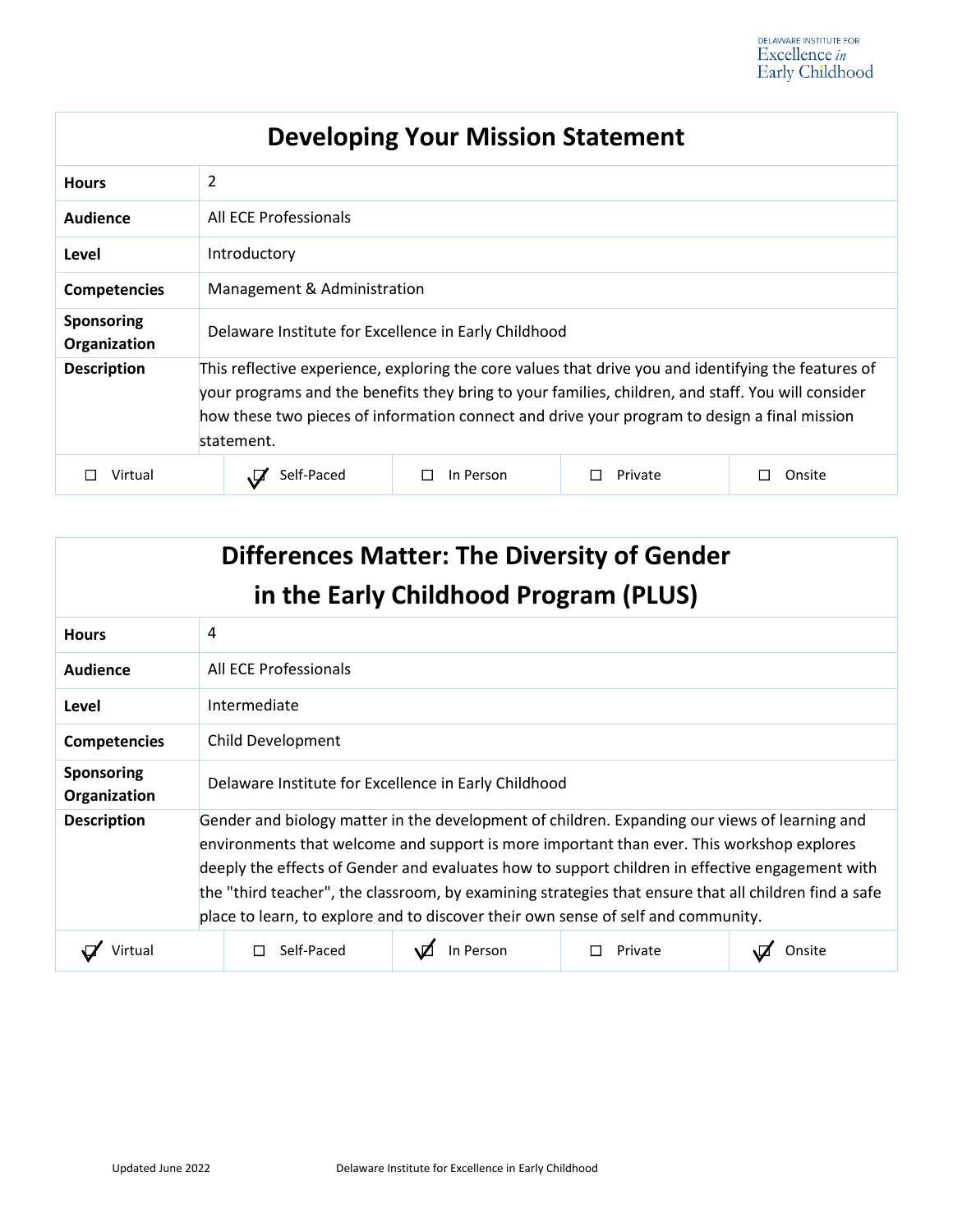# **Engaging Families Virtually PLUS**

| <b>Hours</b>                      | 3                                                                                                                                                                                                                                                                                                                                                                                                                                                                                 |           |         |        |
|-----------------------------------|-----------------------------------------------------------------------------------------------------------------------------------------------------------------------------------------------------------------------------------------------------------------------------------------------------------------------------------------------------------------------------------------------------------------------------------------------------------------------------------|-----------|---------|--------|
| Audience                          | All ECE Professionals                                                                                                                                                                                                                                                                                                                                                                                                                                                             |           |         |        |
| Level                             | Introductory                                                                                                                                                                                                                                                                                                                                                                                                                                                                      |           |         |        |
| <b>Competencies</b>               | Family/Community                                                                                                                                                                                                                                                                                                                                                                                                                                                                  |           |         |        |
| <b>Sponsoring</b><br>Organization | Delaware Institute for Excellence in Early Childhood                                                                                                                                                                                                                                                                                                                                                                                                                              |           |         |        |
| <b>Description</b>                | Since the emergence of the Covid-19 pandemic, we all have been overwhelmed by unending<br>questions. Some may include: How do you bring families into the classroom when you literally can't<br>bring families into the classroom? How do you support children and families in their homes when<br>you can't be in their homes? Let's engage families in new and creative ways and create positive<br>places for children to learn and develop both in the classroom and at home! |           |         |        |
| Virtual                           | Self-Paced                                                                                                                                                                                                                                                                                                                                                                                                                                                                        | In Person | Private | Onsite |

| <b>Engaging Fathers</b>    |                                                                                                                                                                                                                                                                                                                                                                                                                                                                                                                                                                                                                                                             |                |         |        |
|----------------------------|-------------------------------------------------------------------------------------------------------------------------------------------------------------------------------------------------------------------------------------------------------------------------------------------------------------------------------------------------------------------------------------------------------------------------------------------------------------------------------------------------------------------------------------------------------------------------------------------------------------------------------------------------------------|----------------|---------|--------|
| <b>Hours</b>               | $\overline{2}$                                                                                                                                                                                                                                                                                                                                                                                                                                                                                                                                                                                                                                              |                |         |        |
| Audience                   | All ECE Professionals                                                                                                                                                                                                                                                                                                                                                                                                                                                                                                                                                                                                                                       |                |         |        |
| Level                      | Introductory                                                                                                                                                                                                                                                                                                                                                                                                                                                                                                                                                                                                                                                |                |         |        |
| <b>Competencies</b>        | Family/Community                                                                                                                                                                                                                                                                                                                                                                                                                                                                                                                                                                                                                                            |                |         |        |
| Sponsoring<br>Organization | Delaware Institute for Excellence in Early Childhood                                                                                                                                                                                                                                                                                                                                                                                                                                                                                                                                                                                                        |                |         |        |
| <b>Description</b>         | Family involvement is essential to helping all preschool children prepare academically for<br>kindergarten and beyond and fathers play a vital role in their child's development. In this workshop,<br>you will explore the benefits of engaging fathers as well as mothers in your program. After<br>completing this self-paced workshop, participants will be able to: Describe the effect of a father's<br>engagement on children's well-being and development. Develop ideas to incorporate behaviors<br>common to dads into your own teaching practice. Describe characteristics of program events that<br>are appealing to fathers or father figures. |                |         |        |
| Virtual                    | Self-Paced                                                                                                                                                                                                                                                                                                                                                                                                                                                                                                                                                                                                                                                  | In Person<br>П | Private | Onsite |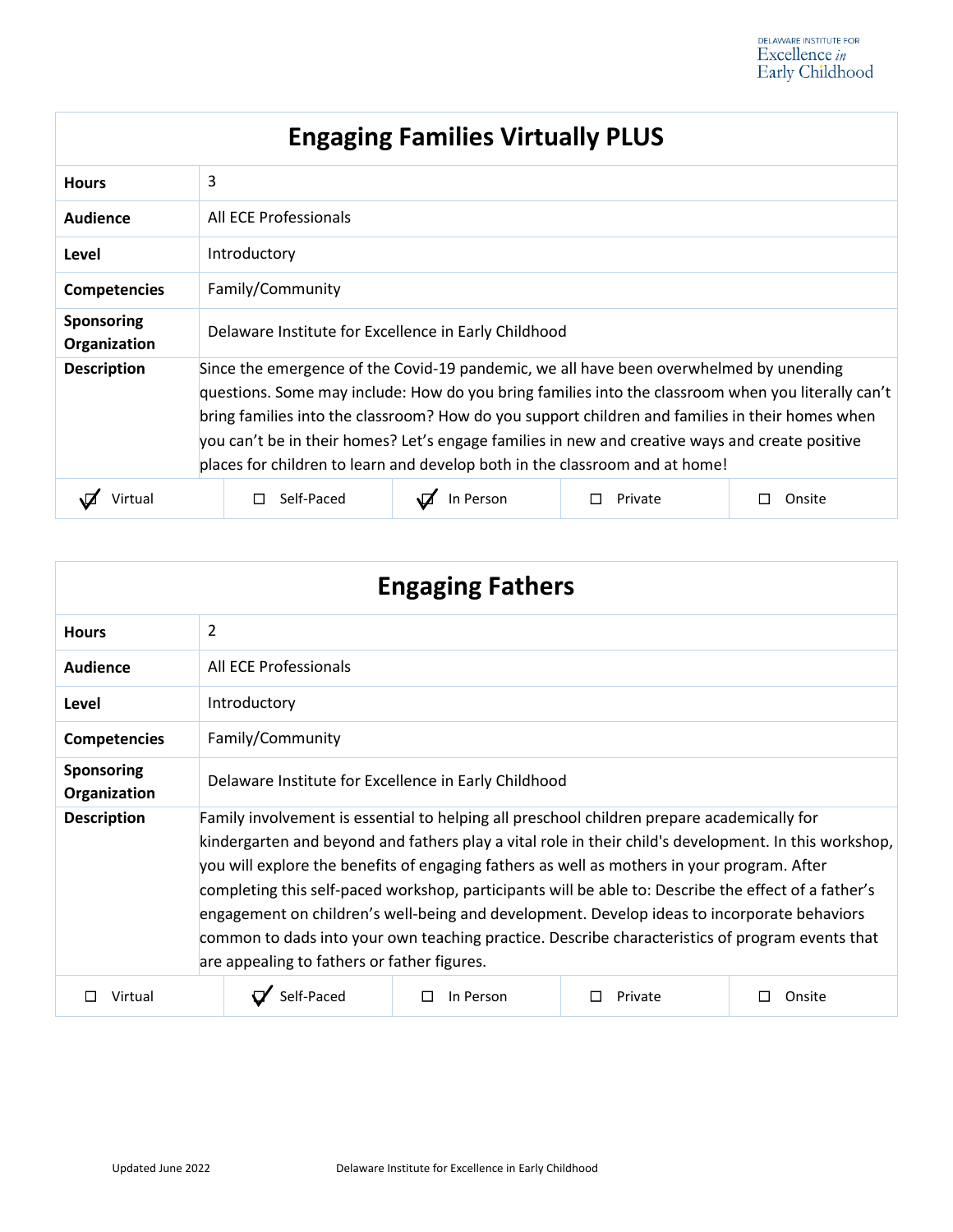|                                   |                                                                                                                                                                                                                                                                                                                                                                                                                                                                                                                                                                                                                                                            | Equity AS Professional Practice |         |        |
|-----------------------------------|------------------------------------------------------------------------------------------------------------------------------------------------------------------------------------------------------------------------------------------------------------------------------------------------------------------------------------------------------------------------------------------------------------------------------------------------------------------------------------------------------------------------------------------------------------------------------------------------------------------------------------------------------------|---------------------------------|---------|--------|
| <b>Hours</b>                      | 3                                                                                                                                                                                                                                                                                                                                                                                                                                                                                                                                                                                                                                                          |                                 |         |        |
| <b>Audience</b>                   | All ECE Professionals                                                                                                                                                                                                                                                                                                                                                                                                                                                                                                                                                                                                                                      |                                 |         |        |
| Level                             | Introductory                                                                                                                                                                                                                                                                                                                                                                                                                                                                                                                                                                                                                                               |                                 |         |        |
| <b>Competencies</b>               | Professionalism                                                                                                                                                                                                                                                                                                                                                                                                                                                                                                                                                                                                                                            |                                 |         |        |
| <b>Sponsoring</b><br>Organization | Delaware Institute for Excellence in Early Childhood                                                                                                                                                                                                                                                                                                                                                                                                                                                                                                                                                                                                       |                                 |         |        |
| <b>Description</b>                | All children have the right to equitable learning opportunities that enable them to achieve their full<br>potential as engaged learners and valued members of society. This is the Position from NAEYC and<br>is the basis for this hybrid PLE. As a professional, the information in this workshop gives<br>opportunities to be reflective and thoughtful about an equitable mindset and practices that support<br>the position. *When thinking about this topic, not only do we want this to be a safe space-but also,<br>a brave space. One in which we see ourselves approaching this topic with the best intentions and<br>free of judgment or blame. |                                 |         |        |
| Virtual                           | Self-Paced                                                                                                                                                                                                                                                                                                                                                                                                                                                                                                                                                                                                                                                 | In Person<br>$\Box$             | Private | Onsite |

| <b>Every Day Math PLUS</b>        |                                                                                                                                                                                                                                                                                                                                                                                                         |           |         |        |
|-----------------------------------|---------------------------------------------------------------------------------------------------------------------------------------------------------------------------------------------------------------------------------------------------------------------------------------------------------------------------------------------------------------------------------------------------------|-----------|---------|--------|
| <b>Hours</b>                      | 10                                                                                                                                                                                                                                                                                                                                                                                                      |           |         |        |
| <b>Audience</b>                   | All ECE Professionals                                                                                                                                                                                                                                                                                                                                                                                   |           |         |        |
| Level                             | Intermediate                                                                                                                                                                                                                                                                                                                                                                                            |           |         |        |
| <b>Competencies</b>               | Environment & Curriculum                                                                                                                                                                                                                                                                                                                                                                                |           |         |        |
| <b>Sponsoring</b><br>Organization | Delaware Institute for Excellence in Early Childhood                                                                                                                                                                                                                                                                                                                                                    |           |         |        |
| <b>Description</b>                | Preschoolers aren't ready for times tables or worksheets but that doesn't mean they can't explore<br>math concepts and develop mathematical skills. Young children are natural mathematicians! Let's<br>discover how to strengthen their natural abilities and stimulate their minds through the power of<br>play, effective skill-building experiences, and using "math talk" in everyday experiences. |           |         |        |
| Virtual                           | Self-Paced                                                                                                                                                                                                                                                                                                                                                                                              | In Person | Private | Onsite |

#### **Equity As Professional Practice**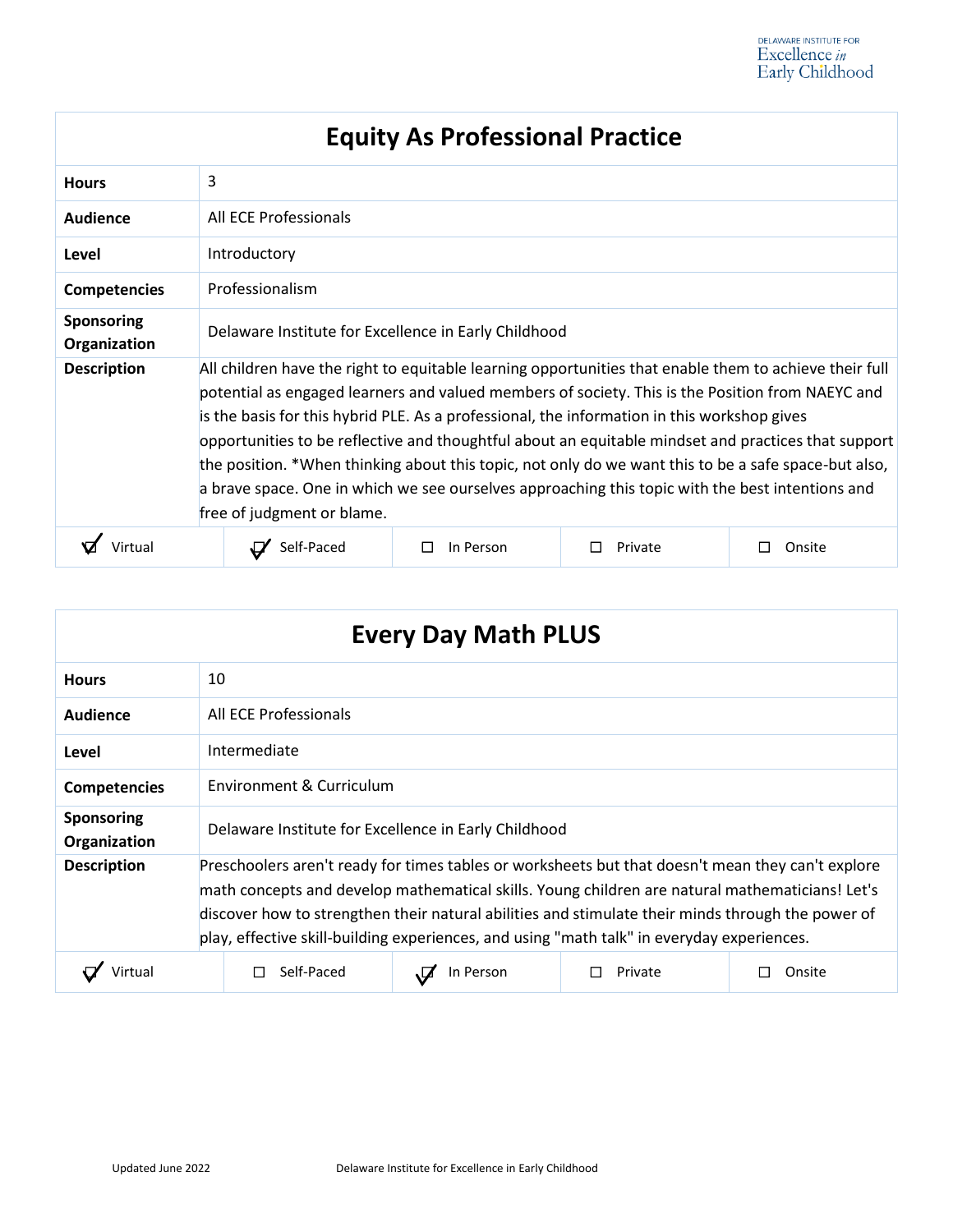| <b>Explore STEAM with Making and Tinkering PLUS</b> |                                                                                                                           |           |         |        |
|-----------------------------------------------------|---------------------------------------------------------------------------------------------------------------------------|-----------|---------|--------|
| <b>Hours</b>                                        | 5                                                                                                                         |           |         |        |
| Audience                                            | All ECE Professionals                                                                                                     |           |         |        |
| Level                                               | Intermediate                                                                                                              |           |         |        |
| <b>Competencies</b>                                 | Environment & Curriculum                                                                                                  |           |         |        |
| Sponsoring<br>Organization                          | Delaware Institute for Excellence in Early Childhood                                                                      |           |         |        |
| <b>Description</b>                                  | Develop and enhance your knowledge of STEAM (Science, Technology, Engineering, Art & Math)<br>learning in Early Childhood |           |         |        |
| Virtual                                             | Self-Paced<br>ΙI                                                                                                          | In Person | Private | Onsite |

| <b>Express Yourself- Exploring How Creative Expression Enhances</b><br>Learning |                                                                                                                                                                                                                                                                                                                                                                                                                                                                                         |           |         |        |
|---------------------------------------------------------------------------------|-----------------------------------------------------------------------------------------------------------------------------------------------------------------------------------------------------------------------------------------------------------------------------------------------------------------------------------------------------------------------------------------------------------------------------------------------------------------------------------------|-----------|---------|--------|
|                                                                                 |                                                                                                                                                                                                                                                                                                                                                                                                                                                                                         |           |         |        |
| <b>Hours</b>                                                                    | 2                                                                                                                                                                                                                                                                                                                                                                                                                                                                                       |           |         |        |
| Audience                                                                        | All ECE Professionals                                                                                                                                                                                                                                                                                                                                                                                                                                                                   |           |         |        |
| Level                                                                           | Introductory                                                                                                                                                                                                                                                                                                                                                                                                                                                                            |           |         |        |
| <b>Competencies</b>                                                             | Environment & Curriculum                                                                                                                                                                                                                                                                                                                                                                                                                                                                |           |         |        |
| <b>Sponsoring</b><br>Organization                                               | Delaware Institute for Excellence in Early Childhood                                                                                                                                                                                                                                                                                                                                                                                                                                    |           |         |        |
| <b>Description</b>                                                              | Creative expression includes the areas of visual arts, music, movement/dance, and dramatic play.<br>Nourishing children's creativity is an essential component in children's early learning experiences.<br>Children's learning in all domains is enriched by integrating creative expression with the other areas<br>of the curriculum. This workshop will focus on several creative expression subdomains and<br>opportunities for children to express feelings through each of them. |           |         |        |
| Virtual                                                                         | Self-Paced                                                                                                                                                                                                                                                                                                                                                                                                                                                                              | In Person | Private | Onsite |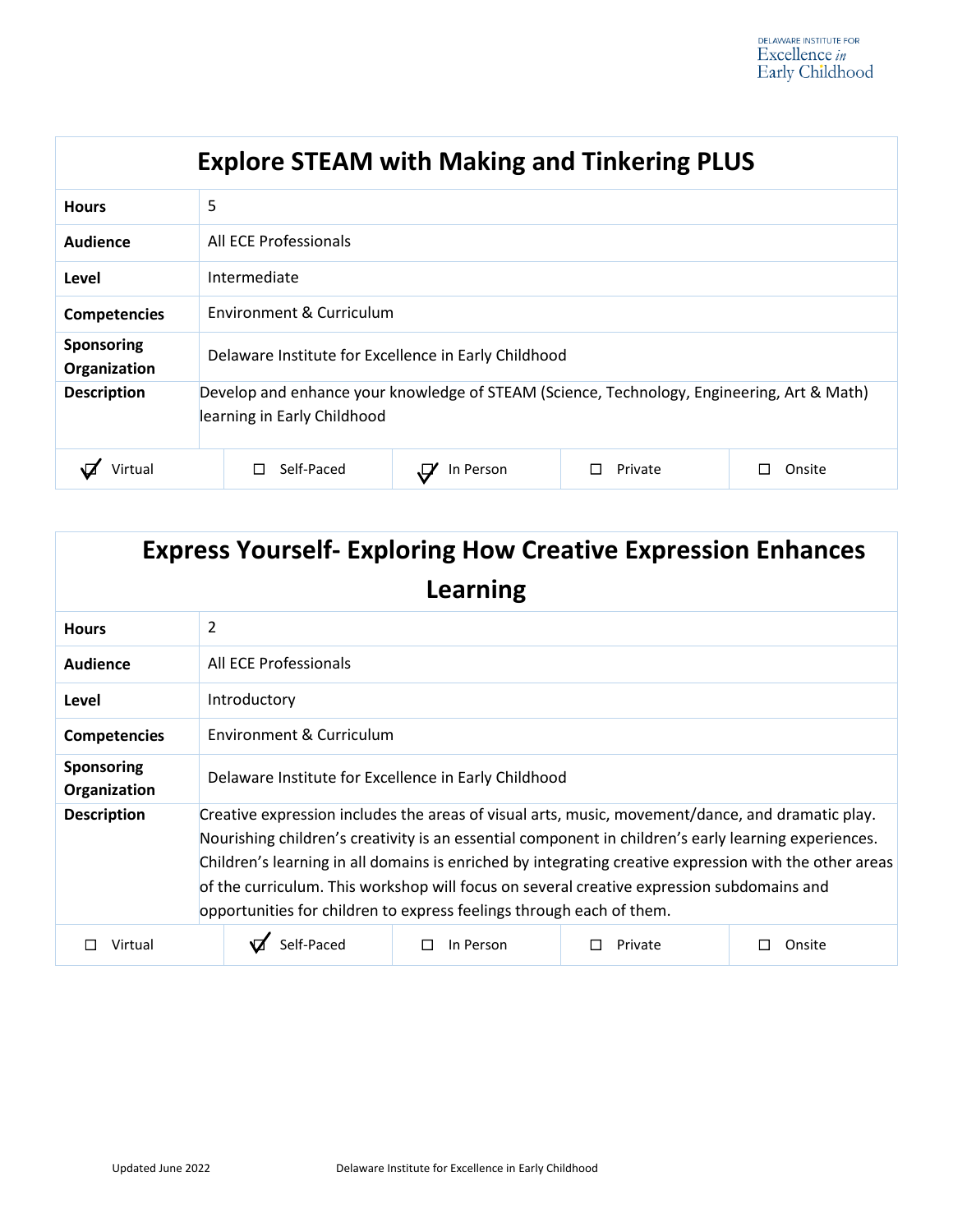| <b>Family Child Care/Large Family Child Care:</b><br>An Introduction to Designing an Operating Budget |                                                                                                                                                                                                                                                                                                                                                                                                                                                                                                   |           |         |        |
|-------------------------------------------------------------------------------------------------------|---------------------------------------------------------------------------------------------------------------------------------------------------------------------------------------------------------------------------------------------------------------------------------------------------------------------------------------------------------------------------------------------------------------------------------------------------------------------------------------------------|-----------|---------|--------|
| <b>Hours</b>                                                                                          | 2                                                                                                                                                                                                                                                                                                                                                                                                                                                                                                 |           |         |        |
| Audience                                                                                              | <b>FCC/LFCC Professionals</b>                                                                                                                                                                                                                                                                                                                                                                                                                                                                     |           |         |        |
| Level                                                                                                 | Introductory                                                                                                                                                                                                                                                                                                                                                                                                                                                                                      |           |         |        |
| <b>Competencies</b>                                                                                   | Management & Administration                                                                                                                                                                                                                                                                                                                                                                                                                                                                       |           |         |        |
| <b>Sponsoring</b><br>Organization                                                                     | Delaware Institute for Excellence in Early Childhood                                                                                                                                                                                                                                                                                                                                                                                                                                              |           |         |        |
| <b>Description</b>                                                                                    | This self-paced module is for Family Child Care providers or Large Family Child Care that exists<br>within the owner's home. It is important to understand your program's financial picture. Being<br>intentional to your fiscal management will support reaching program goals and measuring the<br>success of your business. This starts with designing an operating budget to know your income and<br>spending. Ensuring that you are balancing the two and to help you make future decisions. |           |         |        |
| Virtual                                                                                               | Self-Paced                                                                                                                                                                                                                                                                                                                                                                                                                                                                                        | In Person | Private | Onsite |

# **FLIP It! Flipping the Challenging Behavior for School Age Staff PLUS**

| <b>Hours</b>                      | 8                                                                                                                                                                                                                                                                                                          |  |  |  |
|-----------------------------------|------------------------------------------------------------------------------------------------------------------------------------------------------------------------------------------------------------------------------------------------------------------------------------------------------------|--|--|--|
| <b>Audience</b>                   | <b>School Age Professionals</b>                                                                                                                                                                                                                                                                            |  |  |  |
| Level                             | Intermediate                                                                                                                                                                                                                                                                                               |  |  |  |
| <b>Competencies</b>               | Social Emotional                                                                                                                                                                                                                                                                                           |  |  |  |
| <b>Sponsoring</b><br>Organization | Delaware Institute for Excellence in Early Childhood                                                                                                                                                                                                                                                       |  |  |  |
| <b>Description</b>                | School Age staff will learn and practice a four-step process for children to identify feelings, learn<br>healthy limits, learn self-control and choose socially responsible actions. Participants will learn how<br>to respond positively to everyday challenging behaviors in children 5-8+ years of age. |  |  |  |
|                                   | Self-Paced<br>In Person<br>Private<br>Onsite                                                                                                                                                                                                                                                               |  |  |  |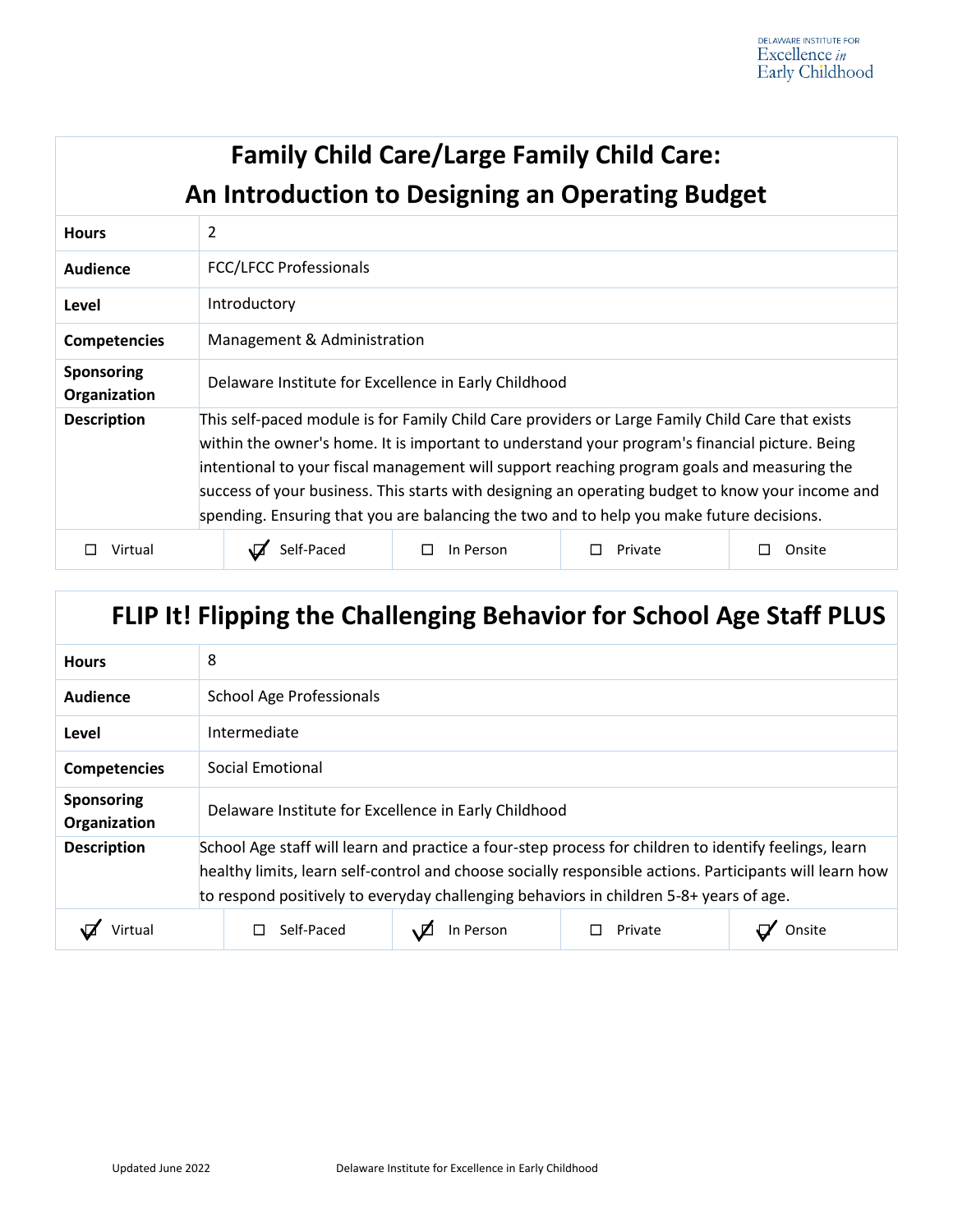|                                   | Flip It! Flipping the Challenging Behavior PLUS                                                                                                                                                                                                                                                       |           |         |        |
|-----------------------------------|-------------------------------------------------------------------------------------------------------------------------------------------------------------------------------------------------------------------------------------------------------------------------------------------------------|-----------|---------|--------|
| <b>Hours</b>                      | 10                                                                                                                                                                                                                                                                                                    |           |         |        |
| Audience                          | All ECE Professionals                                                                                                                                                                                                                                                                                 |           |         |        |
| Level                             | Intermediate                                                                                                                                                                                                                                                                                          |           |         |        |
| <b>Competencies</b>               | Social Emotional                                                                                                                                                                                                                                                                                      |           |         |        |
| <b>Sponsoring</b><br>Organization | Delaware Institute for Excellence in Early Childhood                                                                                                                                                                                                                                                  |           |         |        |
| <b>Description</b>                | Participants will learn and practice a four step process for children to identify feelings, learn healthy<br>limits, learn self-control and choose socially responsible actions. Participants will learn how to<br>respond positively to everyday challenging behaviors in children 3-8 years of age. |           |         |        |
| Virtual                           | Self-Paced                                                                                                                                                                                                                                                                                            | In Person | Private | Onsite |

# **Giving Care to the Caregiver for Family Child Care Professionals-PLUS**

| <b>Hours</b>                      | 5                                                                                                                                                                                                                                                                                                                                                                                                                                                                                                  |           |         |        |
|-----------------------------------|----------------------------------------------------------------------------------------------------------------------------------------------------------------------------------------------------------------------------------------------------------------------------------------------------------------------------------------------------------------------------------------------------------------------------------------------------------------------------------------------------|-----------|---------|--------|
| Audience                          | <b>FCC/LFCC Professionals</b>                                                                                                                                                                                                                                                                                                                                                                                                                                                                      |           |         |        |
| Level                             | Introductory                                                                                                                                                                                                                                                                                                                                                                                                                                                                                       |           |         |        |
| <b>Competencies</b>               | Social Emotional                                                                                                                                                                                                                                                                                                                                                                                                                                                                                   |           |         |        |
| <b>Sponsoring</b><br>Organization | Delaware Institute for Excellence in Early Childhood                                                                                                                                                                                                                                                                                                                                                                                                                                               |           |         |        |
| <b>Description</b>                | "Compassion Fatigue in Family Child Care Professionals is real, but the effects are inevitable. Finding<br>new ways to construct meaning about work, about taking care of ourselves, creating new habits is<br>part of the answer to fatigue. The other part is changing our thinking. In this workshop, we will look<br>at new ways to think about our work, interact with others and include ourselves in our day. The<br>ultimate goal is to realize it is about us, the children AND families. |           |         |        |
|                                   | Self-Paced                                                                                                                                                                                                                                                                                                                                                                                                                                                                                         | In Person | Private | Onsite |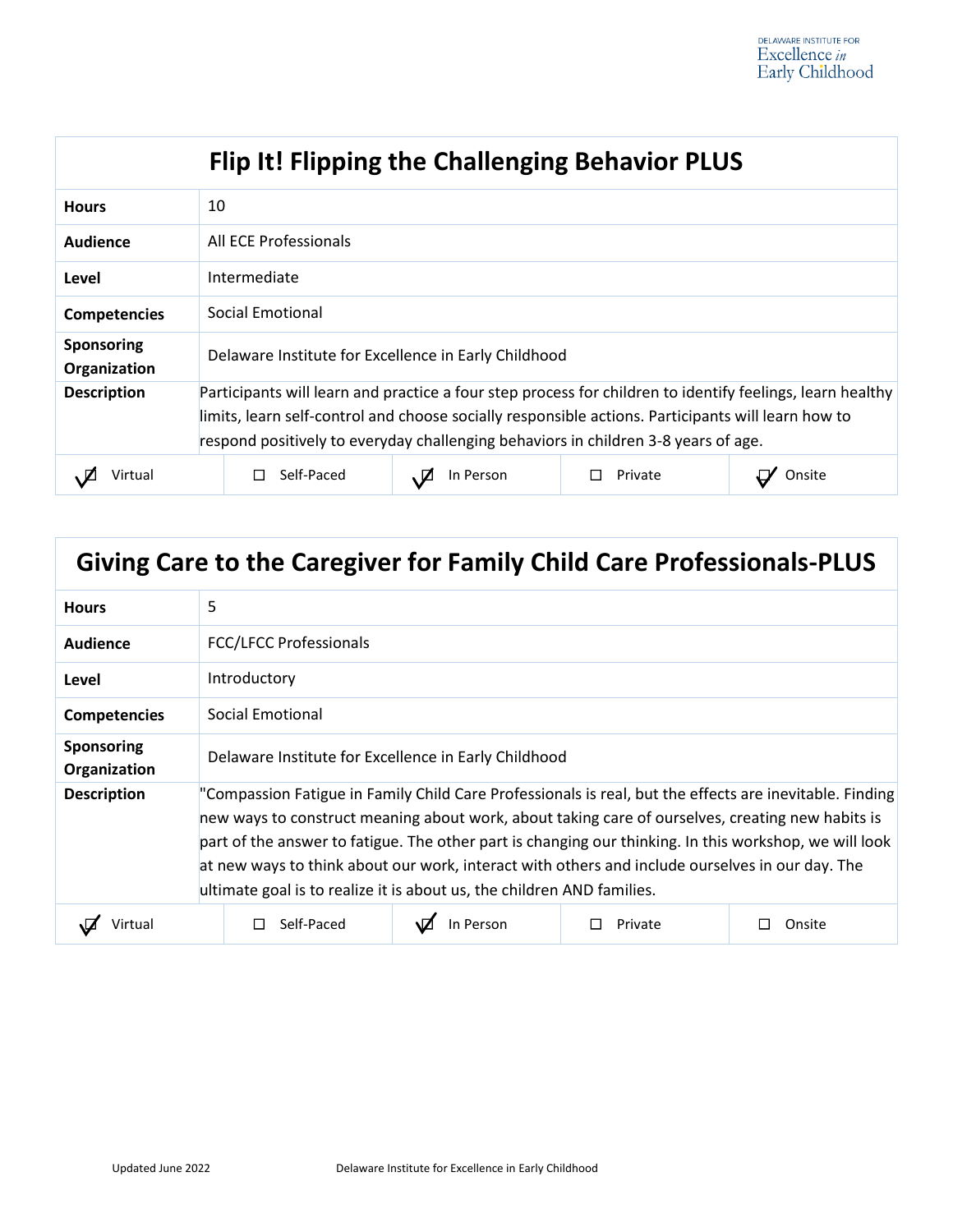| <b>Giving Care to the Caregiver: Recognizing Compassion</b><br><b>Fatigue and How to Plan for Balance</b> |                                                                                                                                                                                                                                                                                                                                                                                                                                                                              |           |         |        |  |
|-----------------------------------------------------------------------------------------------------------|------------------------------------------------------------------------------------------------------------------------------------------------------------------------------------------------------------------------------------------------------------------------------------------------------------------------------------------------------------------------------------------------------------------------------------------------------------------------------|-----------|---------|--------|--|
| <b>Hours</b>                                                                                              | 4                                                                                                                                                                                                                                                                                                                                                                                                                                                                            |           |         |        |  |
| <b>Audience</b>                                                                                           | All ECE Professionals                                                                                                                                                                                                                                                                                                                                                                                                                                                        |           |         |        |  |
| Level                                                                                                     | Introductory                                                                                                                                                                                                                                                                                                                                                                                                                                                                 |           |         |        |  |
| <b>Competencies</b>                                                                                       | Professionalism                                                                                                                                                                                                                                                                                                                                                                                                                                                              |           |         |        |  |
| <b>Sponsoring</b><br>Organization                                                                         | Delaware Institute for Excellence in Early Childhood                                                                                                                                                                                                                                                                                                                                                                                                                         |           |         |        |  |
| <b>Description</b>                                                                                        | Compassion Fatigue in Caregivers is real, but the effects are not inevitable. Finding new ways to<br>construct meaning about work, about care of ourselves, and creating new habits is part of the<br>answer to fatigue. The other part is changing our thinking. In this workshop we will look at new<br>ways to think about our work, interact with others and include ourselves in our day. The ultimate<br>goal is to realize it is about us, the children AND families. |           |         |        |  |
| Virtua                                                                                                    | Self-Paced<br>П                                                                                                                                                                                                                                                                                                                                                                                                                                                              | In Person | Private | Onsite |  |

| <b>Helping School Age Children Reboot Their Brain PLUS</b> |                                                                                                                                                                                                                                                                                                                                                                                                                                                                                                                                                                                                                                                             |           |         |        |  |  |
|------------------------------------------------------------|-------------------------------------------------------------------------------------------------------------------------------------------------------------------------------------------------------------------------------------------------------------------------------------------------------------------------------------------------------------------------------------------------------------------------------------------------------------------------------------------------------------------------------------------------------------------------------------------------------------------------------------------------------------|-----------|---------|--------|--|--|
| <b>Hours</b>                                               | 3                                                                                                                                                                                                                                                                                                                                                                                                                                                                                                                                                                                                                                                           |           |         |        |  |  |
| <b>Audience</b>                                            | <b>School Age Professionals</b>                                                                                                                                                                                                                                                                                                                                                                                                                                                                                                                                                                                                                             |           |         |        |  |  |
| Level                                                      | Introductory                                                                                                                                                                                                                                                                                                                                                                                                                                                                                                                                                                                                                                                |           |         |        |  |  |
| <b>Competencies</b>                                        | Health & Safety                                                                                                                                                                                                                                                                                                                                                                                                                                                                                                                                                                                                                                             |           |         |        |  |  |
| <b>Sponsoring</b><br>Organization                          | Delaware Institute for Excellence in Early Childhood                                                                                                                                                                                                                                                                                                                                                                                                                                                                                                                                                                                                        |           |         |        |  |  |
| <b>Description</b>                                         | This module is designed to help educators promote resiliency and self-regulation skills in school age<br>children. We will learn how to recognize and understand the different types of stress and stress<br>reactions in children. Stress occurs before they reach our programs in the morning and prior to<br>returning to our programs in the afternoon. We can build a positive classroom climate by<br>supporting children's needs to reset and understand their own emotional needs. We will learn how<br>to support a child in building a toolbox of strategies to help reset their mindset and continue their<br>day successfully and productively. |           |         |        |  |  |
|                                                            | Self-Paced                                                                                                                                                                                                                                                                                                                                                                                                                                                                                                                                                                                                                                                  | In Person | Private | Onsite |  |  |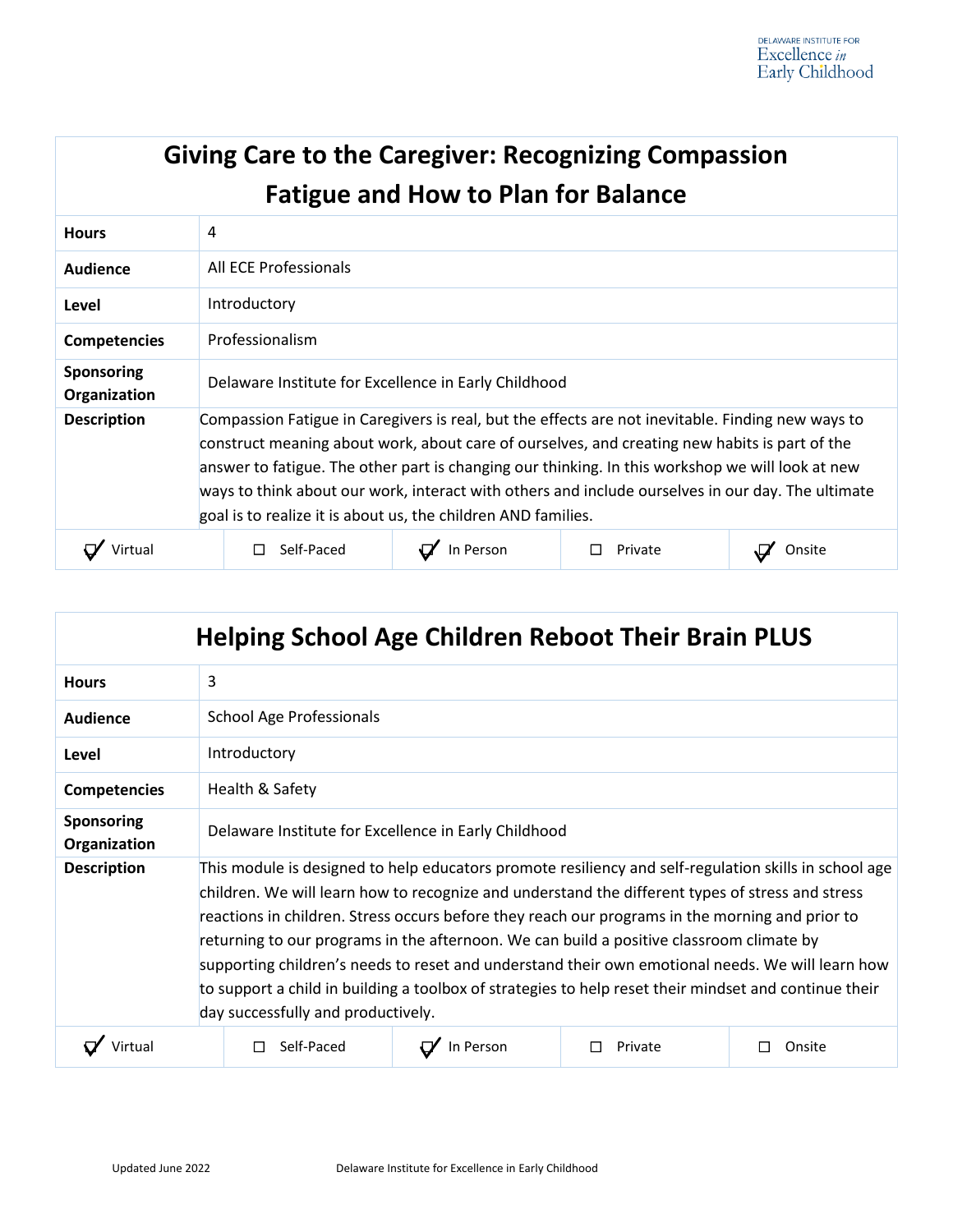| <b>Implementing Early Learning Foundations (ELF)</b> |                                                                                   |           |         |        |  |
|------------------------------------------------------|-----------------------------------------------------------------------------------|-----------|---------|--------|--|
| <b>Hours</b>                                         | 3                                                                                 |           |         |        |  |
| Audience                                             | All ECE Professionals                                                             |           |         |        |  |
| Level                                                | Introductory                                                                      |           |         |        |  |
| <b>Competencies</b>                                  | Environment & Curriculum                                                          |           |         |        |  |
| <b>Sponsoring</b><br>Organization                    | Delaware Institute for Excellence in Early Childhood                              |           |         |        |  |
| <b>Description</b>                                   | This workshop introduces participants to the Delaware Early Learning Foundations. |           |         |        |  |
| 'irtua                                               | Self-Paced<br>$\mathsf{L}$                                                        | In Person | Private | Onsite |  |

| <b>Implementing Teaching Strategies Gold</b> |                                                                                                                                                                                                                                                                                                                                                       |  |  |  |  |
|----------------------------------------------|-------------------------------------------------------------------------------------------------------------------------------------------------------------------------------------------------------------------------------------------------------------------------------------------------------------------------------------------------------|--|--|--|--|
| <b>Hours</b>                                 | 6                                                                                                                                                                                                                                                                                                                                                     |  |  |  |  |
| <b>Audience</b>                              | All ECE Professionals                                                                                                                                                                                                                                                                                                                                 |  |  |  |  |
| Level                                        | Intermediate                                                                                                                                                                                                                                                                                                                                          |  |  |  |  |
| <b>Competencies</b>                          | <b>Observation and Assessment</b>                                                                                                                                                                                                                                                                                                                     |  |  |  |  |
| <b>Sponsoring</b><br>Organization            | Delaware Institute for Excellence in Early Childhood                                                                                                                                                                                                                                                                                                  |  |  |  |  |
| <b>Description</b>                           | This workshop teaches participants to use the TS Gold, a validated and reliable observational<br>system. This assessment tool is an ongoing and authentic way to assess children, birth through<br>kindergarten including children with special needs. Part of this workshop guides participants using<br>the online Teaching Strategies GOLD system. |  |  |  |  |
|                                              | In Person<br>Self-Paced<br>Private<br>Onsite                                                                                                                                                                                                                                                                                                          |  |  |  |  |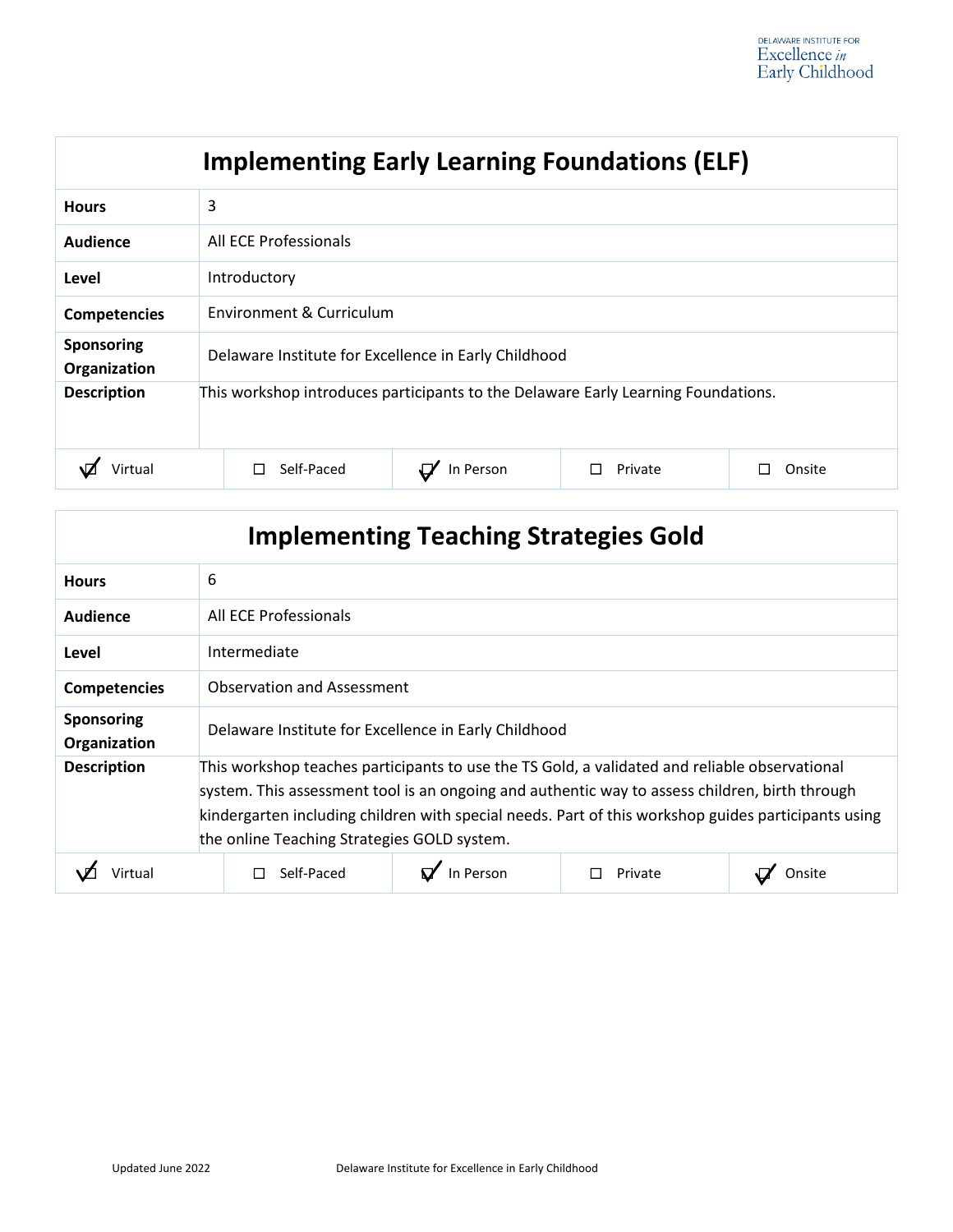|                                   | Integrating the Early Learning Foundation (ELF's) & Daily Experience                                                                                                                                                                                                                                                                                                                                                                                                                                                            |           |         |        |  |  |
|-----------------------------------|---------------------------------------------------------------------------------------------------------------------------------------------------------------------------------------------------------------------------------------------------------------------------------------------------------------------------------------------------------------------------------------------------------------------------------------------------------------------------------------------------------------------------------|-----------|---------|--------|--|--|
| <b>Hours</b>                      | 3                                                                                                                                                                                                                                                                                                                                                                                                                                                                                                                               |           |         |        |  |  |
| <b>Audience</b>                   | All ECE Professionals                                                                                                                                                                                                                                                                                                                                                                                                                                                                                                           |           |         |        |  |  |
| Level                             | Introductory                                                                                                                                                                                                                                                                                                                                                                                                                                                                                                                    |           |         |        |  |  |
| <b>Competencies</b>               | Environment & Curriculum                                                                                                                                                                                                                                                                                                                                                                                                                                                                                                        |           |         |        |  |  |
| <b>Sponsoring</b><br>Organization | Delaware Institute for Excellence in Early Childhood                                                                                                                                                                                                                                                                                                                                                                                                                                                                            |           |         |        |  |  |
| <b>Description</b>                | For those who have taken Implementing the Early Learning Foundations workshop, who have<br>incorporated the ELFs into planning and are familiar with them. Participants will walk through the<br>planning process and use reflective practice as a way to consider long-term planning, setting and<br>meeting goals, and assess plans that embed the ELFs into all areas of learning. Participants can<br>expect to engage in evaluative and reflective practices, and to appraise activities for application into<br>programs. |           |         |        |  |  |
| Virtual                           | Self-Paced                                                                                                                                                                                                                                                                                                                                                                                                                                                                                                                      | In Person | Private | Onsite |  |  |

| <b>Introduction to Relative Care</b> |                                                                                                                                                                                                                                                                                                                                                                                                                                                                                              |           |         |        |  |
|--------------------------------------|----------------------------------------------------------------------------------------------------------------------------------------------------------------------------------------------------------------------------------------------------------------------------------------------------------------------------------------------------------------------------------------------------------------------------------------------------------------------------------------------|-----------|---------|--------|--|
| <b>Hours</b>                         | 6                                                                                                                                                                                                                                                                                                                                                                                                                                                                                            |           |         |        |  |
| Audience                             | <b>Relative Care Providers</b>                                                                                                                                                                                                                                                                                                                                                                                                                                                               |           |         |        |  |
| Level                                | Introductory                                                                                                                                                                                                                                                                                                                                                                                                                                                                                 |           |         |        |  |
| <b>Competencies</b>                  | Multi-Topic                                                                                                                                                                                                                                                                                                                                                                                                                                                                                  |           |         |        |  |
| <b>Sponsoring</b><br>Organization    | Delaware Institute for Excellence in Early Childhood                                                                                                                                                                                                                                                                                                                                                                                                                                         |           |         |        |  |
| <b>Description</b>                   | Relative Care providers face the challenges of safe environments and protecting children from harm<br>as any childcare provider. This 6-hour course offers the providers an overview of many aspects of<br>safety including safe sleep, creating and using emergency plans, transportation safety and the<br>basics of child abuse and neglect. It is intended to create a foundation from which additional<br>information may be accessed by resources discussed and shared in the courses. |           |         |        |  |
| Virtual                              | Self-Paced                                                                                                                                                                                                                                                                                                                                                                                                                                                                                   | In Person | Private | Onsite |  |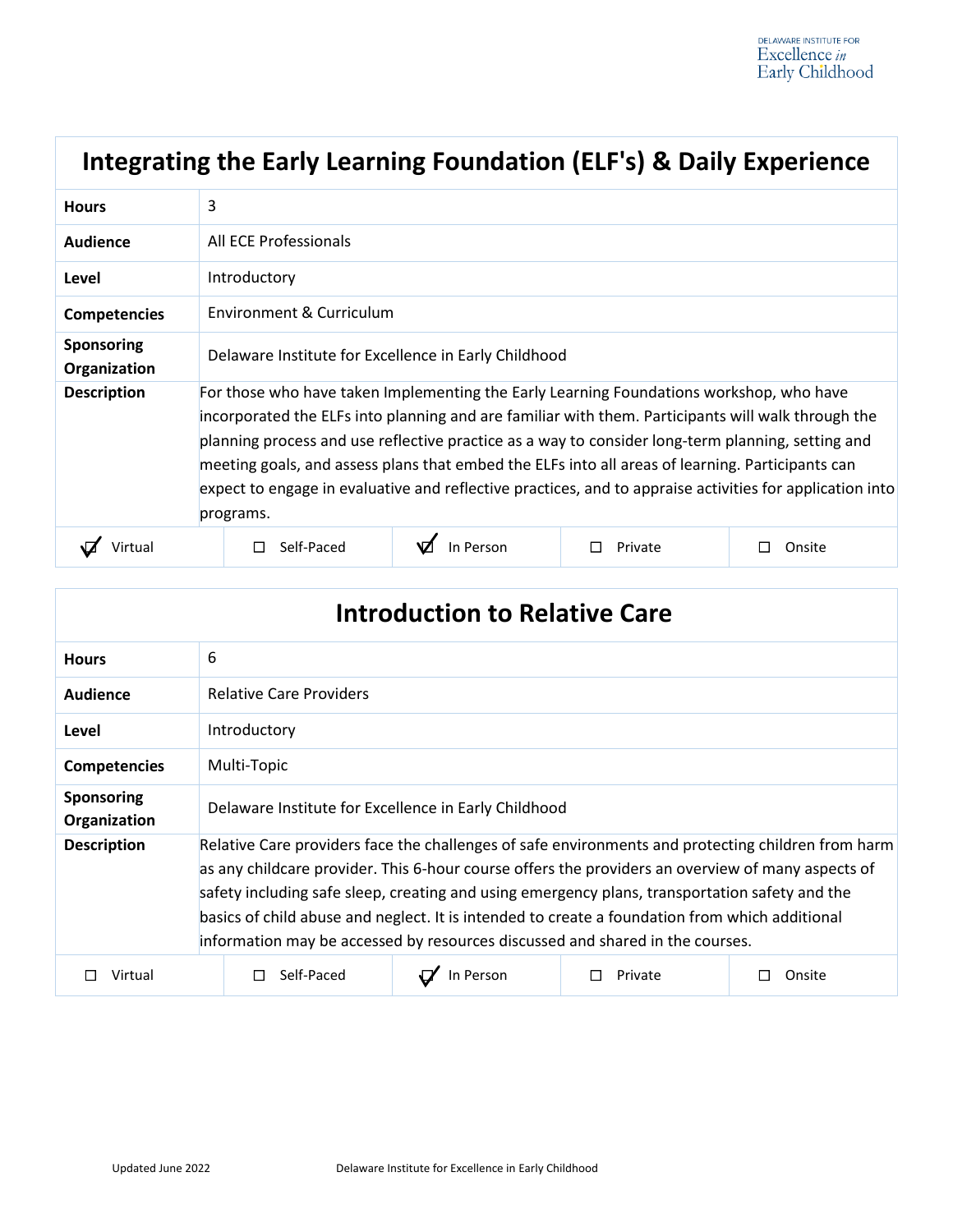| <b>Kindergarten Readiness PLUS</b> |                                                                                                                                                                                                                                                                                                                                                                                                                                                                                                      |           |         |        |  |
|------------------------------------|------------------------------------------------------------------------------------------------------------------------------------------------------------------------------------------------------------------------------------------------------------------------------------------------------------------------------------------------------------------------------------------------------------------------------------------------------------------------------------------------------|-----------|---------|--------|--|
| <b>Hours</b>                       | 4                                                                                                                                                                                                                                                                                                                                                                                                                                                                                                    |           |         |        |  |
| <b>Audience</b>                    | All ECE Professionals                                                                                                                                                                                                                                                                                                                                                                                                                                                                                |           |         |        |  |
| Level                              | Intermediate                                                                                                                                                                                                                                                                                                                                                                                                                                                                                         |           |         |        |  |
| <b>Competencies</b>                | Environment & Curriculum                                                                                                                                                                                                                                                                                                                                                                                                                                                                             |           |         |        |  |
| <b>Sponsoring</b><br>Organization  | Delaware Institute for Excellence in Early Childhood                                                                                                                                                                                                                                                                                                                                                                                                                                                 |           |         |        |  |
| <b>Description</b>                 | Kindergarten readiness is a hotly debated topic and remains an elusive concept. Yet there is data in<br>Delaware that will support providers and programs in making informed decisions about planning<br>that prepares children for school. In this workshop, participants will examine the data and its<br>implications for planning, as well as characterize skills children will need in order to succeed. It<br>includes information about the Delaware Kindergarten landscape as it exists now. |           |         |        |  |
| Virtual                            | Self-Paced                                                                                                                                                                                                                                                                                                                                                                                                                                                                                           | In Person | Private | Onsite |  |

| Leadership: Promoting Safety, Trust, and Cooperation |                                                                                                                                                                                                                                                                                                                                                                                                        |  |  |  |  |
|------------------------------------------------------|--------------------------------------------------------------------------------------------------------------------------------------------------------------------------------------------------------------------------------------------------------------------------------------------------------------------------------------------------------------------------------------------------------|--|--|--|--|
| <b>Hours</b>                                         | 2                                                                                                                                                                                                                                                                                                                                                                                                      |  |  |  |  |
| Audience                                             | Administrators/Owners                                                                                                                                                                                                                                                                                                                                                                                  |  |  |  |  |
| Level                                                | Introductory                                                                                                                                                                                                                                                                                                                                                                                           |  |  |  |  |
| <b>Competencies</b>                                  | Management & Administration                                                                                                                                                                                                                                                                                                                                                                            |  |  |  |  |
| <b>Sponsoring</b><br>Organization                    | Delaware Institute for Excellence in Early Childhood                                                                                                                                                                                                                                                                                                                                                   |  |  |  |  |
| <b>Description</b>                                   | Communication is one of the most important elements of being an effective leader. This self-<br>paced workshop provides insight on why it's important to create a safe environment for<br>employees and how to create this environment. It also focuses on giving supportive feedback to<br>employees that helps deepen your rapport. There is even a tip sheet you can download and take<br>with you! |  |  |  |  |
| Virtual<br>$\Box$                                    | Self-Paced<br>In Person<br>Private<br>Onsite                                                                                                                                                                                                                                                                                                                                                           |  |  |  |  |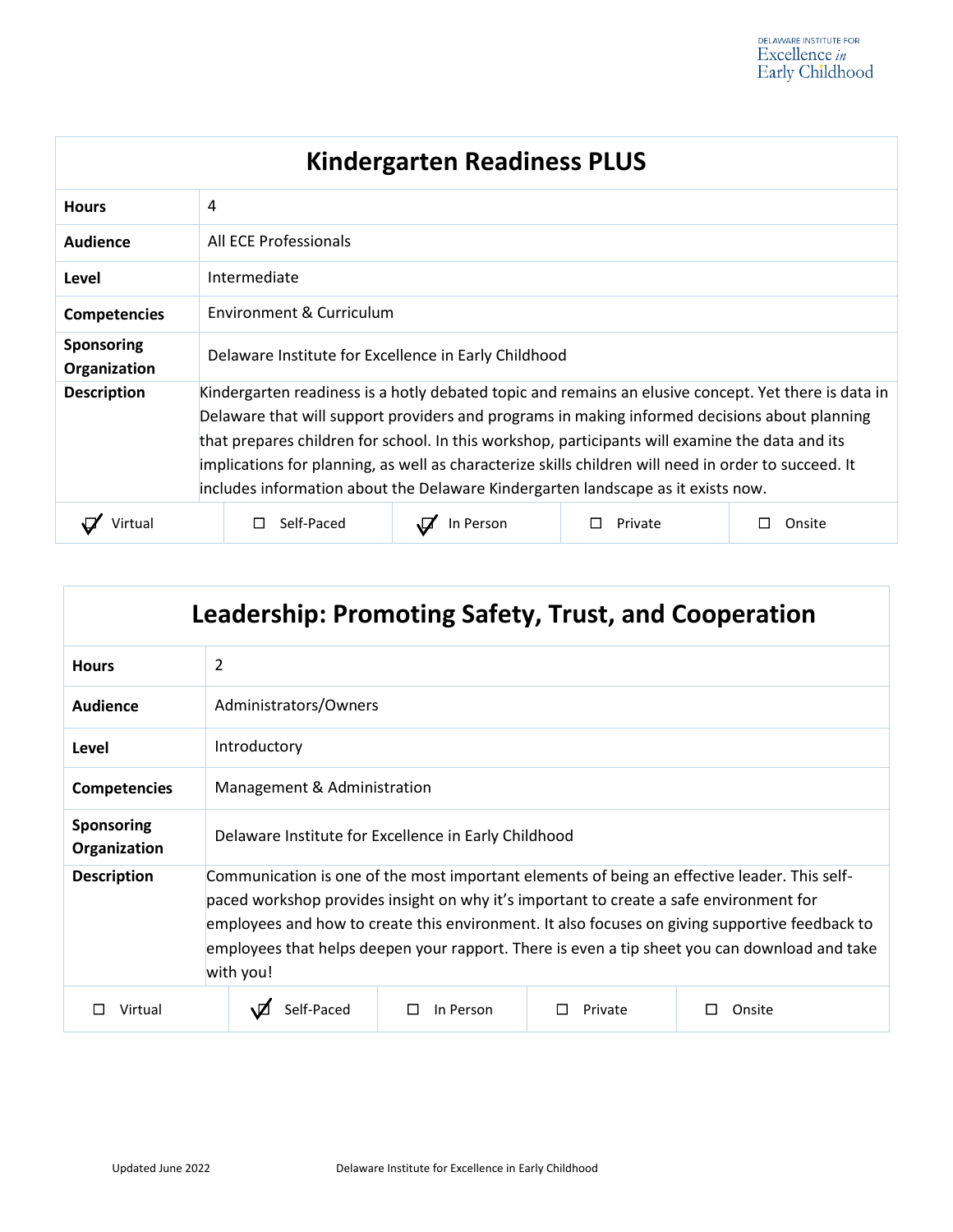# **Maintaining Equity in Early Childhood: (Suspension & Expulsion Prevention)**

| <b>Hours</b>                      | 3                                                                                                                                                                                                                                                                                                                                                                                                                                                                                                                                                                                                                          |           |         |        |  |  |
|-----------------------------------|----------------------------------------------------------------------------------------------------------------------------------------------------------------------------------------------------------------------------------------------------------------------------------------------------------------------------------------------------------------------------------------------------------------------------------------------------------------------------------------------------------------------------------------------------------------------------------------------------------------------------|-----------|---------|--------|--|--|
| <b>Audience</b>                   | All ECE Professionals                                                                                                                                                                                                                                                                                                                                                                                                                                                                                                                                                                                                      |           |         |        |  |  |
| Level                             | Introductory                                                                                                                                                                                                                                                                                                                                                                                                                                                                                                                                                                                                               |           |         |        |  |  |
| <b>Competencies</b>               | Social Emotional                                                                                                                                                                                                                                                                                                                                                                                                                                                                                                                                                                                                           |           |         |        |  |  |
| <b>Sponsoring</b><br>Organization | Delaware Institute for Excellence in Early Childhood                                                                                                                                                                                                                                                                                                                                                                                                                                                                                                                                                                       |           |         |        |  |  |
| <b>Description</b>                | Explore the underlying causes of the increasing suspension and expulsion rates in early childhood<br>education and the plan to reduce these instances by implementing effective teaching strategies<br>focused on relationships and environment. Participants will leave with practical strategies they can<br>immediately use in their classrooms after being provided with concrete examples and examining<br>various scenarios. This workshop is based on the foundations of the CSEFL pyramid - an "Effective<br>Workforce", "Nurturing and Responsive Relationships', and "High Quality Supportive<br>Environments''. |           |         |        |  |  |
| Virtual                           | Self-Paced                                                                                                                                                                                                                                                                                                                                                                                                                                                                                                                                                                                                                 | In Person | Private | Onsite |  |  |

| <b>Mindfulness Intermediate PLUS</b> |                                                                                                                                                                                                                                                                                                                                                                                                                                                                                             |           |         |        |  |
|--------------------------------------|---------------------------------------------------------------------------------------------------------------------------------------------------------------------------------------------------------------------------------------------------------------------------------------------------------------------------------------------------------------------------------------------------------------------------------------------------------------------------------------------|-----------|---------|--------|--|
| <b>Hours</b>                         | TBD based on PLUS experience                                                                                                                                                                                                                                                                                                                                                                                                                                                                |           |         |        |  |
| Audience                             | All ECE Professionals                                                                                                                                                                                                                                                                                                                                                                                                                                                                       |           |         |        |  |
| Level                                | Intermediate                                                                                                                                                                                                                                                                                                                                                                                                                                                                                |           |         |        |  |
| <b>Competencies</b>                  | Professionalism                                                                                                                                                                                                                                                                                                                                                                                                                                                                             |           |         |        |  |
| <b>Sponsoring</b><br>Organization    | Delaware Institute for Excellence in Early Childhood                                                                                                                                                                                                                                                                                                                                                                                                                                        |           |         |        |  |
| <b>Description</b>                   | As an intermediate workshop, this learning will support the incorporation of mindfulness into<br>everyday practice of caring for yourself. It also touches on how the culture of mindfulness<br>influences and becomes part of the work you do with children and families. As an intermediate level<br>workshop, being familiar with and currently using some mindfulness practices will help to ensure<br>success with the understanding of and application of the content and activities. |           |         |        |  |
|                                      | Self-Paced                                                                                                                                                                                                                                                                                                                                                                                                                                                                                  | In Person | Private | Onsite |  |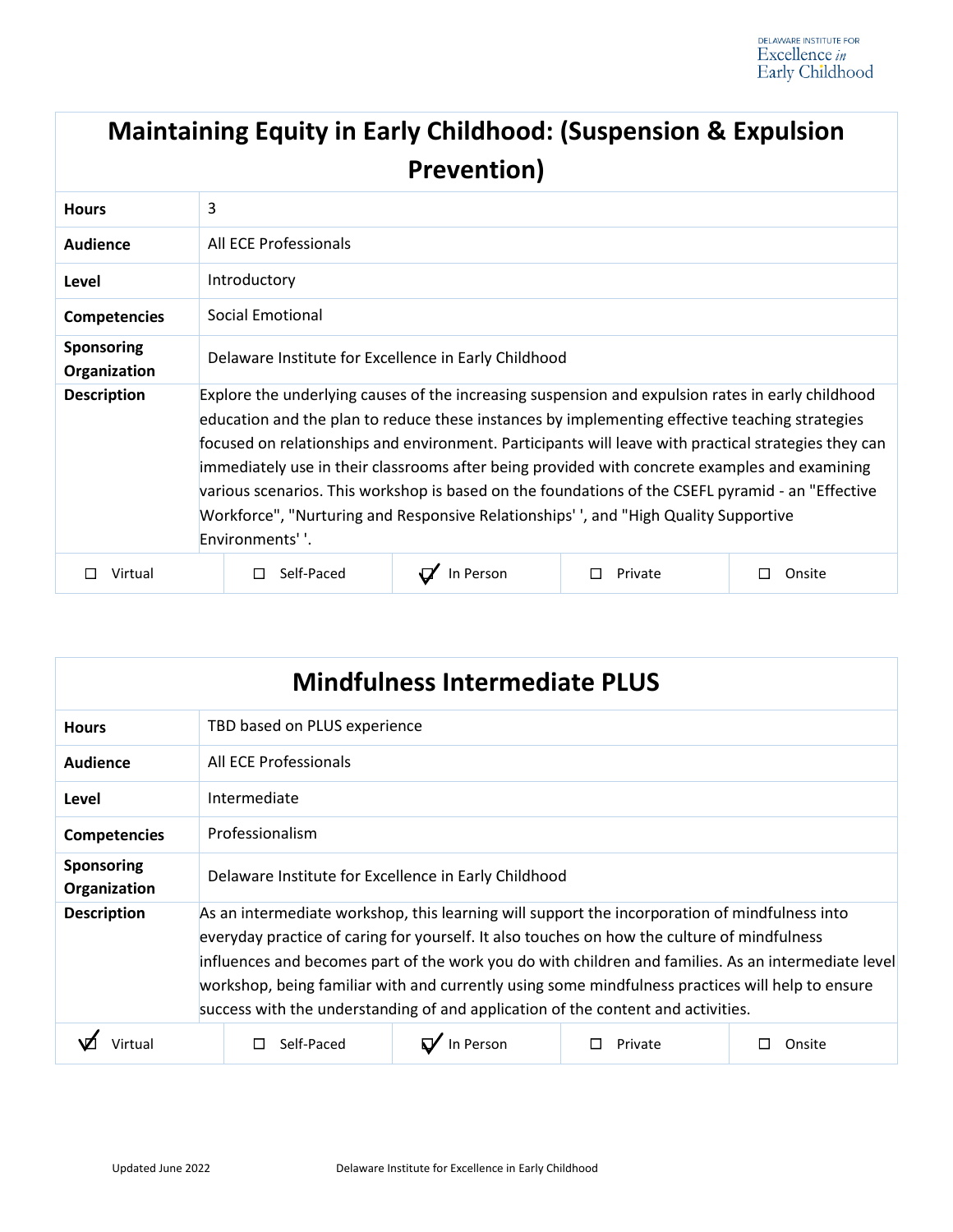| <b>Mindfulness: A Resilience Practice</b> |                                                                                                                                                                                                                                                                                                                                                                                                                                                                                                                                                 |           |         |        |  |
|-------------------------------------------|-------------------------------------------------------------------------------------------------------------------------------------------------------------------------------------------------------------------------------------------------------------------------------------------------------------------------------------------------------------------------------------------------------------------------------------------------------------------------------------------------------------------------------------------------|-----------|---------|--------|--|
| <b>Hours</b>                              |                                                                                                                                                                                                                                                                                                                                                                                                                                                                                                                                                 |           |         |        |  |
| Audience                                  | All ECE Professionals                                                                                                                                                                                                                                                                                                                                                                                                                                                                                                                           |           |         |        |  |
| Level                                     | Introductory                                                                                                                                                                                                                                                                                                                                                                                                                                                                                                                                    |           |         |        |  |
| <b>Competencies</b>                       | Social Emotional                                                                                                                                                                                                                                                                                                                                                                                                                                                                                                                                |           |         |        |  |
| <b>Sponsoring</b><br>Organization         | Delaware Institute for Excellence in Early Childhood                                                                                                                                                                                                                                                                                                                                                                                                                                                                                            |           |         |        |  |
| <b>Description</b>                        | "This module is a LIVE training and will encourage participants to take care of themselves by<br>reducing stress and to optimize their effectiveness as early childhood educators. This captures the<br>notion of teaching from the inside out—a phrase that highlights the importance of promoting core<br>resilience skills among early childhood educators. Resilient educators are more capable of creating<br>and maintaining nurturing, supportive, and effective learning environments while also prioritizing<br>their own well-being." |           |         |        |  |
| Virtual                                   | Self-Paced                                                                                                                                                                                                                                                                                                                                                                                                                                                                                                                                      | In Person | Private | Onsite |  |

| <b>Mission Statement for Your Family Child Care Program</b> |                                                                                                                                                                                                   |  |  |  |  |
|-------------------------------------------------------------|---------------------------------------------------------------------------------------------------------------------------------------------------------------------------------------------------|--|--|--|--|
| <b>Hours</b>                                                | 2                                                                                                                                                                                                 |  |  |  |  |
| Audience                                                    | <b>FCC/LFCC Professionals</b>                                                                                                                                                                     |  |  |  |  |
| Level                                                       | Introductory                                                                                                                                                                                      |  |  |  |  |
| <b>Competencies</b>                                         | Management & Administration                                                                                                                                                                       |  |  |  |  |
| <b>Sponsoring</b><br>Organization                           | Delaware Institute for Excellence in Early Childhood                                                                                                                                              |  |  |  |  |
| <b>Description</b>                                          | This workshop will support family child care professionals to design a program mission statement<br>using core values and focusing on the features and benefits of the family child care program. |  |  |  |  |
| Virtual                                                     | Self-Paced<br>In Person<br>Private<br>$\Box$<br>Onsite                                                                                                                                            |  |  |  |  |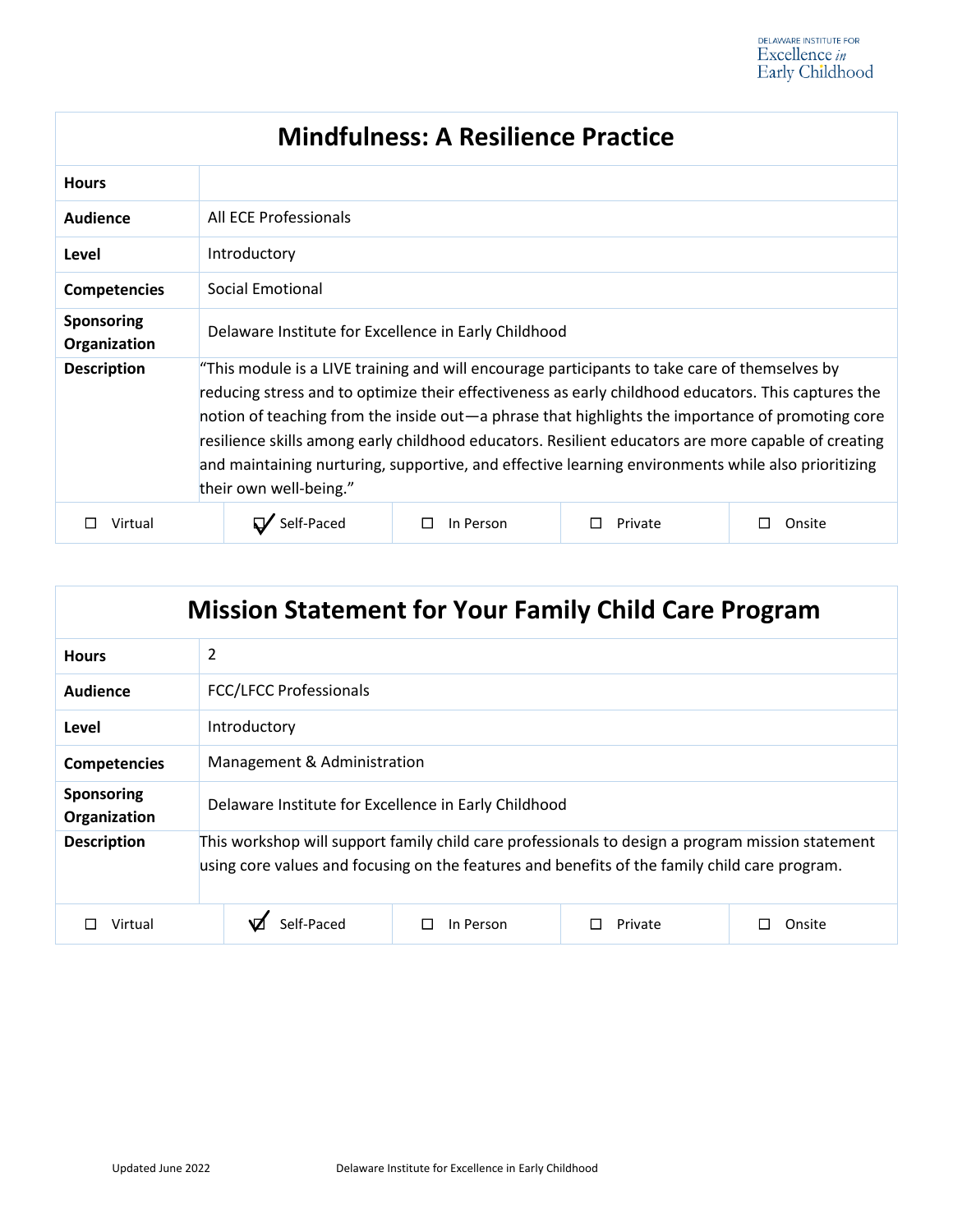| <b>Multi-Age Nature-Based Learning for FCC Educators</b> |                                                                                                                                                                                                                                                                                                                                                                                                                                                     |           |         |        |  |
|----------------------------------------------------------|-----------------------------------------------------------------------------------------------------------------------------------------------------------------------------------------------------------------------------------------------------------------------------------------------------------------------------------------------------------------------------------------------------------------------------------------------------|-----------|---------|--------|--|
| <b>Hours</b>                                             | 3                                                                                                                                                                                                                                                                                                                                                                                                                                                   |           |         |        |  |
| Audience                                                 | <b>FCC/LFCC Professionals</b>                                                                                                                                                                                                                                                                                                                                                                                                                       |           |         |        |  |
| Level                                                    | Intermediate                                                                                                                                                                                                                                                                                                                                                                                                                                        |           |         |        |  |
| <b>Competencies</b>                                      | Environment & Curriculum                                                                                                                                                                                                                                                                                                                                                                                                                            |           |         |        |  |
| <b>Sponsoring</b><br>Organization                        | Delaware Institute for Excellence in Early Childhood                                                                                                                                                                                                                                                                                                                                                                                                |           |         |        |  |
| <b>Description</b>                                       | Nature-based learning occurs in natural settings and where elements of nature have been brought<br>into existing environments. This type of learning consistently shows increased engagement,<br>imagination, and social skills. During this FCC-focused PLE, we will explore activities and strategies<br>to engage and manage all ages of the children present in your care with strategic techniques for<br>infants through school-age children. |           |         |        |  |
|                                                          | Self-Paced                                                                                                                                                                                                                                                                                                                                                                                                                                          | In Person | Private | Onsite |  |

| <b>Outdoor Classrooms: Wonder, Explore, Learn</b> |                                                                                                                                                                                                                                                                                                                                                                                                                                                                                                                                                                                                                                                                   |                |         |        |  |
|---------------------------------------------------|-------------------------------------------------------------------------------------------------------------------------------------------------------------------------------------------------------------------------------------------------------------------------------------------------------------------------------------------------------------------------------------------------------------------------------------------------------------------------------------------------------------------------------------------------------------------------------------------------------------------------------------------------------------------|----------------|---------|--------|--|
| <b>Hours</b>                                      | $\overline{2}$                                                                                                                                                                                                                                                                                                                                                                                                                                                                                                                                                                                                                                                    |                |         |        |  |
| Audience                                          | All ECE Professionals                                                                                                                                                                                                                                                                                                                                                                                                                                                                                                                                                                                                                                             |                |         |        |  |
| Level                                             | Introductory                                                                                                                                                                                                                                                                                                                                                                                                                                                                                                                                                                                                                                                      |                |         |        |  |
| <b>Competencies</b>                               | Environment & Curriculum                                                                                                                                                                                                                                                                                                                                                                                                                                                                                                                                                                                                                                          |                |         |        |  |
| Sponsoring<br>Organization                        | Delaware Institute for Excellence in Early Childhood                                                                                                                                                                                                                                                                                                                                                                                                                                                                                                                                                                                                              |                |         |        |  |
| <b>Description</b>                                | Research shows that spending time outdoors has a variety of benefits for children (and adults)<br>ranging from social emotional to academic. In this workshop, participants will explore these benefits<br>and learn about ways to use the outdoors as an extended classroom. Wondering how to get<br>started? Videos featuring programs and teachers describe the process of shifting from primarily<br>indoor classrooms to outdoor classrooms and highlight the positive impacts on development and<br>learning. Participants will consider materials, learning experiences and centers to implement<br>aspects of an outdoor classroom in their own programs. |                |         |        |  |
| Virtual                                           | $\mathbf{N}'$ Self-Paced                                                                                                                                                                                                                                                                                                                                                                                                                                                                                                                                                                                                                                          | In Person<br>П | Private | Onsite |  |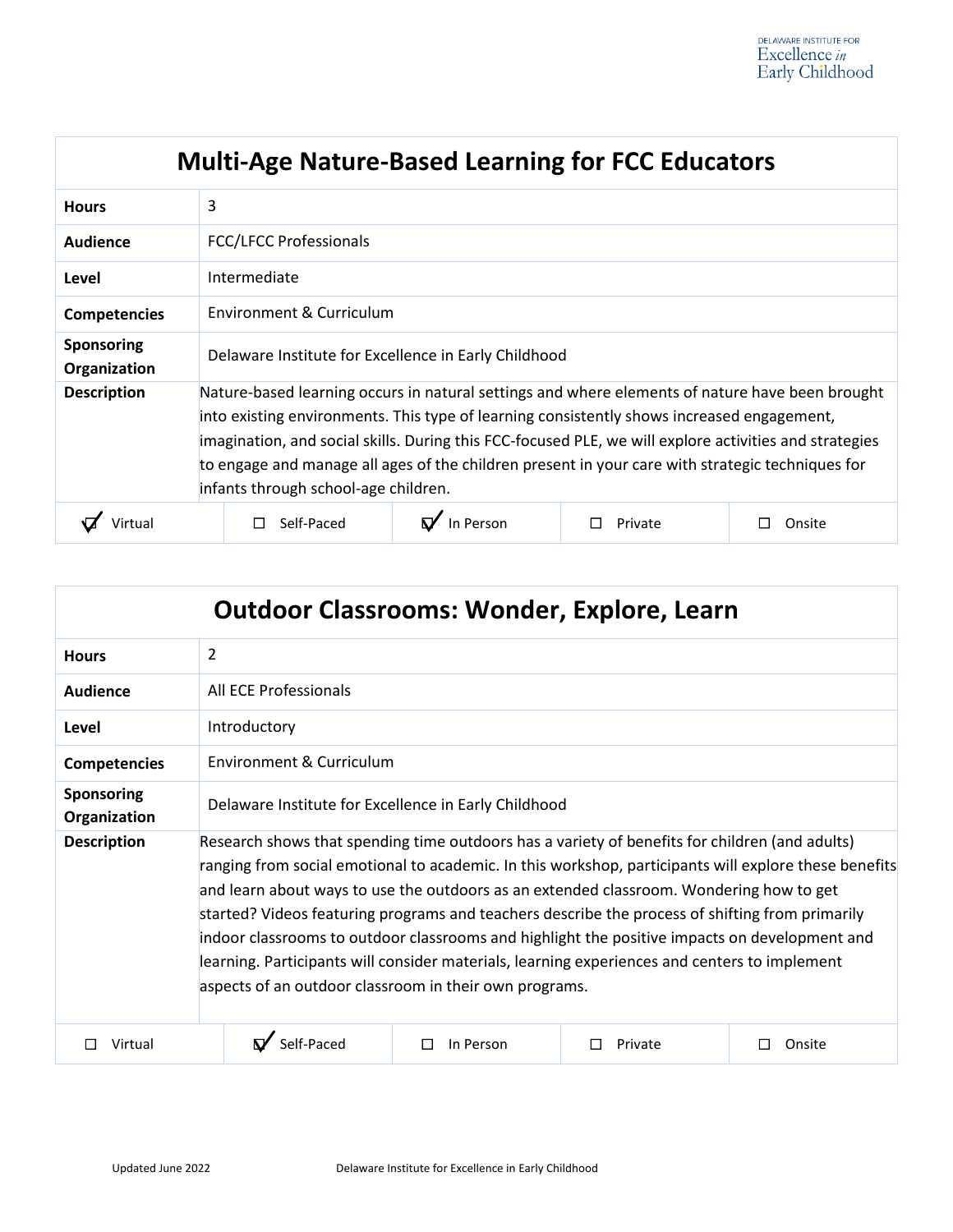| <b>Parent Voice PLUS</b>          |                                                                                                                                                                                                                                                                                                                                                                                                                                                                                                                                                 |           |         |        |
|-----------------------------------|-------------------------------------------------------------------------------------------------------------------------------------------------------------------------------------------------------------------------------------------------------------------------------------------------------------------------------------------------------------------------------------------------------------------------------------------------------------------------------------------------------------------------------------------------|-----------|---------|--------|
| <b>Hours</b>                      | 5                                                                                                                                                                                                                                                                                                                                                                                                                                                                                                                                               |           |         |        |
| Audience                          | All ECE Professionals                                                                                                                                                                                                                                                                                                                                                                                                                                                                                                                           |           |         |        |
| Level                             | Intermediate                                                                                                                                                                                                                                                                                                                                                                                                                                                                                                                                    |           |         |        |
| <b>Competencies</b>               | Family/Community                                                                                                                                                                                                                                                                                                                                                                                                                                                                                                                                |           |         |        |
| <b>Sponsoring</b><br>Organization | Delaware Institute for Excellence in Early Childhood                                                                                                                                                                                                                                                                                                                                                                                                                                                                                            |           |         |        |
| <b>Description</b>                | You can gain so many insights from getting to know the families of the children in your care. Not<br>only can you understand family dynamics, but you can learn about the goals they have for their<br>children, create support systems, and collaborate. This partnership is absolutely essential for<br>healthy child development. This workshop will explore family culture, struggles, and keys for<br>successful family engagement. The best part: you will walk away with a framework for developing<br>your own successful family event! |           |         |        |
| Virtual                           | Self-Paced                                                                                                                                                                                                                                                                                                                                                                                                                                                                                                                                      | In Person | Private | Onsite |

| <b>Planning with Intention: Infants and Toddlers</b> |                                                                                                                                                                                                                                                                                                                                                                                                                                                                                                                                                                          |  |  |  |
|------------------------------------------------------|--------------------------------------------------------------------------------------------------------------------------------------------------------------------------------------------------------------------------------------------------------------------------------------------------------------------------------------------------------------------------------------------------------------------------------------------------------------------------------------------------------------------------------------------------------------------------|--|--|--|
| <b>Hours</b>                                         | 3                                                                                                                                                                                                                                                                                                                                                                                                                                                                                                                                                                        |  |  |  |
| Audience                                             | Infant/Toddler Professionals & FCC Professionals                                                                                                                                                                                                                                                                                                                                                                                                                                                                                                                         |  |  |  |
| Level                                                | Intermediate                                                                                                                                                                                                                                                                                                                                                                                                                                                                                                                                                             |  |  |  |
| <b>Competencies</b>                                  | Environment & Curriculum                                                                                                                                                                                                                                                                                                                                                                                                                                                                                                                                                 |  |  |  |
| <b>Sponsoring</b><br>Organization                    | Delaware Institute for Excellence in Early Childhood                                                                                                                                                                                                                                                                                                                                                                                                                                                                                                                     |  |  |  |
| <b>Description</b>                                   | Excellent infant/toddler teachers plan with a purpose: a deep understanding of why they choose<br>the experiences, interactions, environment, and materials for the children in their care. In this<br>workshop, you will develop a clear vision for your children's future and explore how intentional<br>teaching practices, observation, and planning using backward design come together to bring that<br>vision into reality. This workshop is designed for infant/toddler teachers, providers, home visitors,<br>and those who support families with children 0-3. |  |  |  |
|                                                      | Self-Paced<br>In Person<br>Private<br>П<br>Onsite                                                                                                                                                                                                                                                                                                                                                                                                                                                                                                                        |  |  |  |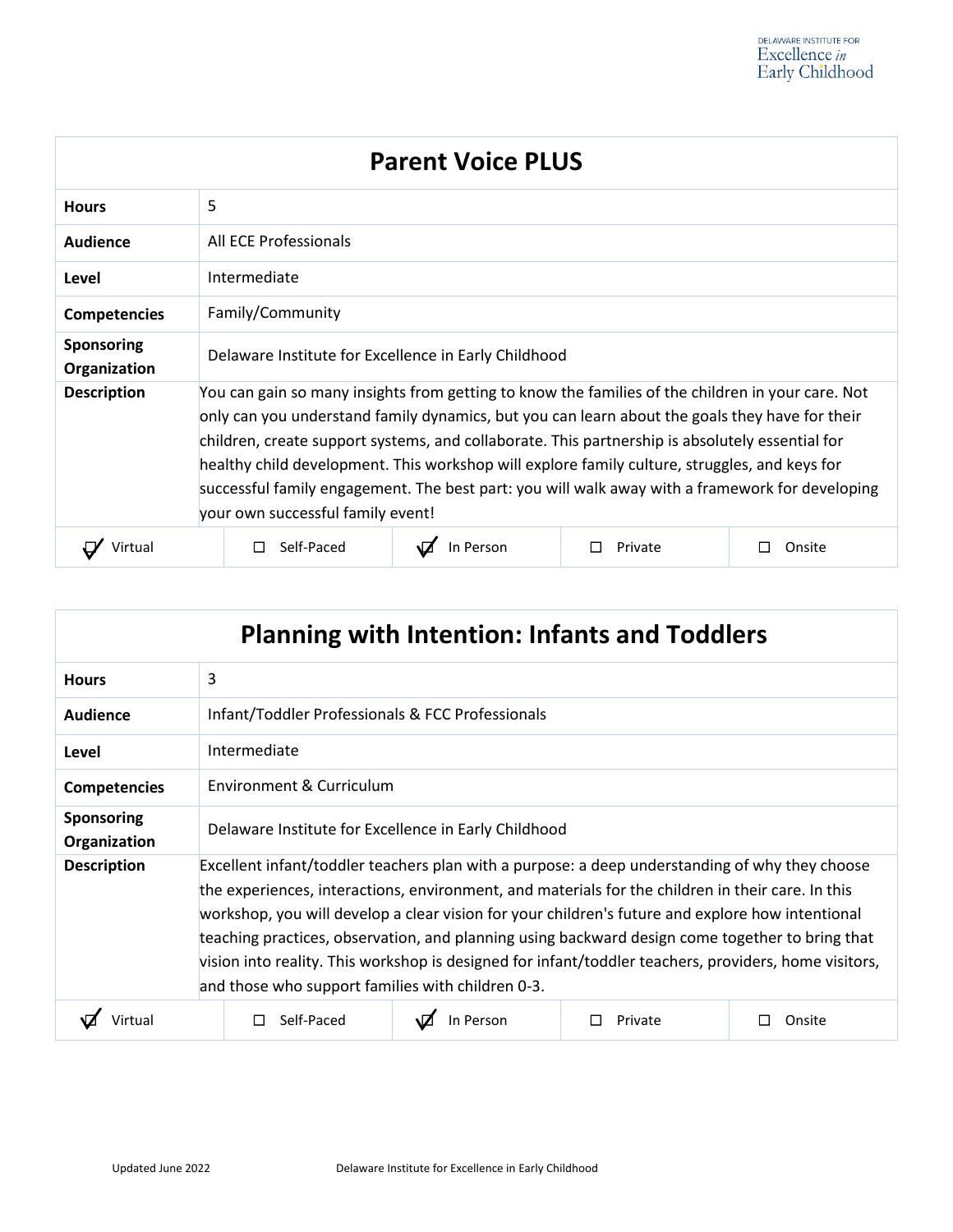| <b>Play for Development and Learning PLUS</b> |                                                                                                                                                                                                                                                                                                                                                                                                                                                                                                                                                                                                                                                                                     |           |         |        |  |
|-----------------------------------------------|-------------------------------------------------------------------------------------------------------------------------------------------------------------------------------------------------------------------------------------------------------------------------------------------------------------------------------------------------------------------------------------------------------------------------------------------------------------------------------------------------------------------------------------------------------------------------------------------------------------------------------------------------------------------------------------|-----------|---------|--------|--|
| <b>Hours</b>                                  | 10                                                                                                                                                                                                                                                                                                                                                                                                                                                                                                                                                                                                                                                                                  |           |         |        |  |
| <b>Audience</b>                               | All ECE Professionals                                                                                                                                                                                                                                                                                                                                                                                                                                                                                                                                                                                                                                                               |           |         |        |  |
| Level                                         | Intermediate                                                                                                                                                                                                                                                                                                                                                                                                                                                                                                                                                                                                                                                                        |           |         |        |  |
| <b>Competencies</b>                           | Environment & Curriculum                                                                                                                                                                                                                                                                                                                                                                                                                                                                                                                                                                                                                                                            |           |         |        |  |
| <b>Sponsoring</b><br>Organization             | Delaware Institute for Excellence in Early Childhood                                                                                                                                                                                                                                                                                                                                                                                                                                                                                                                                                                                                                                |           |         |        |  |
| <b>Description</b>                            | These small group coaching sessions follow the "Play for Development and Learning" workshop and<br>help participants reflect, analyze, and grow their teaching practices related to play. Participants<br>work with a coach to develop and identify steps to meet goals for their place practice. Short video<br>clips of the participants taking steps to meet their goals will be viewed to identify the strengths of<br>the teacher. This process will: create a positive classroom change by reflecting on individual<br>teaching practices and strengths; help build relationships with a network of dedicated teachers and;<br>make your good teaching practices even better! |           |         |        |  |
| Virtual                                       | Self-Paced                                                                                                                                                                                                                                                                                                                                                                                                                                                                                                                                                                                                                                                                          | In Person | Private | Onsite |  |

# **Policies, Practices, and Resources for Family Child Care Professionals Amid the Coronavirus Crisis PLUS**

| <b>Hours</b>                      | 4                                                    |                                                                                                                                                                                                                                                                                                                                                                                                                |           |         |        |
|-----------------------------------|------------------------------------------------------|----------------------------------------------------------------------------------------------------------------------------------------------------------------------------------------------------------------------------------------------------------------------------------------------------------------------------------------------------------------------------------------------------------------|-----------|---------|--------|
| Audience                          |                                                      | <b>FCC/LFCC Professionals</b>                                                                                                                                                                                                                                                                                                                                                                                  |           |         |        |
| Level                             |                                                      | Intermediate                                                                                                                                                                                                                                                                                                                                                                                                   |           |         |        |
| <b>Competencies</b>               |                                                      | Professionalism                                                                                                                                                                                                                                                                                                                                                                                                |           |         |        |
| <b>Sponsoring</b><br>Organization | Delaware Institute for Excellence in Early Childhood |                                                                                                                                                                                                                                                                                                                                                                                                                |           |         |        |
| <b>Description</b>                |                                                      | Family childcare professionals have faced many challenges and difficult decisions as a result of the<br>COVID-19 pandemic. This workshop will provide an opportunity for family childcare professionals to<br>reflect on the requirements, recommendations, and their own programs' needs related to the<br>pandemic and provide strategies to support the consistent implementation of policies and practices |           |         |        |
|                                   |                                                      | Self-Paced                                                                                                                                                                                                                                                                                                                                                                                                     | In Person | Private | Onsite |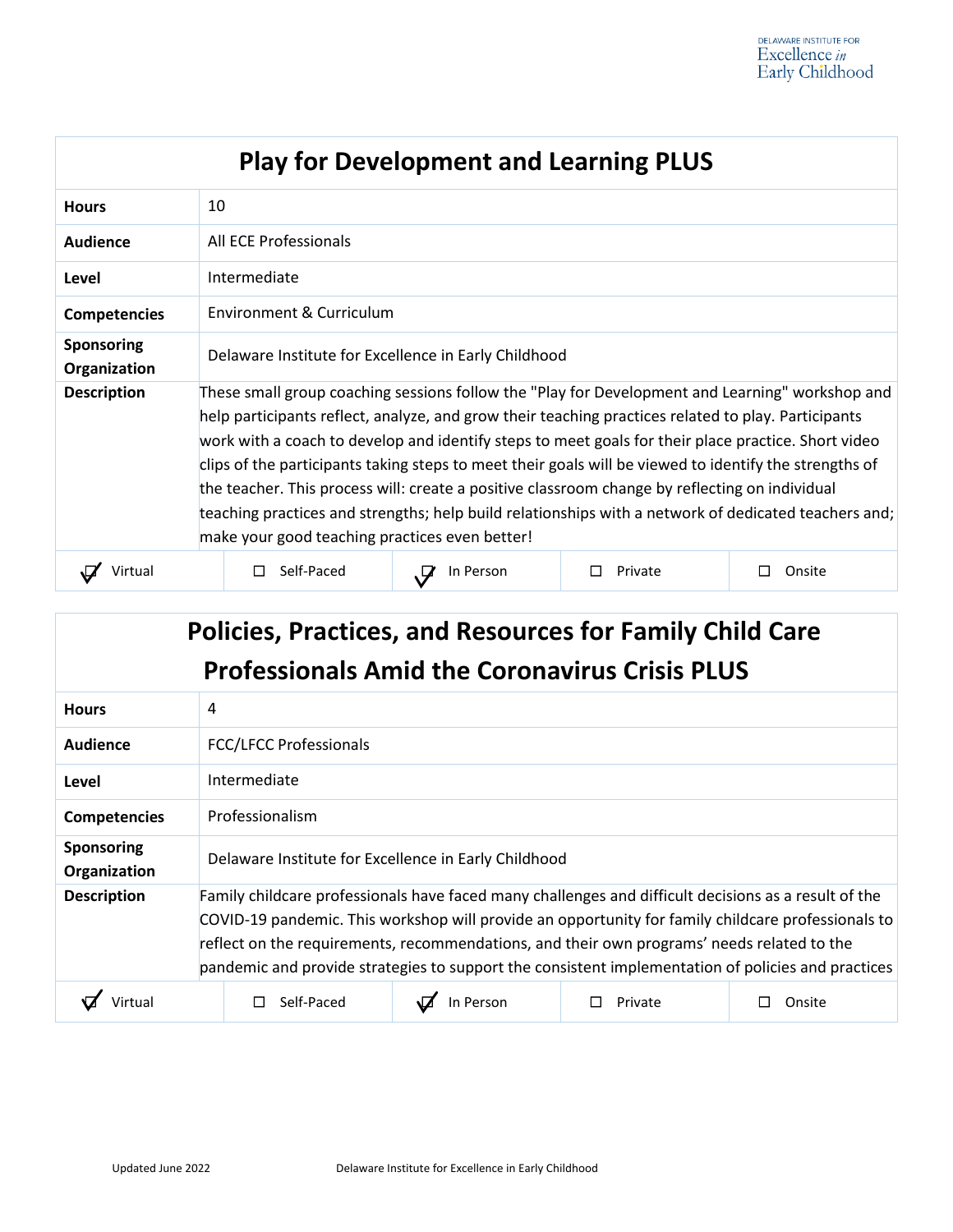| <b>Preschool Math ideas Hiding in Plain Site</b> |                                                                                                                                                                                                                                                                                                                                                                                                                                                                                                                               |           |         |             |  |
|--------------------------------------------------|-------------------------------------------------------------------------------------------------------------------------------------------------------------------------------------------------------------------------------------------------------------------------------------------------------------------------------------------------------------------------------------------------------------------------------------------------------------------------------------------------------------------------------|-----------|---------|-------------|--|
| <b>Hours</b>                                     | 2                                                                                                                                                                                                                                                                                                                                                                                                                                                                                                                             |           |         |             |  |
| Audience                                         | All ECE Professionals                                                                                                                                                                                                                                                                                                                                                                                                                                                                                                         |           |         |             |  |
| Level                                            | Introductory                                                                                                                                                                                                                                                                                                                                                                                                                                                                                                                  |           |         |             |  |
| <b>Competencies</b>                              | Environment & Curriculum                                                                                                                                                                                                                                                                                                                                                                                                                                                                                                      |           |         |             |  |
| <b>Sponsoring</b><br>Organization                | Delaware Institute for Excellence in Early Childhood                                                                                                                                                                                                                                                                                                                                                                                                                                                                          |           |         |             |  |
| <b>Description</b>                               | If you teach children ages 4 and up and are always looking for ways to improve how you teach<br>math, this course is for you! In this self-paced virtual course, you will explore examples of books<br>that support math learning, learn about mathematizing, and reflect on examples of how you can<br>promote mathematical learning during daily activities and routines. Finally, analyze a video of a<br>teacher leading a math activity and discover classroom management strategies that also support<br>math learning. |           |         |             |  |
| Virtual                                          | Self-Paced                                                                                                                                                                                                                                                                                                                                                                                                                                                                                                                    | In Person | Private | Onsite<br>П |  |

| <b>Programming for Infant Toddler Care:</b><br><b>Primary Caregiving and Continuity of Care</b> |                                                                                                                                                                                                                                                                                                                                             |                                                  |         |        |
|-------------------------------------------------------------------------------------------------|---------------------------------------------------------------------------------------------------------------------------------------------------------------------------------------------------------------------------------------------------------------------------------------------------------------------------------------------|--------------------------------------------------|---------|--------|
| <b>Hours</b>                                                                                    | 4                                                                                                                                                                                                                                                                                                                                           |                                                  |         |        |
| Audience                                                                                        |                                                                                                                                                                                                                                                                                                                                             | Infant/Toddler Professionals & FCC Professionals |         |        |
| Level                                                                                           | Intermediate                                                                                                                                                                                                                                                                                                                                |                                                  |         |        |
| <b>Competencies</b>                                                                             | Management & Administration                                                                                                                                                                                                                                                                                                                 |                                                  |         |        |
| <b>Sponsoring</b><br>Organization                                                               | Delaware Institute for Excellence in Early Childhood                                                                                                                                                                                                                                                                                        |                                                  |         |        |
| <b>Description</b>                                                                              | This workshop focuses on two of the six elements of quality care in the PITC (Program for Infant<br>Toddler Care). The learning is shaped around understanding the two elements, how they are<br>beneficial, and how to implement them in programs. The activities balanced information and<br>application through reflection and planning. |                                                  |         |        |
|                                                                                                 | Self-Paced                                                                                                                                                                                                                                                                                                                                  | In Person                                        | Private | Onsite |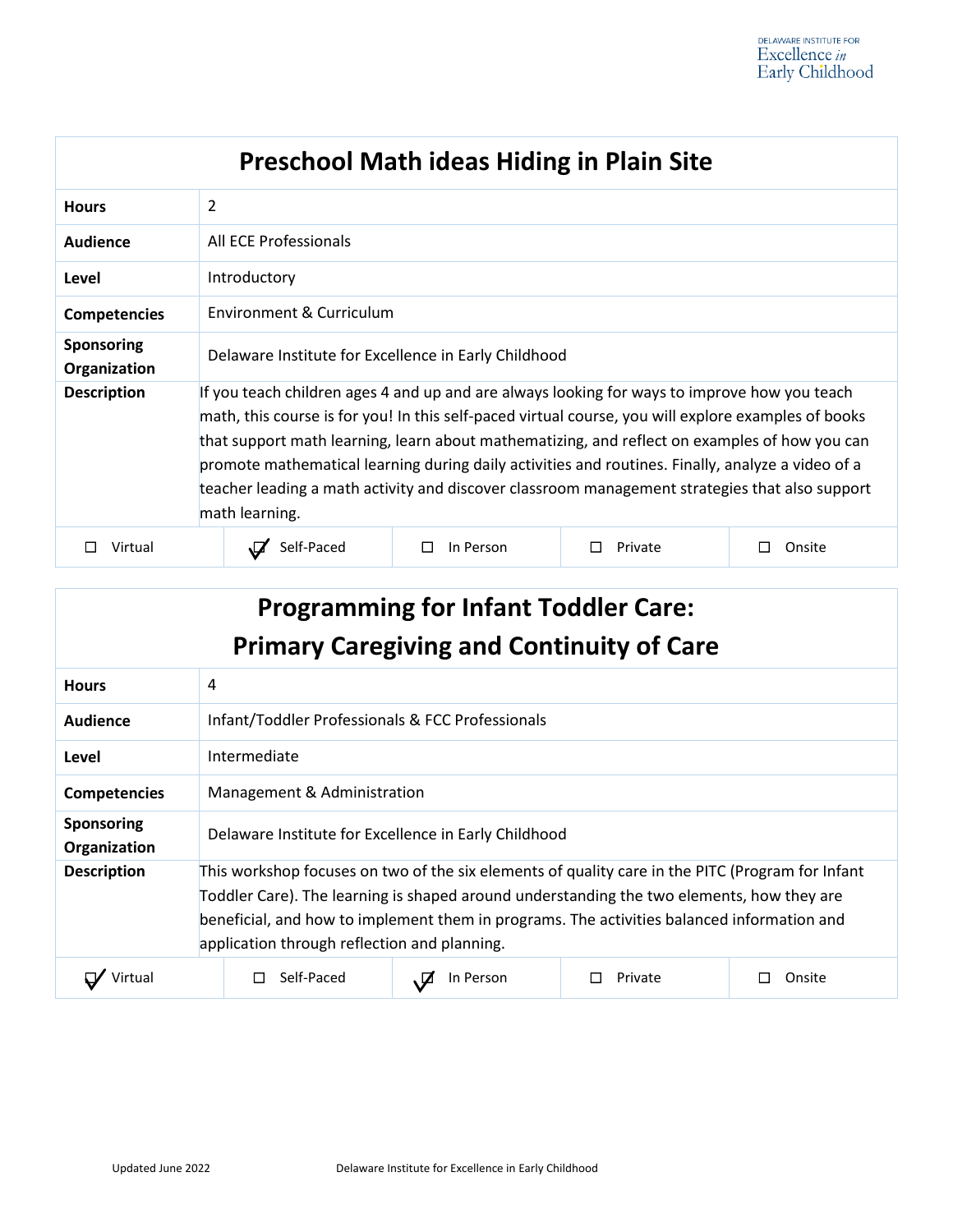|                                   | <b>Promoting Social and Emotional Wellness PLUS:</b><br>Teaching tools for life to maximize children's potential                                                                                                                                                                                                                     |           |         |        |  |
|-----------------------------------|--------------------------------------------------------------------------------------------------------------------------------------------------------------------------------------------------------------------------------------------------------------------------------------------------------------------------------------|-----------|---------|--------|--|
| <b>Hours</b>                      | 10                                                                                                                                                                                                                                                                                                                                   |           |         |        |  |
| Audience                          | All ECE Professionals                                                                                                                                                                                                                                                                                                                |           |         |        |  |
| Level                             | Intermediate                                                                                                                                                                                                                                                                                                                         |           |         |        |  |
| <b>Competencies</b>               | Social Emotional                                                                                                                                                                                                                                                                                                                     |           |         |        |  |
| <b>Sponsoring</b><br>Organization | Delaware Institute for Excellence in Early Childhood                                                                                                                                                                                                                                                                                 |           |         |        |  |
| <b>Description</b>                | Behavior is communication! Self-awareness, conflict resolution. Cooperation and resilience are tools<br>that are critical to success in school, work, and life. Help your students become better citizens by<br>learning how to intentionally teach these skills and coach children to use their tools through<br>teachable moments. |           |         |        |  |
| Virtual                           | Self-Paced                                                                                                                                                                                                                                                                                                                           | In Person | Private | Onsite |  |

| <b>Relationship-based Care for Infants and Toddlers for Family Child Care</b><br><b>Professionals-PLUS</b> |                                                                                                                                                                                                                                                                                                                                                                                                                                                                                                                                                                                                                                                                                                                                                   |           |         |        |  |  |
|------------------------------------------------------------------------------------------------------------|---------------------------------------------------------------------------------------------------------------------------------------------------------------------------------------------------------------------------------------------------------------------------------------------------------------------------------------------------------------------------------------------------------------------------------------------------------------------------------------------------------------------------------------------------------------------------------------------------------------------------------------------------------------------------------------------------------------------------------------------------|-----------|---------|--------|--|--|
| <b>Hours</b>                                                                                               | 5                                                                                                                                                                                                                                                                                                                                                                                                                                                                                                                                                                                                                                                                                                                                                 |           |         |        |  |  |
| Audience                                                                                                   | <b>FCC/LFCC Professionals</b>                                                                                                                                                                                                                                                                                                                                                                                                                                                                                                                                                                                                                                                                                                                     |           |         |        |  |  |
| Level                                                                                                      | Introductory                                                                                                                                                                                                                                                                                                                                                                                                                                                                                                                                                                                                                                                                                                                                      |           |         |        |  |  |
| <b>Competencies</b>                                                                                        | Social Emotional                                                                                                                                                                                                                                                                                                                                                                                                                                                                                                                                                                                                                                                                                                                                  |           |         |        |  |  |
| Sponsoring<br>Organization                                                                                 | Delaware Institute for Excellence in Early Childhood                                                                                                                                                                                                                                                                                                                                                                                                                                                                                                                                                                                                                                                                                              |           |         |        |  |  |
| <b>Description</b>                                                                                         | "Relationships are the heart of infant and toddler development. In the first of two workshop<br>sessions, we will discuss the rapid development and learning that happens during this time period,<br>explore the essential role of the family child care professional in infant/toddler curriculum, and<br>learn how relationship-based care supports family child care professionals in their work with infants<br>and toddlers. In the second session, we will examine the benefits and implementation of<br>individualized and culturally responsive care in supporting infant/toddler development. This<br>workshop is an excerpt of the Program for Infant/Toddler Care's "Six Essential Program Practices for<br>Relationship-Based Care." |           |         |        |  |  |
| Virtual                                                                                                    | Self-Paced                                                                                                                                                                                                                                                                                                                                                                                                                                                                                                                                                                                                                                                                                                                                        | In Person | Private | Onsite |  |  |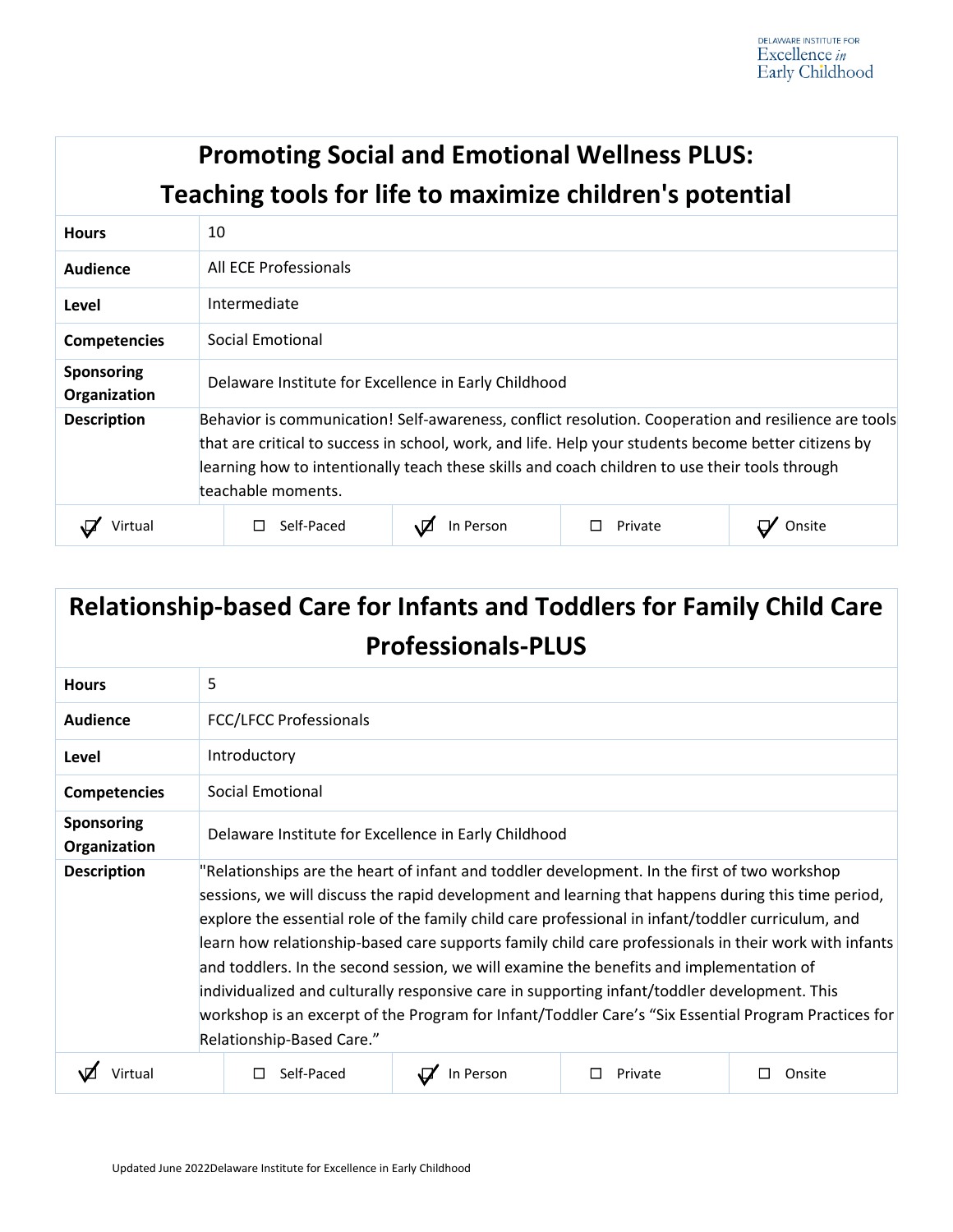#### **Resilience: Mapping a Journey to Promote Social and Emotional Competence (Replaces Creating Your Journey Together) Hours** 12 **Audience** All ECE Professionals **Level** Intermediate **Competencies** Multi-Topic **Sponsoring Organization** Delaware Institute for Excellence in Early Childhood **Description** Research shows that resilience (having the ability to overcome challenges) allows children and adults to develop a greater sense of self-esteem, develop cognitively and emotionally, and continue moving forward in life. It is key to bouncing back from trauma and difficulty. The four part series examines practices that reduce challenging behaviors in children by embedding self-regulation, initiative and attachment into the curriculum, recognizing and building these skills that enhance children's social and emotional health. There are supports for working with families, and developing collaboration, conflict resolution skills, and reflective practice. The overarching goal is resilient children, families and staff. This workshop was created through a collaboration with the Devereux Foundation (creators of FLIP It! and Your Journey Together). ☐ Virtual ☐ Self-Paced ☐ In Person ☐ Private ☐ Onsite

| <b>Risk Management in the Early Care Setting</b> |                                                                                                                                                                                                                                                                                                                                                                                                                                        |                |         |        |  |
|--------------------------------------------------|----------------------------------------------------------------------------------------------------------------------------------------------------------------------------------------------------------------------------------------------------------------------------------------------------------------------------------------------------------------------------------------------------------------------------------------|----------------|---------|--------|--|
| <b>Hours</b>                                     | $\overline{2}$                                                                                                                                                                                                                                                                                                                                                                                                                         |                |         |        |  |
| Audience                                         | All ECE Professionals                                                                                                                                                                                                                                                                                                                                                                                                                  |                |         |        |  |
| Level                                            | Introductory                                                                                                                                                                                                                                                                                                                                                                                                                           |                |         |        |  |
| <b>Competencies</b>                              | Management & Administration                                                                                                                                                                                                                                                                                                                                                                                                            |                |         |        |  |
| <b>Sponsoring</b><br>Organization                | Delaware Institute for Excellence in Early Childhood                                                                                                                                                                                                                                                                                                                                                                                   |                |         |        |  |
| <b>Description</b>                               | Risk management is all about being proactive instead of reactive. It is our job to anticipate<br>situations that can lead to injury, suffering and significant expense and then taking steps to reduce<br>the chance of those situations occurring. This self-paced workshop will go through the types of risk<br>management needed to operate an early care program safely as well as steps to take to implement<br>risk assessments. |                |         |        |  |
| Virtual                                          | Self-Paced                                                                                                                                                                                                                                                                                                                                                                                                                             | In Person<br>П | Private | Onsite |  |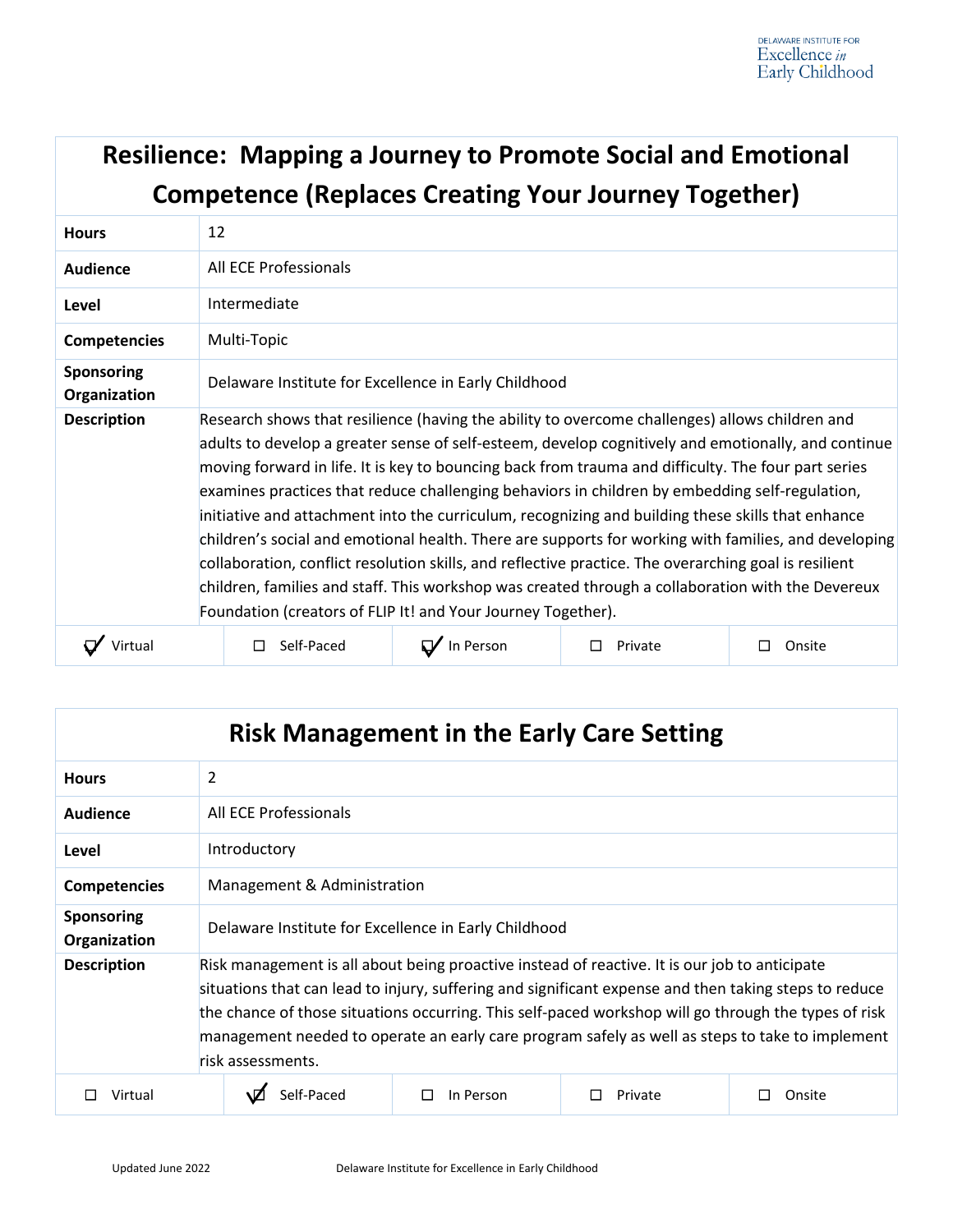| <b>Rock Solid Foundations: Enhancing Emotional Literacy</b> |                                                                                                                                                                                                                                                                                                                                                                                                                                           |           |         |        |  |
|-------------------------------------------------------------|-------------------------------------------------------------------------------------------------------------------------------------------------------------------------------------------------------------------------------------------------------------------------------------------------------------------------------------------------------------------------------------------------------------------------------------------|-----------|---------|--------|--|
| <b>Hours</b>                                                | 3                                                                                                                                                                                                                                                                                                                                                                                                                                         |           |         |        |  |
| Audience                                                    | All ECE Professionals                                                                                                                                                                                                                                                                                                                                                                                                                     |           |         |        |  |
| Level                                                       | Intermediate                                                                                                                                                                                                                                                                                                                                                                                                                              |           |         |        |  |
| <b>Competencies</b>                                         | Social Emotional                                                                                                                                                                                                                                                                                                                                                                                                                          |           |         |        |  |
| <b>Sponsoring</b><br>Organization                           | Delaware Institute for Excellence in Early Childhood                                                                                                                                                                                                                                                                                                                                                                                      |           |         |        |  |
| <b>Description</b>                                          | This interactive training invites you to consider ways to promote the social and emotional<br>competence of young children and prevent challenging behavior. This workshop will talk about<br>shared experiences, acknowledging and labeling emotions, and letting children know that we see,<br>hear, understand and accept their feelings. These are all major strategies that all caregivers can use<br>to develop emotional literacy. |           |         |        |  |
|                                                             | Self-Paced                                                                                                                                                                                                                                                                                                                                                                                                                                | In Person | Private | Onsite |  |

| <b>Rock Solid Foundations: Friendship and Play Skills</b> |                                                                                                                                                                                                                                                                                                                                                                                                                                        |           |         |        |  |
|-----------------------------------------------------------|----------------------------------------------------------------------------------------------------------------------------------------------------------------------------------------------------------------------------------------------------------------------------------------------------------------------------------------------------------------------------------------------------------------------------------------|-----------|---------|--------|--|
| <b>Hours</b>                                              | 3                                                                                                                                                                                                                                                                                                                                                                                                                                      |           |         |        |  |
| Audience                                                  | All ECE Professionals                                                                                                                                                                                                                                                                                                                                                                                                                  |           |         |        |  |
| Level                                                     | Intermediate                                                                                                                                                                                                                                                                                                                                                                                                                           |           |         |        |  |
| <b>Competencies</b>                                       | Social Emotional                                                                                                                                                                                                                                                                                                                                                                                                                       |           |         |        |  |
| <b>Sponsoring</b><br>Organization                         | Delaware Institute for Excellence in Early Childhood                                                                                                                                                                                                                                                                                                                                                                                   |           |         |        |  |
| <b>Description</b>                                        | This interactive training invites you to consider ways to promote the social and emotional<br>competence of young children and prevent challenging behavior. Those of us who provide care to<br>young children and their families build our skills in carefully observing the social emotional cues<br>provided to us by the children in order to respond to them with interactions that build responsive,<br>nurturing relationships. |           |         |        |  |
| Virtual                                                   | Self-Paced                                                                                                                                                                                                                                                                                                                                                                                                                             | In Person | Private | Onsite |  |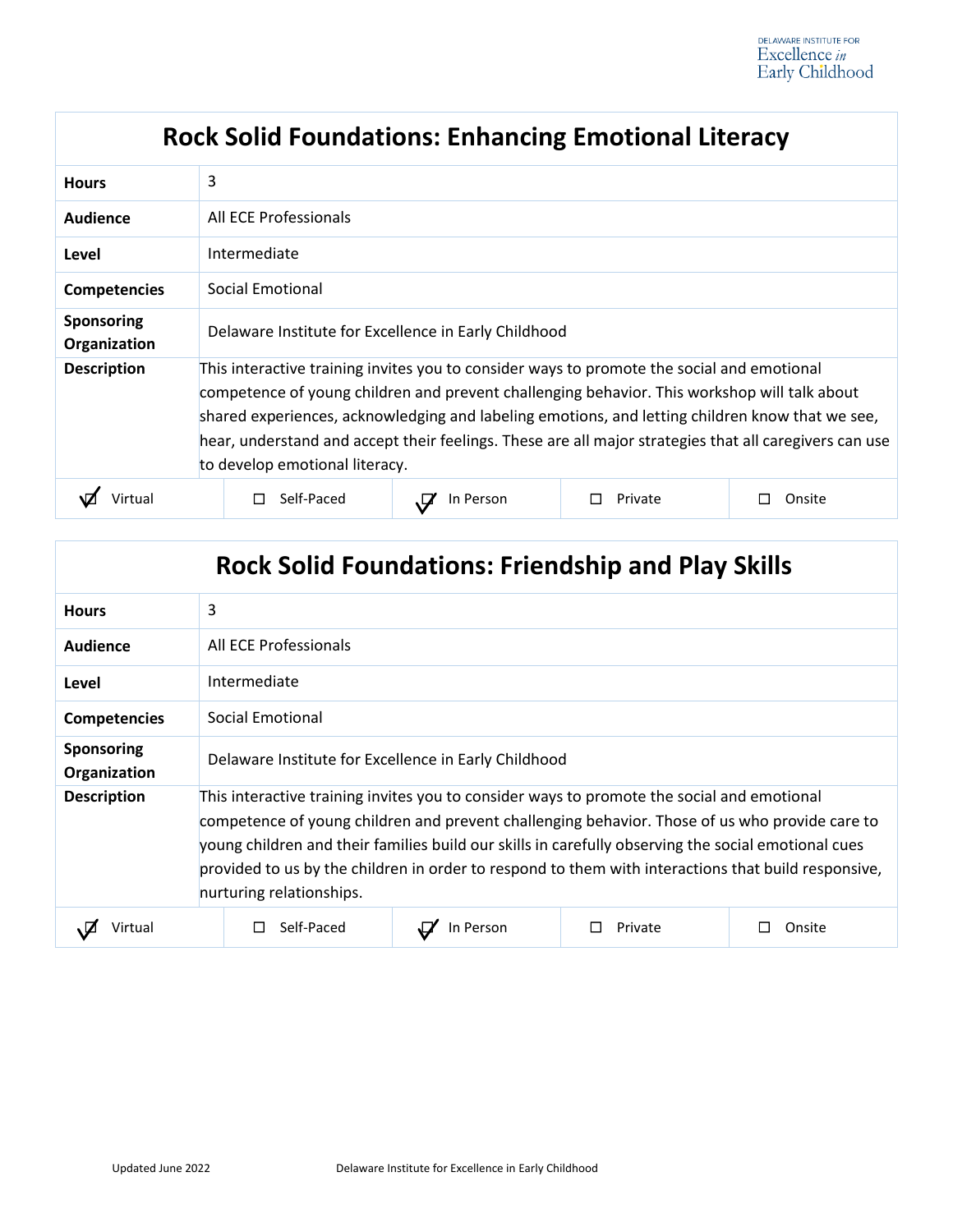### **School Age: Building Community with Partner Schools**

| <b>Hours</b>               | 2                                                                                                                                                                                                                                                                                                                                                                                           |                |         |        |  |
|----------------------------|---------------------------------------------------------------------------------------------------------------------------------------------------------------------------------------------------------------------------------------------------------------------------------------------------------------------------------------------------------------------------------------------|----------------|---------|--------|--|
| <b>Audience</b>            | <b>School Age Professionals</b>                                                                                                                                                                                                                                                                                                                                                             |                |         |        |  |
| Level                      | Introductory                                                                                                                                                                                                                                                                                                                                                                                |                |         |        |  |
| <b>Competencies</b>        | Professionalism                                                                                                                                                                                                                                                                                                                                                                             |                |         |        |  |
| Sponsoring<br>Organization | Delaware Institute for Excellence in Early Childhood                                                                                                                                                                                                                                                                                                                                        |                |         |        |  |
| <b>Description</b>         | This self-paced professional development is designed to target early childhood programs that have<br>a school-age component in or out of the center. The overarching theme of this professional<br>development is building a community partnership with partner schools and involving the families in<br>their child's successful school outcomes and building social-emotional competency. |                |         |        |  |
| Virtual                    | Self-Paced                                                                                                                                                                                                                                                                                                                                                                                  | In Person<br>П | Private | Onsite |  |

| <b>Self-Regulation and Play</b>   |                                                                                                                                                                                                                                                                                                                                                                                                                                                                                                                                                |                |         |        |  |
|-----------------------------------|------------------------------------------------------------------------------------------------------------------------------------------------------------------------------------------------------------------------------------------------------------------------------------------------------------------------------------------------------------------------------------------------------------------------------------------------------------------------------------------------------------------------------------------------|----------------|---------|--------|--|
| <b>Hours</b>                      | $\overline{2}$                                                                                                                                                                                                                                                                                                                                                                                                                                                                                                                                 |                |         |        |  |
| Audience                          | All ECE Professionals                                                                                                                                                                                                                                                                                                                                                                                                                                                                                                                          |                |         |        |  |
| Level                             | Intermediate                                                                                                                                                                                                                                                                                                                                                                                                                                                                                                                                   |                |         |        |  |
| <b>Competencies</b>               | Social Emotional                                                                                                                                                                                                                                                                                                                                                                                                                                                                                                                               |                |         |        |  |
| <b>Sponsoring</b><br>Organization | Delaware Institute for Excellence in Early Childhood                                                                                                                                                                                                                                                                                                                                                                                                                                                                                           |                |         |        |  |
| <b>Description</b>                | Self-control, working memory, and flexibility are skills that are constantly developing throughout<br>our lives. These are also referred to as self-regulation and executive function skills. Deborah Leong<br>explores the definition of these three skills, why they matter, their effects on learning and<br>achievement as well as social skills, and tips on how to develop these skills in the classroom through<br>play. In order to receive credit, participants must watch a lecture and fill out and return the<br>reflection sheet. |                |         |        |  |
| Virtual                           | Self-Paced                                                                                                                                                                                                                                                                                                                                                                                                                                                                                                                                     | In Person<br>П | Private | Onsite |  |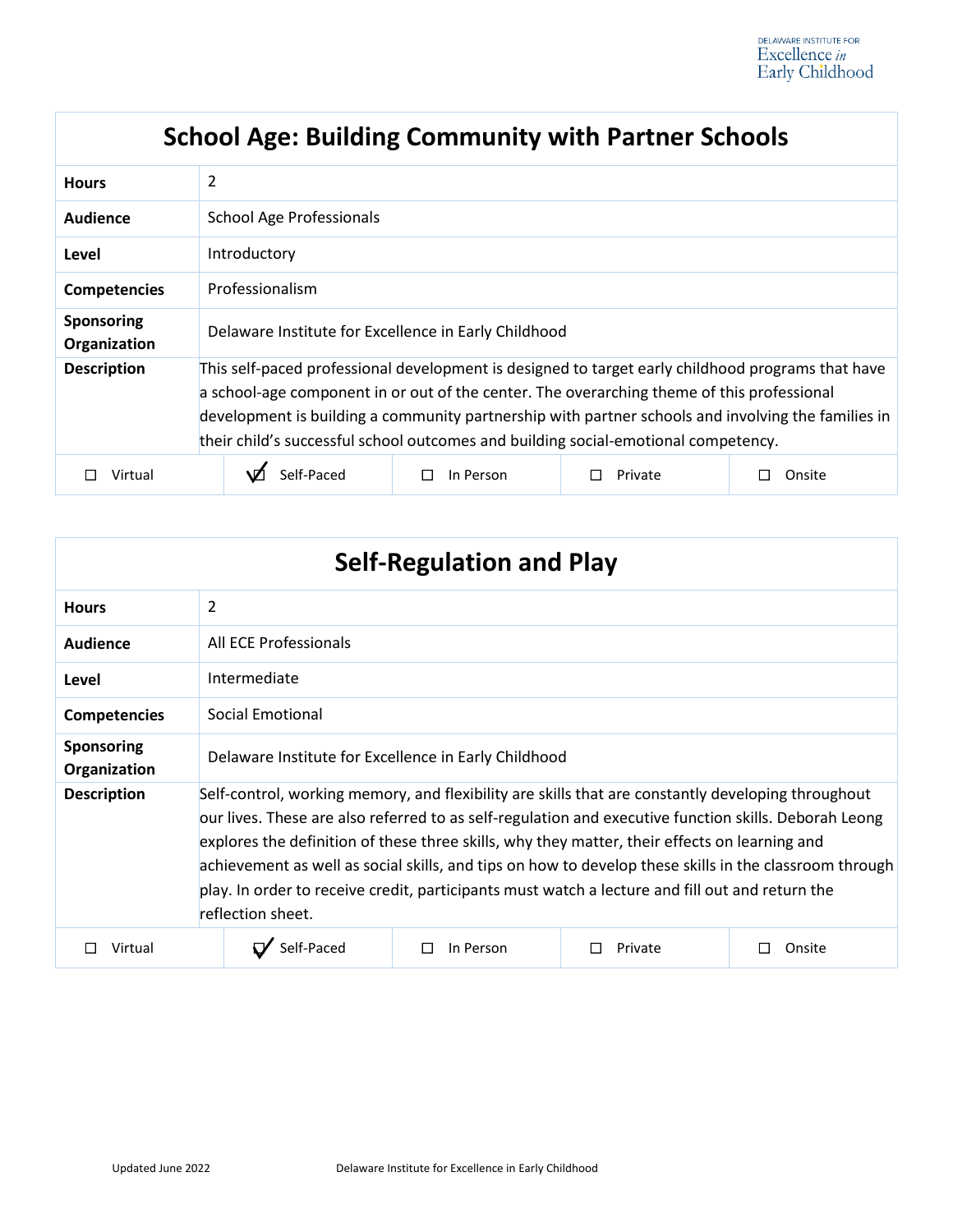### **Sing, Dance & Stomp PLUS**

| <b>Hours</b>                      | 4                                                                                                                                                                                                                                                                                                                                    |           |         |        |  |
|-----------------------------------|--------------------------------------------------------------------------------------------------------------------------------------------------------------------------------------------------------------------------------------------------------------------------------------------------------------------------------------|-----------|---------|--------|--|
| Audience                          | All ECE Professionals                                                                                                                                                                                                                                                                                                                |           |         |        |  |
| Level                             | Introductory                                                                                                                                                                                                                                                                                                                         |           |         |        |  |
| <b>Competencies</b>               | Environment & Curriculum                                                                                                                                                                                                                                                                                                             |           |         |        |  |
| <b>Sponsoring</b><br>Organization | Delaware Institute for Excellence in Early Childhood                                                                                                                                                                                                                                                                                 |           |         |        |  |
| <b>Description</b>                | Based on the Early Learning Foundations (Creative Expression Domain), this workshop invites you to<br>sing, dance and stomp your way to bringing more music and movement into your class. Learn how<br>to incorporate music and movement into transitions and everyday activities to make learning fun<br>for you and your students! |           |         |        |  |
| /irtual                           | Self-Paced                                                                                                                                                                                                                                                                                                                           | In Person | Private | Onsite |  |

# **STEAM: Tinkering to Making**

| <b>Hours</b>                      | 2                                                                                                                                                                                                                                                                                                                                                                                                                                                                                                                                                                                                                                                                                                         |                          |         |        |  |  |
|-----------------------------------|-----------------------------------------------------------------------------------------------------------------------------------------------------------------------------------------------------------------------------------------------------------------------------------------------------------------------------------------------------------------------------------------------------------------------------------------------------------------------------------------------------------------------------------------------------------------------------------------------------------------------------------------------------------------------------------------------------------|--------------------------|---------|--------|--|--|
| Audience                          | All ECE Professionals                                                                                                                                                                                                                                                                                                                                                                                                                                                                                                                                                                                                                                                                                     |                          |         |        |  |  |
| Level                             | Introductory                                                                                                                                                                                                                                                                                                                                                                                                                                                                                                                                                                                                                                                                                              |                          |         |        |  |  |
| <b>Competencies</b>               |                                                                                                                                                                                                                                                                                                                                                                                                                                                                                                                                                                                                                                                                                                           | Environment & Curriculum |         |        |  |  |
| <b>Sponsoring</b><br>Organization | Delaware Institute for Excellence in Early Childhood                                                                                                                                                                                                                                                                                                                                                                                                                                                                                                                                                                                                                                                      |                          |         |        |  |  |
| <b>Description</b>                | Often, the first experience a child has with STEAM education is through television. One example is<br>Sesame Street. Sesame Street Strategically put STEAM education into their broadcast to support<br>parent and child interactions with science. How did they do this? They used the beloved character<br>Grover. As Early Childcare providers it is our job to foster children through the process of tinkering<br>and making by leading children through the process of inquiry and observation. This education will<br>create our future engineers and innovators. This class will provide ideas on how to foster this<br>process in young children by using centers, makers spaces and literature. |                          |         |        |  |  |
| Virtual                           | Self-Paced                                                                                                                                                                                                                                                                                                                                                                                                                                                                                                                                                                                                                                                                                                | In Person                | Private | Onsite |  |  |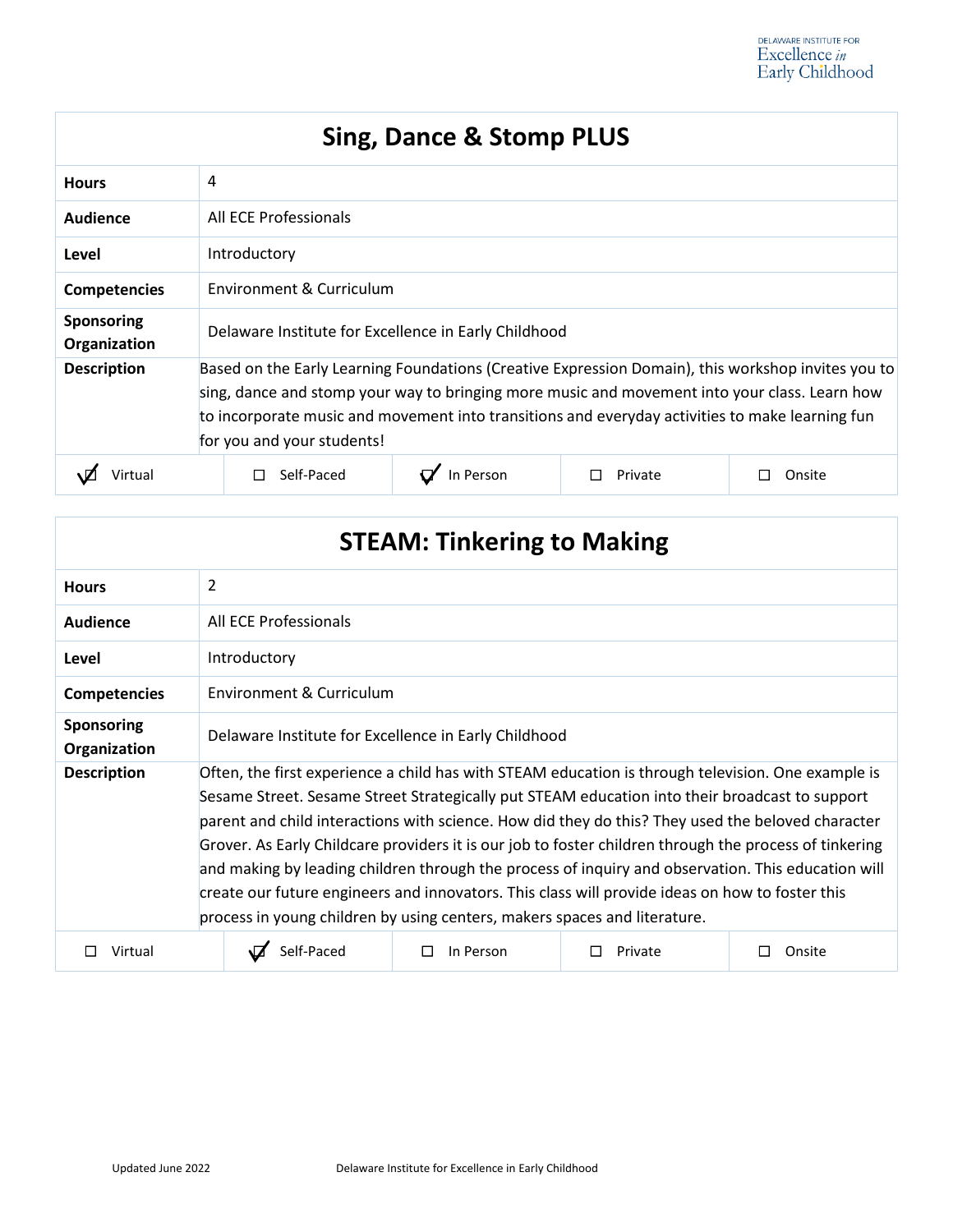# **Strengthening Business Practice: Fiscal Management PLUS: Pt1: Budget, Planning, Projection PT2: Financial Reports and Internal Controls - ECE, FCC, LFCC**

| <b>Hours</b>                      | TBD based on PLUS experience                                                                                                                                                                                                                                                                                                                                                                                                                                                                                                                                                                                                                                                                                                                                                                                                                                                                                                                          |           |         |             |  |
|-----------------------------------|-------------------------------------------------------------------------------------------------------------------------------------------------------------------------------------------------------------------------------------------------------------------------------------------------------------------------------------------------------------------------------------------------------------------------------------------------------------------------------------------------------------------------------------------------------------------------------------------------------------------------------------------------------------------------------------------------------------------------------------------------------------------------------------------------------------------------------------------------------------------------------------------------------------------------------------------------------|-----------|---------|-------------|--|
| Audience                          | Management/Administrators/FCC/LFCC/Owners                                                                                                                                                                                                                                                                                                                                                                                                                                                                                                                                                                                                                                                                                                                                                                                                                                                                                                             |           |         |             |  |
| Level                             | Intermediate                                                                                                                                                                                                                                                                                                                                                                                                                                                                                                                                                                                                                                                                                                                                                                                                                                                                                                                                          |           |         |             |  |
| <b>Competencies</b>               | Management & Administration                                                                                                                                                                                                                                                                                                                                                                                                                                                                                                                                                                                                                                                                                                                                                                                                                                                                                                                           |           |         |             |  |
| <b>Sponsoring</b><br>Organization | Delaware Institute for Excellence in Early Childhood                                                                                                                                                                                                                                                                                                                                                                                                                                                                                                                                                                                                                                                                                                                                                                                                                                                                                                  |           |         |             |  |
| <b>Description</b>                | This workshop is part of the Strengthening Business Practices for Child Care Programs series, a<br>business practice curriculum designed by The National Center on Early Childhood Quality Assurance.<br>The content and activities are designed to strengthen providers' foundational knowledge of sound<br>fiscal management and business operations. Part 1: In this module, participants will learn about<br>building program budgets, understand how to project for future business costs and learn a process<br>for building a budget and how to use it for decision-making throughout the year. Lastly, participants<br>will also explore how to project business costs, generate additional income, and plan strategically<br>for future goals. Part 2: Introducing financial reports to help you better manage your program's<br>finances and learn the concept of internal controls and how they can help strengthen your fiscal<br>health. |           |         |             |  |
| Virtual                           | Self-Paced<br>П                                                                                                                                                                                                                                                                                                                                                                                                                                                                                                                                                                                                                                                                                                                                                                                                                                                                                                                                       | In Person | Private | Onsite<br>П |  |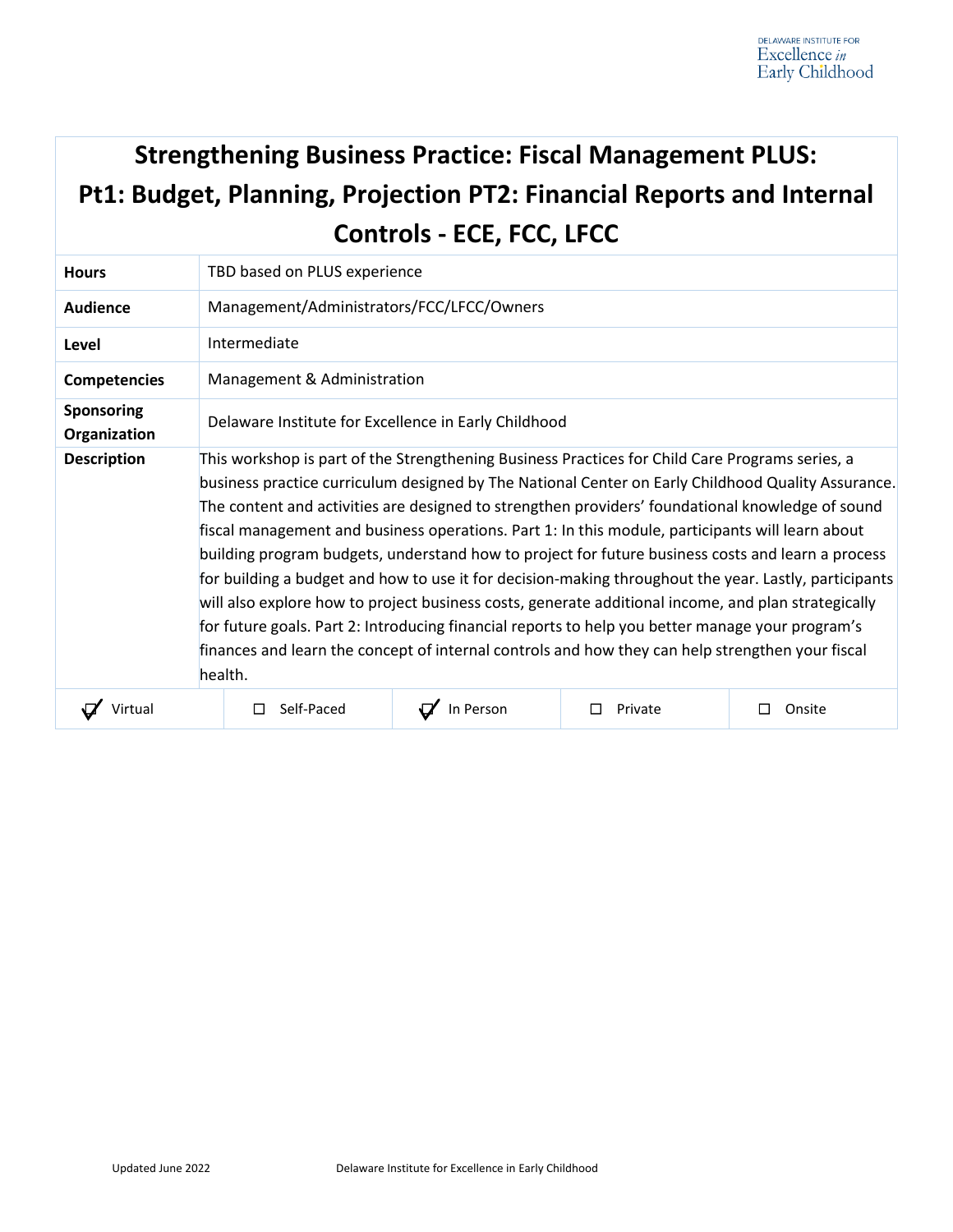| <b>Strengthening Business Practices: Marketing Your Program PLUS- ECE,</b> |
|----------------------------------------------------------------------------|
| <b>FCC, LFCC</b>                                                           |

| <b>Hours</b>                      | TBD based on PLUS experience                                                                                                                                                                                                                                                                                                                                                                                                                                                                                                                                                                                                                                                                                                                                                                                 |                             |         |        |  |  |
|-----------------------------------|--------------------------------------------------------------------------------------------------------------------------------------------------------------------------------------------------------------------------------------------------------------------------------------------------------------------------------------------------------------------------------------------------------------------------------------------------------------------------------------------------------------------------------------------------------------------------------------------------------------------------------------------------------------------------------------------------------------------------------------------------------------------------------------------------------------|-----------------------------|---------|--------|--|--|
| <b>Audience</b>                   | Management/Administrators/FCC/LFCC/Owners                                                                                                                                                                                                                                                                                                                                                                                                                                                                                                                                                                                                                                                                                                                                                                    |                             |         |        |  |  |
| Level                             | Intermediate                                                                                                                                                                                                                                                                                                                                                                                                                                                                                                                                                                                                                                                                                                                                                                                                 |                             |         |        |  |  |
| <b>Competencies</b>               |                                                                                                                                                                                                                                                                                                                                                                                                                                                                                                                                                                                                                                                                                                                                                                                                              | Management & Administration |         |        |  |  |
| <b>Sponsoring</b><br>Organization | Delaware Institute for Excellence in Early Childhood                                                                                                                                                                                                                                                                                                                                                                                                                                                                                                                                                                                                                                                                                                                                                         |                             |         |        |  |  |
| <b>Description</b>                | This workshop is part of the Strengthening Business Practices for Child Care Programs series, a<br>business practice curriculum designed by The National Center on Early Childhood Quality Assurance.<br>The content and activities are designed to strengthen providers' foundational knowledge of sound<br>fiscal management and business operations. This module will focus on participants learning the<br>value of marketing efforts that are focused both externally and internally. You will learn how to<br>articulate the features and benefits of the program and understand how to use them as a marketing<br>tool. Lastly, data will be explored on how to use it to inform marketing efforts in order to achieve<br>greater success, become more cost effective, and use time more efficiently. |                             |         |        |  |  |
|                                   | Self-Paced                                                                                                                                                                                                                                                                                                                                                                                                                                                                                                                                                                                                                                                                                                                                                                                                   | In Person                   | Private | Onsite |  |  |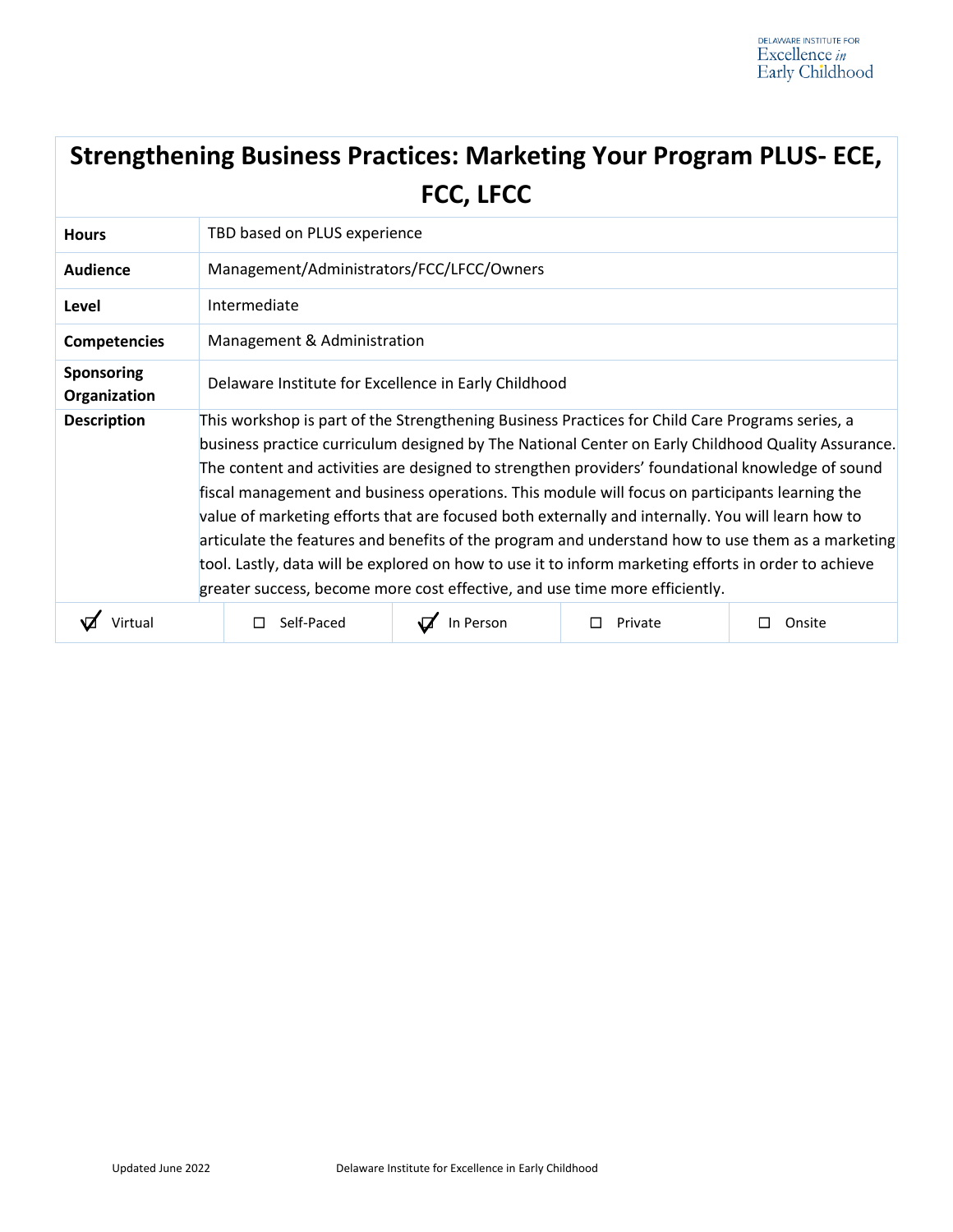# **Strengthening Business Practices: Staff Recruitment and Retention for Center-Based Administrators and Large Family Child Care Providers PLUS**

| <b>Hours</b>                      | TBD based on PLUS experience                                                                          |           |         |        |  |
|-----------------------------------|-------------------------------------------------------------------------------------------------------|-----------|---------|--------|--|
| <b>Audience</b>                   | Management/Administrators/FCC/LFCC/Owners                                                             |           |         |        |  |
| Level                             | Intermediate                                                                                          |           |         |        |  |
| <b>Competencies</b>               | Management & Administration                                                                           |           |         |        |  |
| <b>Sponsoring</b><br>Organization | Delaware Institute for Excellence in Early Childhood                                                  |           |         |        |  |
| <b>Description</b>                | This workshop is part the Strengthening Business Practices for Child Care Programs series, a          |           |         |        |  |
|                                   | business practice curriculum designed by The National Center on Early Childhood Quality Assurance.    |           |         |        |  |
|                                   | The content and activities are designed to strengthen providers' foundational knowledge of sound      |           |         |        |  |
|                                   | fiscal management and business operations. This module will support program leadership to             |           |         |        |  |
|                                   | understand best practices related to recruiting, interviewing, and hiring new employees. This will be |           |         |        |  |
|                                   | done through building an effective orientation plan for new employees, becoming familiar with the     |           |         |        |  |
|                                   | components of a staff handbook, and exploring strategies for providing feedback to employees.         |           |         |        |  |
|                                   | Self-Paced                                                                                            | In Person | Private | Onsite |  |

| <b>Stress and Resilience: Building Core Capabilities</b> |                                                                                                                                                                                                                                                                                                                       |           |         |        |  |  |
|----------------------------------------------------------|-----------------------------------------------------------------------------------------------------------------------------------------------------------------------------------------------------------------------------------------------------------------------------------------------------------------------|-----------|---------|--------|--|--|
| <b>Hours</b>                                             | 2                                                                                                                                                                                                                                                                                                                     |           |         |        |  |  |
| Audience                                                 | All ECE Professionals                                                                                                                                                                                                                                                                                                 |           |         |        |  |  |
| Level                                                    | Introductory                                                                                                                                                                                                                                                                                                          |           |         |        |  |  |
| <b>Competencies</b>                                      | Professionalism                                                                                                                                                                                                                                                                                                       |           |         |        |  |  |
| <b>Sponsoring</b><br>Organization                        | Delaware Institute for Excellence in Early Childhood                                                                                                                                                                                                                                                                  |           |         |        |  |  |
| <b>Description</b>                                       | Stress is real and it can be toxic. We can counter the toxic effects by focusing on what we can<br>control and by building core capabilities. This workshop uses videos and an online game to show us<br>how making the changes we can make offers a positive response to stress and creates stronger<br>communities. |           |         |        |  |  |
| Virtual                                                  | Self-Paced                                                                                                                                                                                                                                                                                                            | In Person | Private | Onsite |  |  |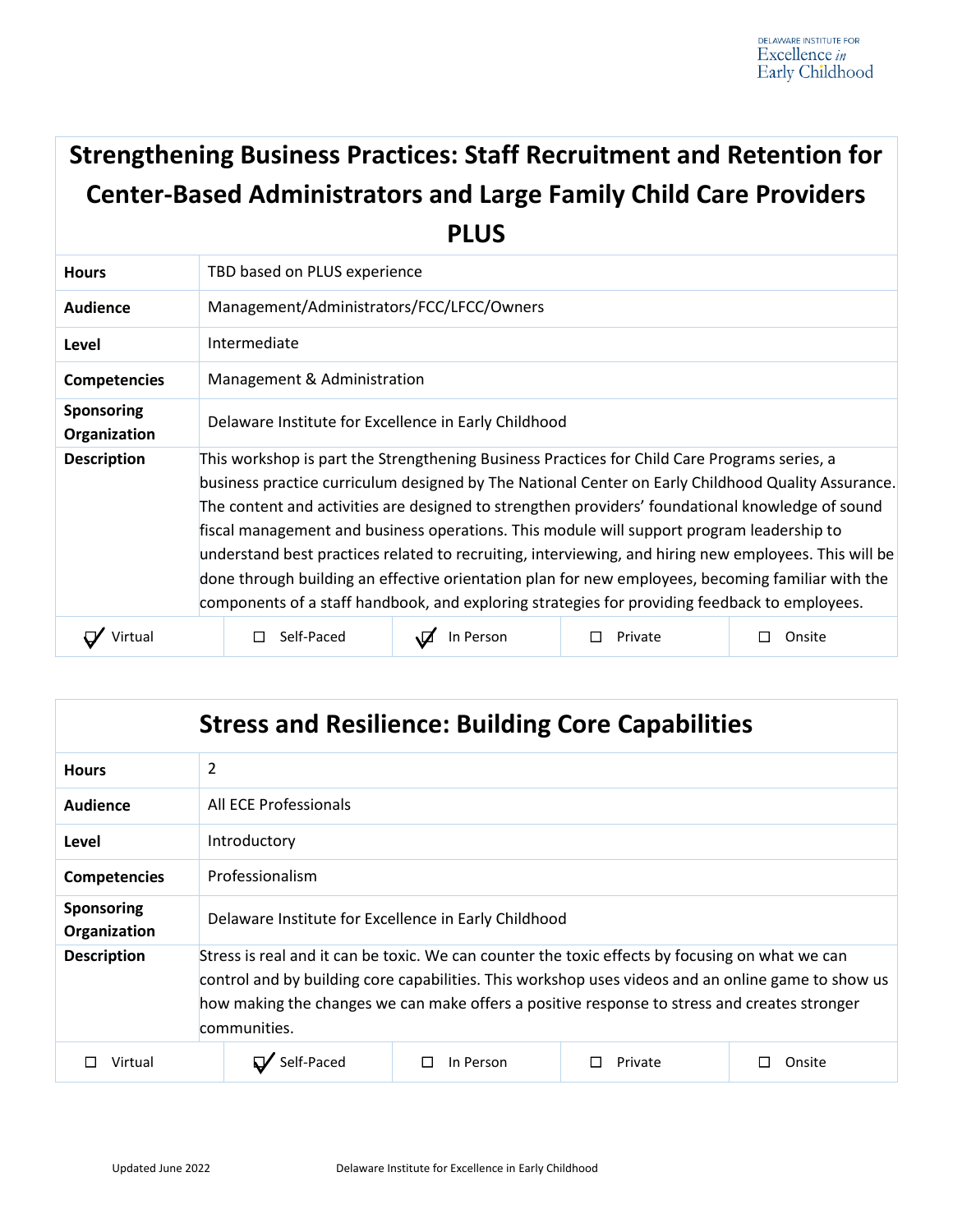|                            | <b>Stronger Together - Beliefs and Values PLUS</b>                                                                                                                                                                                                                                                                                                                                                                                                                                                                                                                                                                                                                                                                                                                                                                                                                                                                                                                                                                                                                                                                                                                                                                                                                                                            |  |  |  |  |
|----------------------------|---------------------------------------------------------------------------------------------------------------------------------------------------------------------------------------------------------------------------------------------------------------------------------------------------------------------------------------------------------------------------------------------------------------------------------------------------------------------------------------------------------------------------------------------------------------------------------------------------------------------------------------------------------------------------------------------------------------------------------------------------------------------------------------------------------------------------------------------------------------------------------------------------------------------------------------------------------------------------------------------------------------------------------------------------------------------------------------------------------------------------------------------------------------------------------------------------------------------------------------------------------------------------------------------------------------|--|--|--|--|
| <b>Hours</b>               | 4                                                                                                                                                                                                                                                                                                                                                                                                                                                                                                                                                                                                                                                                                                                                                                                                                                                                                                                                                                                                                                                                                                                                                                                                                                                                                                             |  |  |  |  |
| <b>Audience</b>            | All ECE Professionals                                                                                                                                                                                                                                                                                                                                                                                                                                                                                                                                                                                                                                                                                                                                                                                                                                                                                                                                                                                                                                                                                                                                                                                                                                                                                         |  |  |  |  |
| Level                      | Intermediate                                                                                                                                                                                                                                                                                                                                                                                                                                                                                                                                                                                                                                                                                                                                                                                                                                                                                                                                                                                                                                                                                                                                                                                                                                                                                                  |  |  |  |  |
| <b>Competencies</b>        | Family/Community                                                                                                                                                                                                                                                                                                                                                                                                                                                                                                                                                                                                                                                                                                                                                                                                                                                                                                                                                                                                                                                                                                                                                                                                                                                                                              |  |  |  |  |
| Sponsoring<br>Organization | Delaware Institute for Excellence in Early Childhood                                                                                                                                                                                                                                                                                                                                                                                                                                                                                                                                                                                                                                                                                                                                                                                                                                                                                                                                                                                                                                                                                                                                                                                                                                                          |  |  |  |  |
| <b>Description</b>         | We believe that forming partnerships with families that are culturally responsive, positive, and<br>strong will lead to happy, healthy, and resilient educators, children, families, and communities. The<br>"Stronger Together" Professional Learning Experience (PLE) dives into attaining the knowledge,<br>attitudes, and practices to strengthen partnerships among families and educators. Throughout<br>these tailored learning and coaching sessions, coaches and educators work together to build<br>understanding, support connections, and reflect on cultural responsiveness. A cornerstone of this<br>PLE is the opportunity for families and educators to reflect and connect side by side in a session<br>where BOTH parties attend. The end result? Educators who feel empowered and empathetic,<br>families who feel supported and understood, and children who feel loved and ready to take on their<br>future. In this pathway of "Stronger Together", we dive into beliefs and values. What past<br>experiences, education, and viewpoints do you have that drive your relationships with families?<br>What influences your interactions? What influences families' interactions? Let's reflect and continue<br>the journey of building understanding, respect, openness, and commitment. |  |  |  |  |
| Virtual                    | In Person<br>Onsite<br>Self-Paced<br>Private<br>п                                                                                                                                                                                                                                                                                                                                                                                                                                                                                                                                                                                                                                                                                                                                                                                                                                                                                                                                                                                                                                                                                                                                                                                                                                                             |  |  |  |  |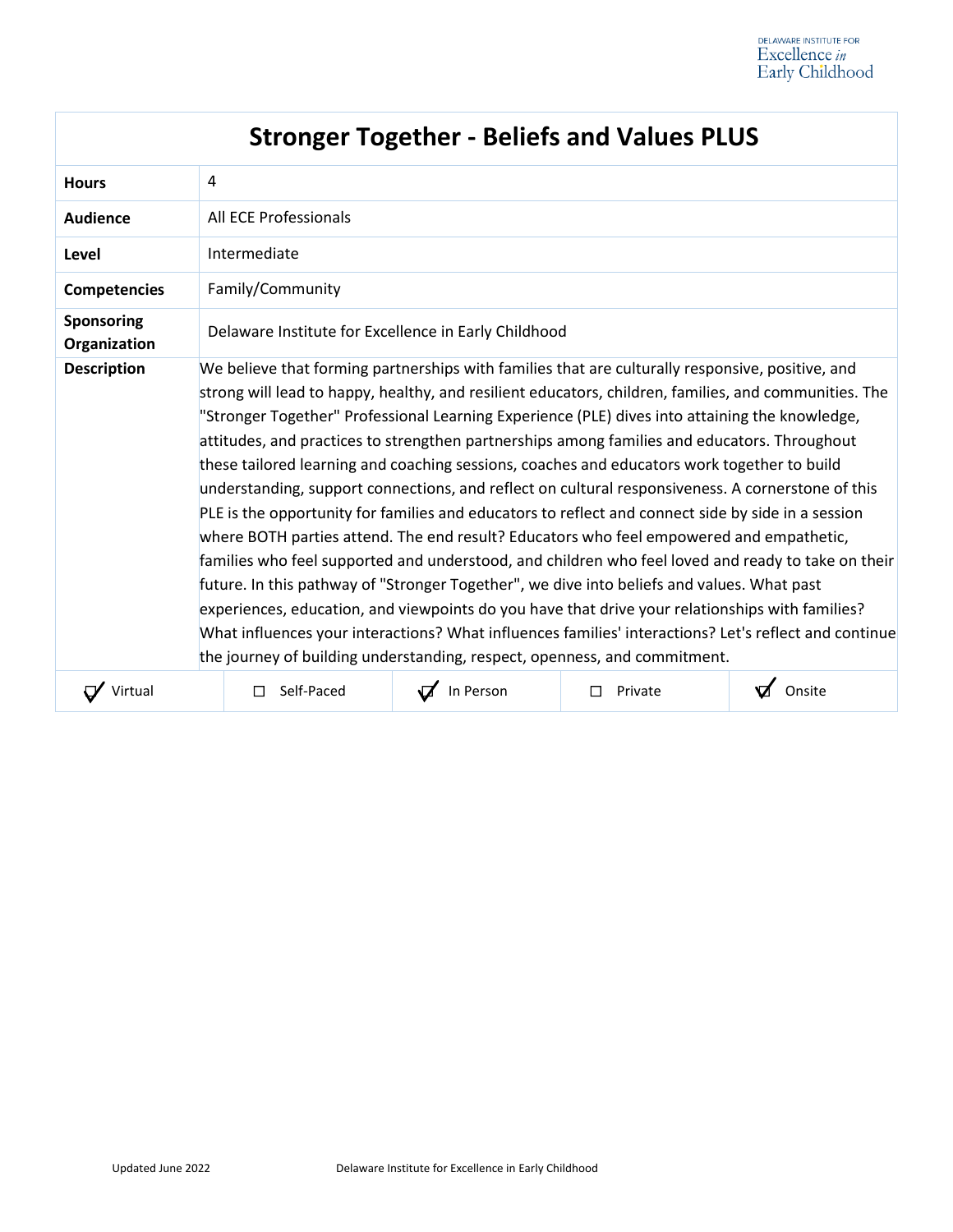| <b>Stronger Together- Getting to Know Your Families</b> |                                                                                                                                                                                                                                                                                                                                                                                                                                                                                                                                                                                                                                                |           |         |        |  |  |  |
|---------------------------------------------------------|------------------------------------------------------------------------------------------------------------------------------------------------------------------------------------------------------------------------------------------------------------------------------------------------------------------------------------------------------------------------------------------------------------------------------------------------------------------------------------------------------------------------------------------------------------------------------------------------------------------------------------------------|-----------|---------|--------|--|--|--|
| <b>Hours</b>                                            | 2                                                                                                                                                                                                                                                                                                                                                                                                                                                                                                                                                                                                                                              |           |         |        |  |  |  |
| Audience                                                | All ECE Professionals                                                                                                                                                                                                                                                                                                                                                                                                                                                                                                                                                                                                                          |           |         |        |  |  |  |
| Level                                                   | Introductory                                                                                                                                                                                                                                                                                                                                                                                                                                                                                                                                                                                                                                   |           |         |        |  |  |  |
| <b>Competencies</b>                                     | Family/Community                                                                                                                                                                                                                                                                                                                                                                                                                                                                                                                                                                                                                               |           |         |        |  |  |  |
| <b>Sponsoring</b><br>Organization                       | Delaware Institute for Excellence in Early Childhood                                                                                                                                                                                                                                                                                                                                                                                                                                                                                                                                                                                           |           |         |        |  |  |  |
| <b>Description</b>                                      | The goal of parent and family engagement is to build strong and effective partnerships with families<br>that can help children and families thrive. In order to build those partnerships, we must first<br>develop relationships with diverse families so that all families feel valued, heard, honored,<br>connected, and successful. We start developing those relationships by listening and learning about<br>the families. In this self-paced workshop you will learn about gathering information about families<br>including hopes, strengths and limitations so that you may partner with them to reach their goals<br>for their child. |           |         |        |  |  |  |
|                                                         | Self-Paced                                                                                                                                                                                                                                                                                                                                                                                                                                                                                                                                                                                                                                     | In Person | Private | Onsite |  |  |  |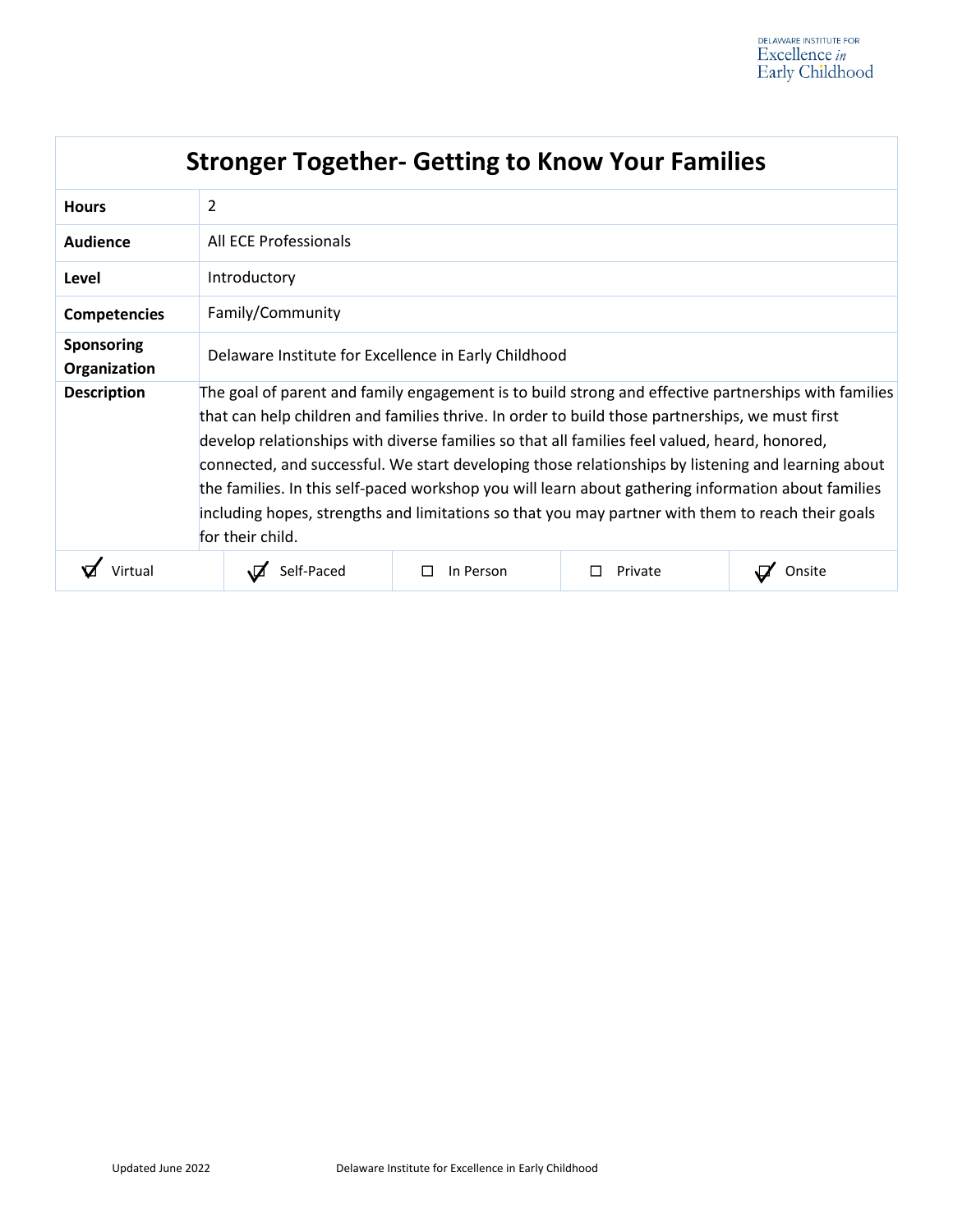| <b>Stronger Together- Practices PLUS</b> |                                                                                                                                                                                                                                                                                                                                                                                                                                                                                                                                                                                                                                                                                                                                                                                                                                                                                                                                   |           |         |        |  |
|------------------------------------------|-----------------------------------------------------------------------------------------------------------------------------------------------------------------------------------------------------------------------------------------------------------------------------------------------------------------------------------------------------------------------------------------------------------------------------------------------------------------------------------------------------------------------------------------------------------------------------------------------------------------------------------------------------------------------------------------------------------------------------------------------------------------------------------------------------------------------------------------------------------------------------------------------------------------------------------|-----------|---------|--------|--|
| <b>Hours</b>                             | 4                                                                                                                                                                                                                                                                                                                                                                                                                                                                                                                                                                                                                                                                                                                                                                                                                                                                                                                                 |           |         |        |  |
| Audience                                 | All ECE Professionals                                                                                                                                                                                                                                                                                                                                                                                                                                                                                                                                                                                                                                                                                                                                                                                                                                                                                                             |           |         |        |  |
| Level                                    | Intermediate                                                                                                                                                                                                                                                                                                                                                                                                                                                                                                                                                                                                                                                                                                                                                                                                                                                                                                                      |           |         |        |  |
| Competencies                             | Family/Community                                                                                                                                                                                                                                                                                                                                                                                                                                                                                                                                                                                                                                                                                                                                                                                                                                                                                                                  |           |         |        |  |
| Sponsoring<br>Organization               | Delaware Institute for Excellence in Early Childhood                                                                                                                                                                                                                                                                                                                                                                                                                                                                                                                                                                                                                                                                                                                                                                                                                                                                              |           |         |        |  |
| <b>Description</b>                       | We believe that forming partnerships with families that are culturally responsive, positive, and<br>strong will lead to happy, healthy, and resilient educators, children, families, and communities. The<br>"Stronger Together" Professional Learning Experience (PLE) dives into attaining the knowledge,<br>attitudes, and practices to strengthen partnerships among families and educators. Throughout<br>these tailored learning and coaching sessions, coaches and educators work together to build<br>understanding, support connections, and reflect on cultural responsiveness. A cornerstone of this<br>PLE is the opportunity for families and educators to reflect and connect side by side in a session<br>where BOTH parties attend. The end result? Educators who feel empowered and empathetic,<br>families who feel supported and understood, and children who feel loved and ready to take on their<br>future. |           |         |        |  |
|                                          | Self-Paced                                                                                                                                                                                                                                                                                                                                                                                                                                                                                                                                                                                                                                                                                                                                                                                                                                                                                                                        | In Person | Private | Onsite |  |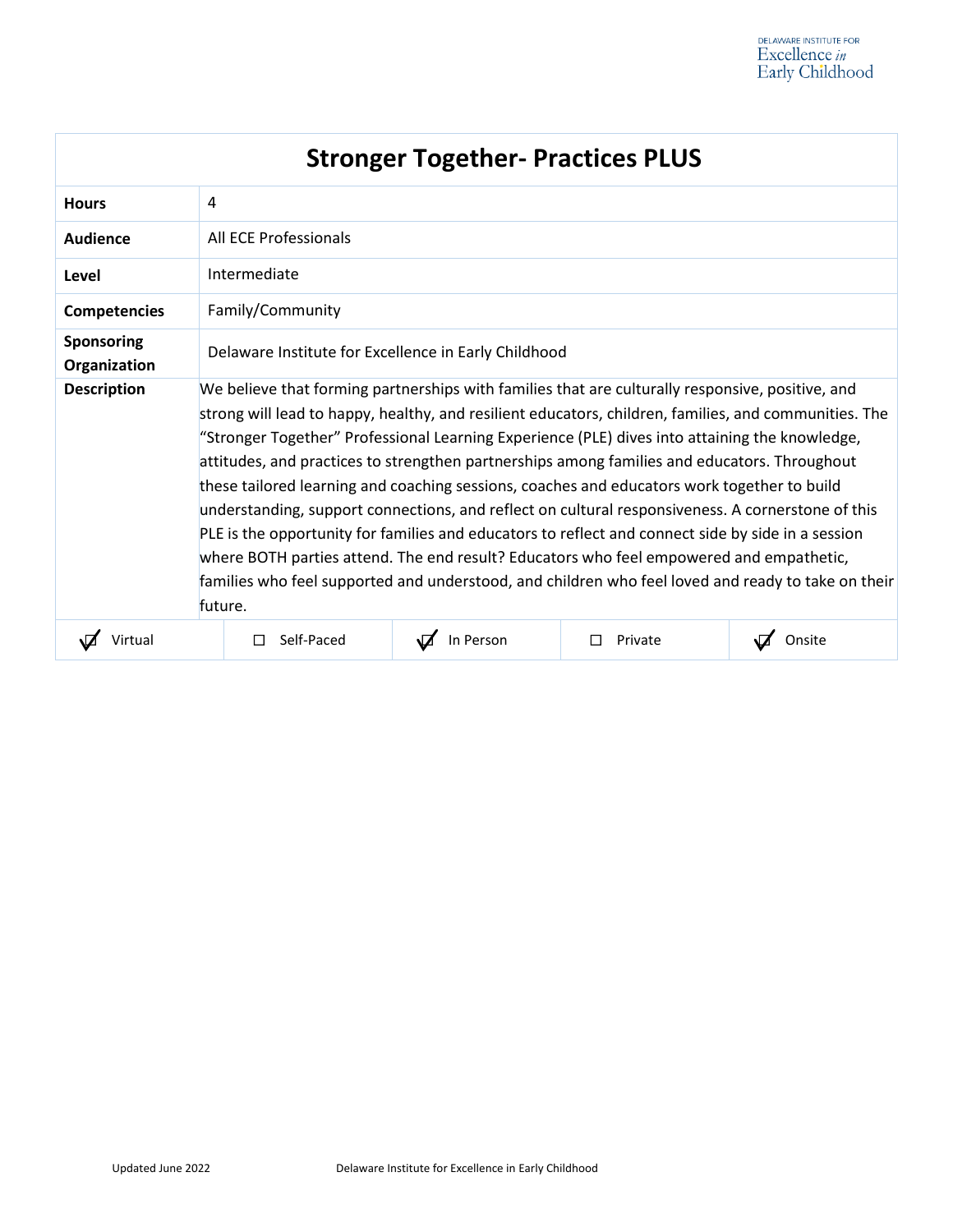|                            |                                                                                                                                                                                                                                                                                                                                                                                                                                                                                                                                                                                                                                                                                                                                                                                                                                                                                                        | <b>Supporting Virtual and Hybrid School-Age</b><br><b>Learning in Family Child Care Programs</b> |              |             |
|----------------------------|--------------------------------------------------------------------------------------------------------------------------------------------------------------------------------------------------------------------------------------------------------------------------------------------------------------------------------------------------------------------------------------------------------------------------------------------------------------------------------------------------------------------------------------------------------------------------------------------------------------------------------------------------------------------------------------------------------------------------------------------------------------------------------------------------------------------------------------------------------------------------------------------------------|--------------------------------------------------------------------------------------------------|--------------|-------------|
| <b>Hours</b>               | $\mathbf{1}$                                                                                                                                                                                                                                                                                                                                                                                                                                                                                                                                                                                                                                                                                                                                                                                                                                                                                           |                                                                                                  |              |             |
| Audience                   | All ECE Professionals                                                                                                                                                                                                                                                                                                                                                                                                                                                                                                                                                                                                                                                                                                                                                                                                                                                                                  |                                                                                                  |              |             |
| Level                      | Introductory                                                                                                                                                                                                                                                                                                                                                                                                                                                                                                                                                                                                                                                                                                                                                                                                                                                                                           |                                                                                                  |              |             |
| <b>Competencies</b>        | Health & Safety                                                                                                                                                                                                                                                                                                                                                                                                                                                                                                                                                                                                                                                                                                                                                                                                                                                                                        |                                                                                                  |              |             |
| Sponsoring<br>Organization | Delaware Institute for Excellence in Early Childhood                                                                                                                                                                                                                                                                                                                                                                                                                                                                                                                                                                                                                                                                                                                                                                                                                                                   |                                                                                                  |              |             |
| <b>Description</b>         | Child care in a family program is unique. The majority of the time, the FCC provider is caring for a<br>small group of children alone, without the help of another adult. In addition to being the only adult<br>in the program, another unique quality of family child care is that it is almost always a multi-age<br>environment, with the FCC provider caring for a group of children of a variety of ages. For these<br>reasons, it is important to consider how to support virtual and hybrid school-age learning in a family<br>child care program. In this session, we will cover the following topics: how to maintain a daily<br>schedule that works for all children, updating the physical environment to meet all children's needs,<br>collaborating with families and schools, managing potential issues, as well as sharing some of the<br>resources that are available to support you. |                                                                                                  |              |             |
| Virtual<br>.Ø              | Self-Paced<br>П                                                                                                                                                                                                                                                                                                                                                                                                                                                                                                                                                                                                                                                                                                                                                                                                                                                                                        | In Person<br>$\Box$                                                                              | Private<br>П | Onsite<br>□ |

# **Teamwork Makes the Dream Work: Supporting Children's Goals in Childcare & at Home**

| <b>Hours</b>                      | 6                                                                                                                                                                                                                                                                                                                                                                                                                                                                                               |           |         |        |
|-----------------------------------|-------------------------------------------------------------------------------------------------------------------------------------------------------------------------------------------------------------------------------------------------------------------------------------------------------------------------------------------------------------------------------------------------------------------------------------------------------------------------------------------------|-----------|---------|--------|
| Audience                          | All ECE Professionals                                                                                                                                                                                                                                                                                                                                                                                                                                                                           |           |         |        |
| Level                             | Intermediate                                                                                                                                                                                                                                                                                                                                                                                                                                                                                    |           |         |        |
| <b>Competencies</b>               | Family/Community                                                                                                                                                                                                                                                                                                                                                                                                                                                                                |           |         |        |
| <b>Sponsoring</b><br>Organization | Delaware Institute for Excellence in Early Childhood                                                                                                                                                                                                                                                                                                                                                                                                                                            |           |         |        |
| <b>Description</b>                | Family child care providers and families have the same goal-to see their children succeed. Knowing<br>this, developing strategies to collaborate and partner with families in support of children's<br>development and learning is ideal. Join us to learn how to use child observations to generate<br>learning goals and design learning plans that support individual children, as well as learn a way to<br>partner with families, in-person and virtually, in support of these same goals. |           |         |        |
|                                   | Self-Paced                                                                                                                                                                                                                                                                                                                                                                                                                                                                                      | In Person | Private | Onsite |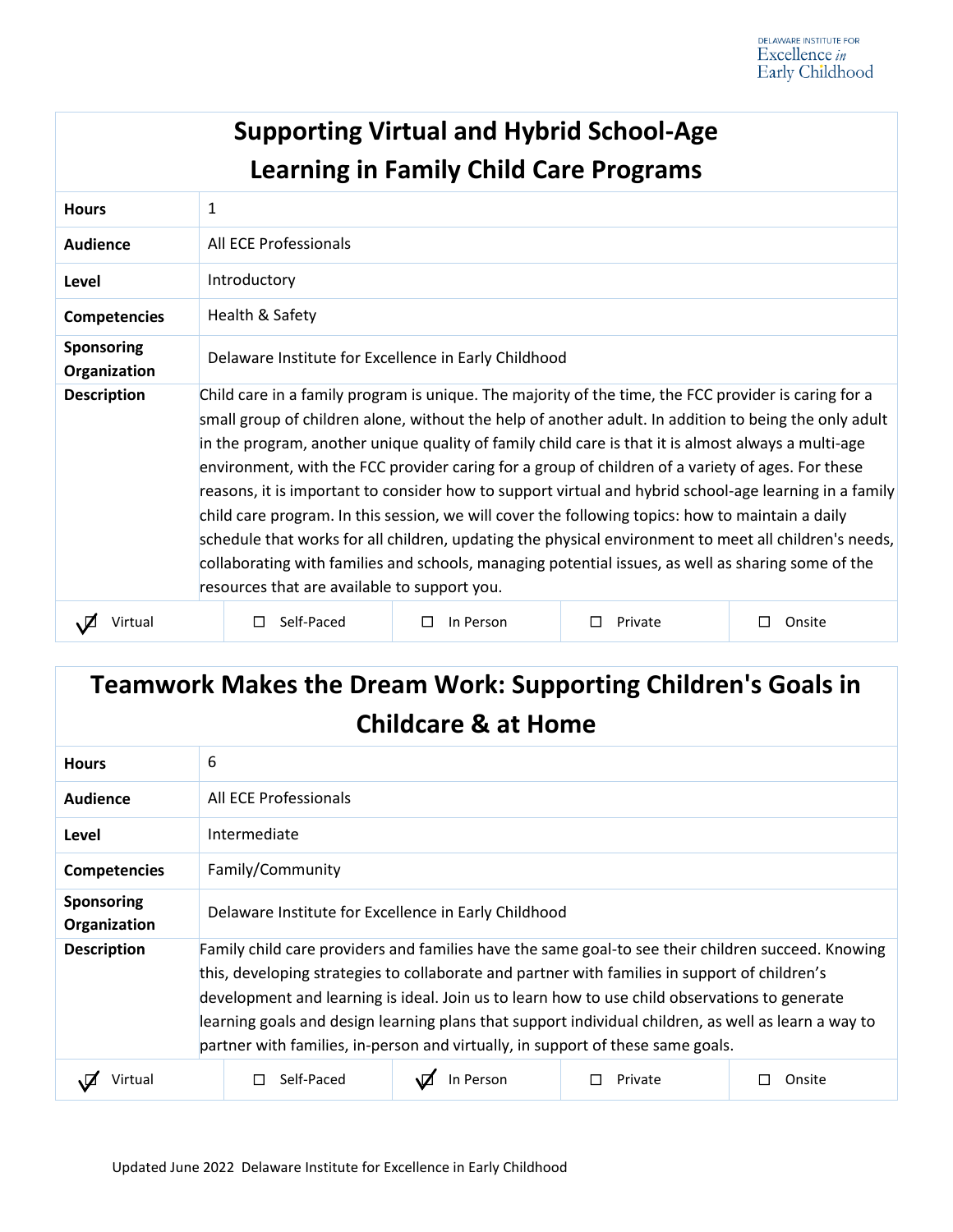# **The Basics: Maintaining Equity (Suspension & Expulsion Prevention)**

| <b>Hours</b>                      | 1.5                                                                                                                                                                                                                                                                                                                                                                                                                                                                                                                                                                                                                                                                   |           |         |        |
|-----------------------------------|-----------------------------------------------------------------------------------------------------------------------------------------------------------------------------------------------------------------------------------------------------------------------------------------------------------------------------------------------------------------------------------------------------------------------------------------------------------------------------------------------------------------------------------------------------------------------------------------------------------------------------------------------------------------------|-----------|---------|--------|
| Audience                          | All ECE Professionals                                                                                                                                                                                                                                                                                                                                                                                                                                                                                                                                                                                                                                                 |           |         |        |
| Level                             | Introductory                                                                                                                                                                                                                                                                                                                                                                                                                                                                                                                                                                                                                                                          |           |         |        |
| <b>Competencies</b>               | Social Emotional                                                                                                                                                                                                                                                                                                                                                                                                                                                                                                                                                                                                                                                      |           |         |        |
| <b>Sponsoring</b><br>Organization | Delaware Institute for Excellence in Early Childhood                                                                                                                                                                                                                                                                                                                                                                                                                                                                                                                                                                                                                  |           |         |        |
| <b>Description</b>                | This training does not count as the required training for DHSS, questions about this requirement<br>should be directed to DHSS at 302.255.9611. This training is NOT the SUSPENSION & EXPULSION<br>TRAINING required by DHSS. Explore the underlying causes of the increasing suspension and<br>expulsion rates in early childhood education and the plan to reduce these instances by<br>implementing effective teaching strategies focused on relationships and environment. This<br>workshop is based on the foundations of the CSEFL pyramid - an "Effective Workforce", "Nurturing<br>and Responsive Relationships', and "High Quality Supportive Environments". |           |         |        |
|                                   | Self-Paced                                                                                                                                                                                                                                                                                                                                                                                                                                                                                                                                                                                                                                                            | In Person | Private | Onsite |

| The Business of Early Childhood: Mission and Vision PLUS |                                                                                                                                                                                                                                                                                                                                |                                  |         |        |
|----------------------------------------------------------|--------------------------------------------------------------------------------------------------------------------------------------------------------------------------------------------------------------------------------------------------------------------------------------------------------------------------------|----------------------------------|---------|--------|
| <b>Hours</b>                                             | TBD based on PLUS experience                                                                                                                                                                                                                                                                                                   |                                  |         |        |
| Audience                                                 |                                                                                                                                                                                                                                                                                                                                | <b>ECE Administrators/Owners</b> |         |        |
| Level                                                    | Intermediate                                                                                                                                                                                                                                                                                                                   |                                  |         |        |
| <b>Competencies</b>                                      | Management & Administration                                                                                                                                                                                                                                                                                                    |                                  |         |        |
| <b>Sponsoring</b><br>Organization                        | Delaware Institute for Excellence in Early Childhood                                                                                                                                                                                                                                                                           |                                  |         |        |
| <b>Description</b>                                       | Your program's mission outlines "what" your program values while the vision sets a path for the<br>future. This workshop will support program leaders to reflect on the core values of their program to<br>build or update their program's mission statement and to reflect on the goals of the future to<br>develop a vision. |                                  |         |        |
| Virtual                                                  | Self-Paced                                                                                                                                                                                                                                                                                                                     | In Person                        | Private | Onsite |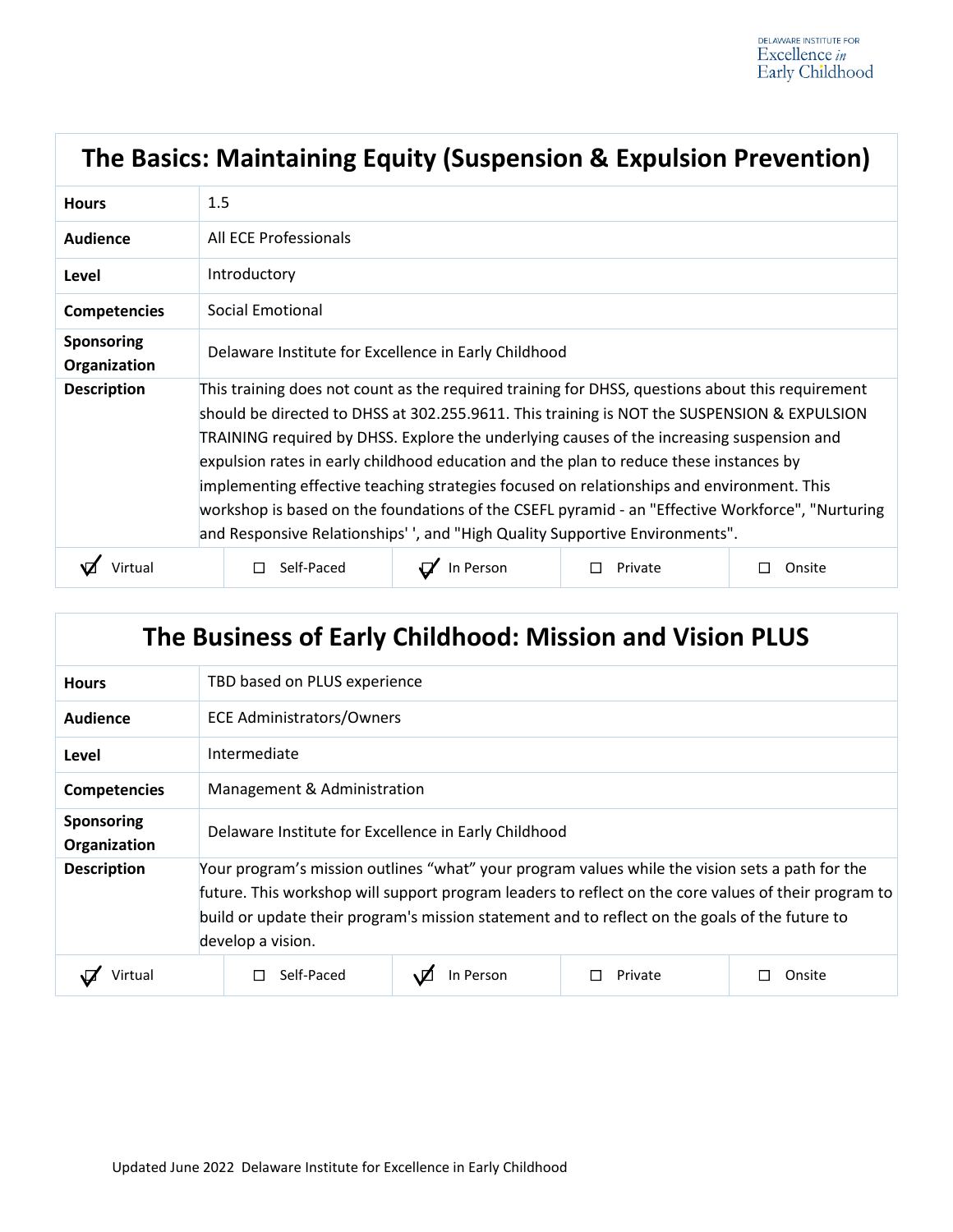|                                   | The Business of Early Childhood: Mission and Vision:                                                                                                                                             | The What, Why and How |         |        |
|-----------------------------------|--------------------------------------------------------------------------------------------------------------------------------------------------------------------------------------------------|-----------------------|---------|--------|
| <b>Hours</b>                      | TBD based on PLUS experience                                                                                                                                                                     |                       |         |        |
| Audience                          | <b>ECE Administrators/Owners</b>                                                                                                                                                                 |                       |         |        |
| Level                             | Intermediate                                                                                                                                                                                     |                       |         |        |
| <b>Competencies</b>               | Management & Administration                                                                                                                                                                      |                       |         |        |
| <b>Sponsoring</b><br>Organization | Delaware Institute for Excellence in Early Childhood                                                                                                                                             |                       |         |        |
| <b>Description</b>                | This workshop will support program leaders to design a program mission statement and program<br>vision statement using core values and the focusing on the features and benefits of the program. |                       |         |        |
| Virtual                           | Self-Paced                                                                                                                                                                                       | In Person             | Private | Onsite |

| The Business of Early Childhood:<br><b>Your Purpose, Passion and Position as a Leader PLUS</b> |                                                                                                                                                                                                                                                                                                                                                                                                                                                                                                                                                                                                                                                                           |           |         |        |
|------------------------------------------------------------------------------------------------|---------------------------------------------------------------------------------------------------------------------------------------------------------------------------------------------------------------------------------------------------------------------------------------------------------------------------------------------------------------------------------------------------------------------------------------------------------------------------------------------------------------------------------------------------------------------------------------------------------------------------------------------------------------------------|-----------|---------|--------|
| <b>Hours</b>                                                                                   | TBD based on PLUS experience                                                                                                                                                                                                                                                                                                                                                                                                                                                                                                                                                                                                                                              |           |         |        |
| Audience                                                                                       | <b>ECE Administrators/Owners</b>                                                                                                                                                                                                                                                                                                                                                                                                                                                                                                                                                                                                                                          |           |         |        |
| Level                                                                                          | Intermediate                                                                                                                                                                                                                                                                                                                                                                                                                                                                                                                                                                                                                                                              |           |         |        |
| <b>Competencies</b>                                                                            | Management & Administration                                                                                                                                                                                                                                                                                                                                                                                                                                                                                                                                                                                                                                               |           |         |        |
| <b>Sponsoring</b><br>Organization                                                              | Delaware Institute for Excellence in Early Childhood                                                                                                                                                                                                                                                                                                                                                                                                                                                                                                                                                                                                                      |           |         |        |
| <b>Description</b>                                                                             | As an early childhood program leader, you are the one with the most impact on the quality of your<br>program. Creating a climate for quality starts with understanding yourself as a leader and<br>possessing a vision for your leadership. Ask yourself, "Who am I? What do I do? Why do I do it?"<br>This workshop explores your passion, purpose, and position as a leader in the business of early<br>childhood. You will engage in self-reflection to harness your self-awareness and affirm your passion,<br>explore your core values to determine your purpose, and develop your vision of leadership to<br>strengthen your position as an early childhood leader. |           |         |        |
| Virtual                                                                                        | Self-Paced                                                                                                                                                                                                                                                                                                                                                                                                                                                                                                                                                                                                                                                                | In Person | Private | Onsite |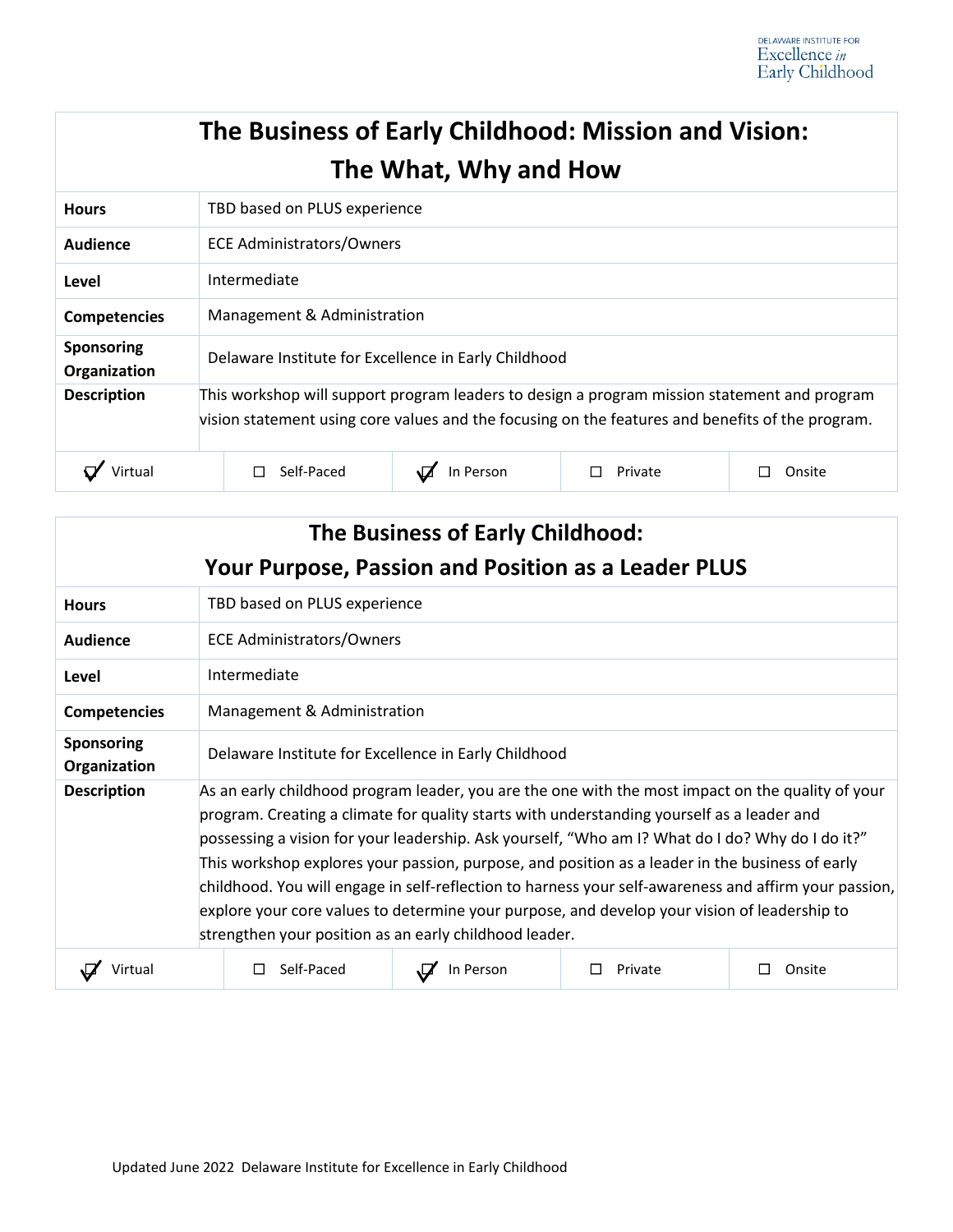#### **The Business of Early Childhood:**

**Your Influence, as a Leader, in Creating a Great Place to Work PLUS**

| <b>Hours</b>                      | 14                                                                                                                                                                                                                                                                                                                                                                                                                                                                                                                                                                                                                                                                                                                                                                                                                                                                                                                    |           |         |        |
|-----------------------------------|-----------------------------------------------------------------------------------------------------------------------------------------------------------------------------------------------------------------------------------------------------------------------------------------------------------------------------------------------------------------------------------------------------------------------------------------------------------------------------------------------------------------------------------------------------------------------------------------------------------------------------------------------------------------------------------------------------------------------------------------------------------------------------------------------------------------------------------------------------------------------------------------------------------------------|-----------|---------|--------|
| Audience                          | <b>ECE Administrators/Owners</b>                                                                                                                                                                                                                                                                                                                                                                                                                                                                                                                                                                                                                                                                                                                                                                                                                                                                                      |           |         |        |
| Level                             | Intermediate                                                                                                                                                                                                                                                                                                                                                                                                                                                                                                                                                                                                                                                                                                                                                                                                                                                                                                          |           |         |        |
| <b>Competencies</b>               | Management & Administration                                                                                                                                                                                                                                                                                                                                                                                                                                                                                                                                                                                                                                                                                                                                                                                                                                                                                           |           |         |        |
| <b>Sponsoring</b><br>Organization | Delaware Institute for Excellence in Early Childhood                                                                                                                                                                                                                                                                                                                                                                                                                                                                                                                                                                                                                                                                                                                                                                                                                                                                  |           |         |        |
| <b>Description</b>                | Administrators of early childhood programs frequently have a general sense of how things are doing<br>at their center, but they lack detailed information on which aspects of the program contribute to<br>those feelings. This professional learning experience examines how 10 dimensions of the<br>organizational environment influence employees' quality of life at work. You'll learn how to<br>examine the organizational climate of your program, consider the unique role perspective plays in<br>molding work attitudes and behavior, and adopt specific techniques that will help you build a great<br>place to work through thought-provoking questions and engaging experiences. All registrants in this<br>series will receive the book, "A Great Place to Work" as a resource for the workshop and GREs.<br>Additional Information: This is a three-month-long professional learning experience (PLE). |           |         |        |
| Virtual                           | Self-Paced                                                                                                                                                                                                                                                                                                                                                                                                                                                                                                                                                                                                                                                                                                                                                                                                                                                                                                            | In Person | Private | Onsite |

| The Fundamentals of Individualized Education Plans (IEPs) |                                                                                                                                                                                                                                                                                                                                |           |         |        |
|-----------------------------------------------------------|--------------------------------------------------------------------------------------------------------------------------------------------------------------------------------------------------------------------------------------------------------------------------------------------------------------------------------|-----------|---------|--------|
| <b>Hours</b>                                              | 3                                                                                                                                                                                                                                                                                                                              |           |         |        |
| Audience                                                  | All ECE Professionals                                                                                                                                                                                                                                                                                                          |           |         |        |
| Level                                                     | Introductory                                                                                                                                                                                                                                                                                                                   |           |         |        |
| <b>Competencies</b>                                       | Environment & Curriculum                                                                                                                                                                                                                                                                                                       |           |         |        |
| <b>Sponsoring</b><br>Organization                         | Delaware Institute for Excellence in Early Childhood                                                                                                                                                                                                                                                                           |           |         |        |
| <b>Description</b>                                        | How do you feel when a child with an IEP enters your classroom? Do you know what to do if you<br>think one of your students needs to be evaluated? Individualized Education Plan (IEPs) and their<br>processes can be confusing. Learn about common language, the various components of an IEP, and<br>your role as a teacher. |           |         |        |
| Virtual                                                   | Self-Paced                                                                                                                                                                                                                                                                                                                     | In Person | Private | Onsite |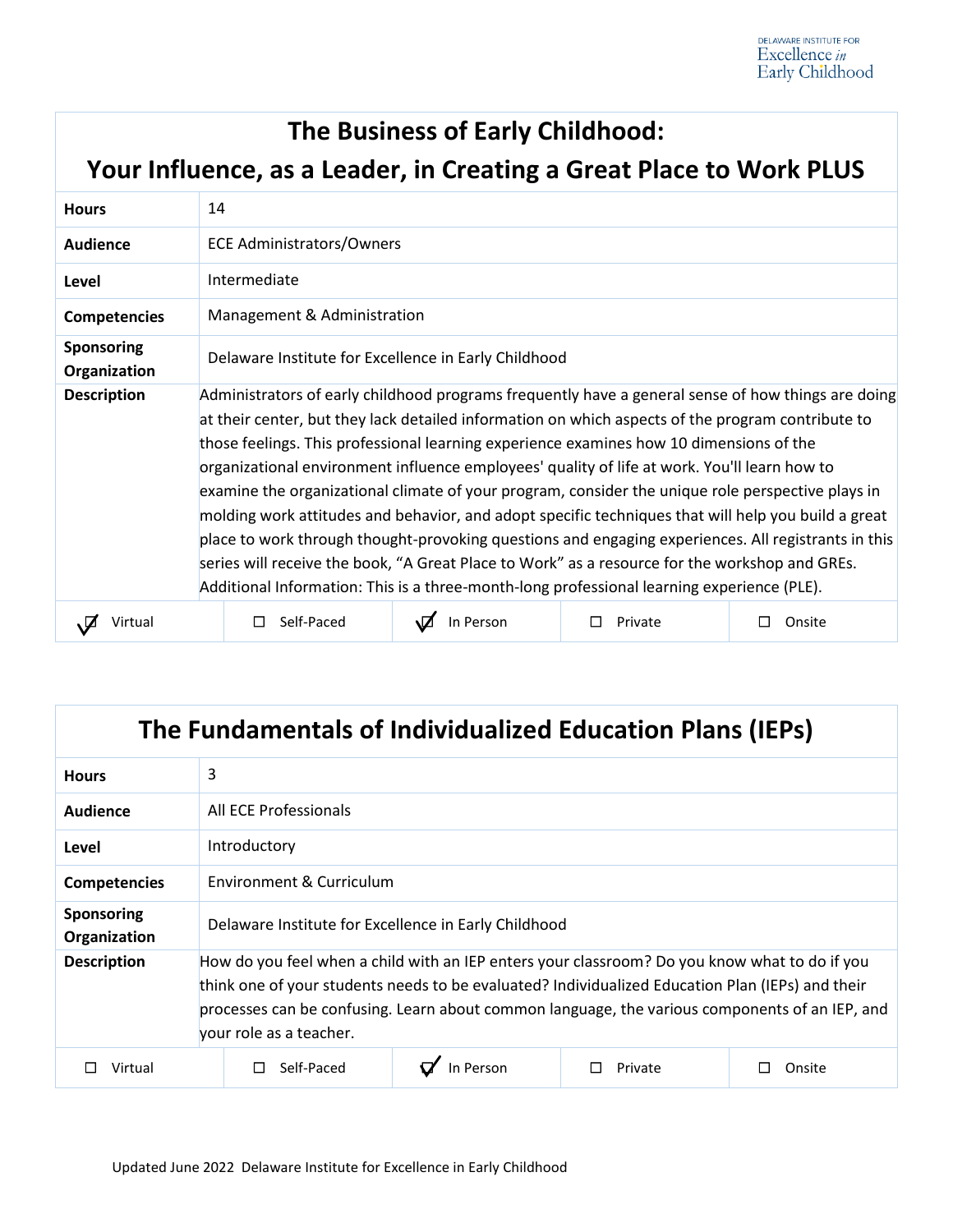#### **The Role of Play in Any Setting Hours** 2 **Audience** All ECE Professionals **Level** Introductory **Competencies** Environment & Curriculum **Sponsoring Organization** Delaware Institute for Excellence in Early Childhood **Description** Play is the way children learn. Play with imagination is a powerful tool for relieving stress and building resilience skills by providing opportunities to create nurturing relationships, strengthen core life skills and reduce stress. The use of videos and support documentation gives participants the guidance to plan dramatic play learning areas that provide children opportunities for meaningful play. ☐ Virtual ☐ Self-Paced ☐ In Person ☐ Private ☐ Onsite

| The Wonder of Outdoor Learning PLUS |                                                                                                                                                                                                                                                                                                                                                                                                                                                                                                                                                                                                                                                                                          |           |         |  |
|-------------------------------------|------------------------------------------------------------------------------------------------------------------------------------------------------------------------------------------------------------------------------------------------------------------------------------------------------------------------------------------------------------------------------------------------------------------------------------------------------------------------------------------------------------------------------------------------------------------------------------------------------------------------------------------------------------------------------------------|-----------|---------|--|
| <b>Hours</b>                        | 10                                                                                                                                                                                                                                                                                                                                                                                                                                                                                                                                                                                                                                                                                       |           |         |  |
| Audience                            | All ECE Professionals                                                                                                                                                                                                                                                                                                                                                                                                                                                                                                                                                                                                                                                                    |           |         |  |
| Level                               | Intermediate                                                                                                                                                                                                                                                                                                                                                                                                                                                                                                                                                                                                                                                                             |           |         |  |
| <b>Competencies</b>                 | Environment & Curriculum                                                                                                                                                                                                                                                                                                                                                                                                                                                                                                                                                                                                                                                                 |           |         |  |
| Sponsoring<br>Organization          | Delaware Institute for Excellence in Early Childhood                                                                                                                                                                                                                                                                                                                                                                                                                                                                                                                                                                                                                                     |           |         |  |
| <b>Description</b>                  | When we recall our childhood, we imagine time spent outdoors: rope swinging over a creek, carving<br>out waterways in wet sand, constructing forts, munching on fruit from Grandma's garden, bundling<br>up for time spent in the deep snow, or even playing imaginary games in empty city lots. How can we<br>create some of this same magic for children in our care? This workshop, with follow up small group<br>coaching, explores real life experiences in developing innovative, engaging, extraordinary outdoor<br>play areas for children. Learn how others have developed wonder, imagination, discovery through<br>experiences with nature, art, sensory experience and more. |           |         |  |
|                                     | Self-Paced                                                                                                                                                                                                                                                                                                                                                                                                                                                                                                                                                                                                                                                                               | In Person | Private |  |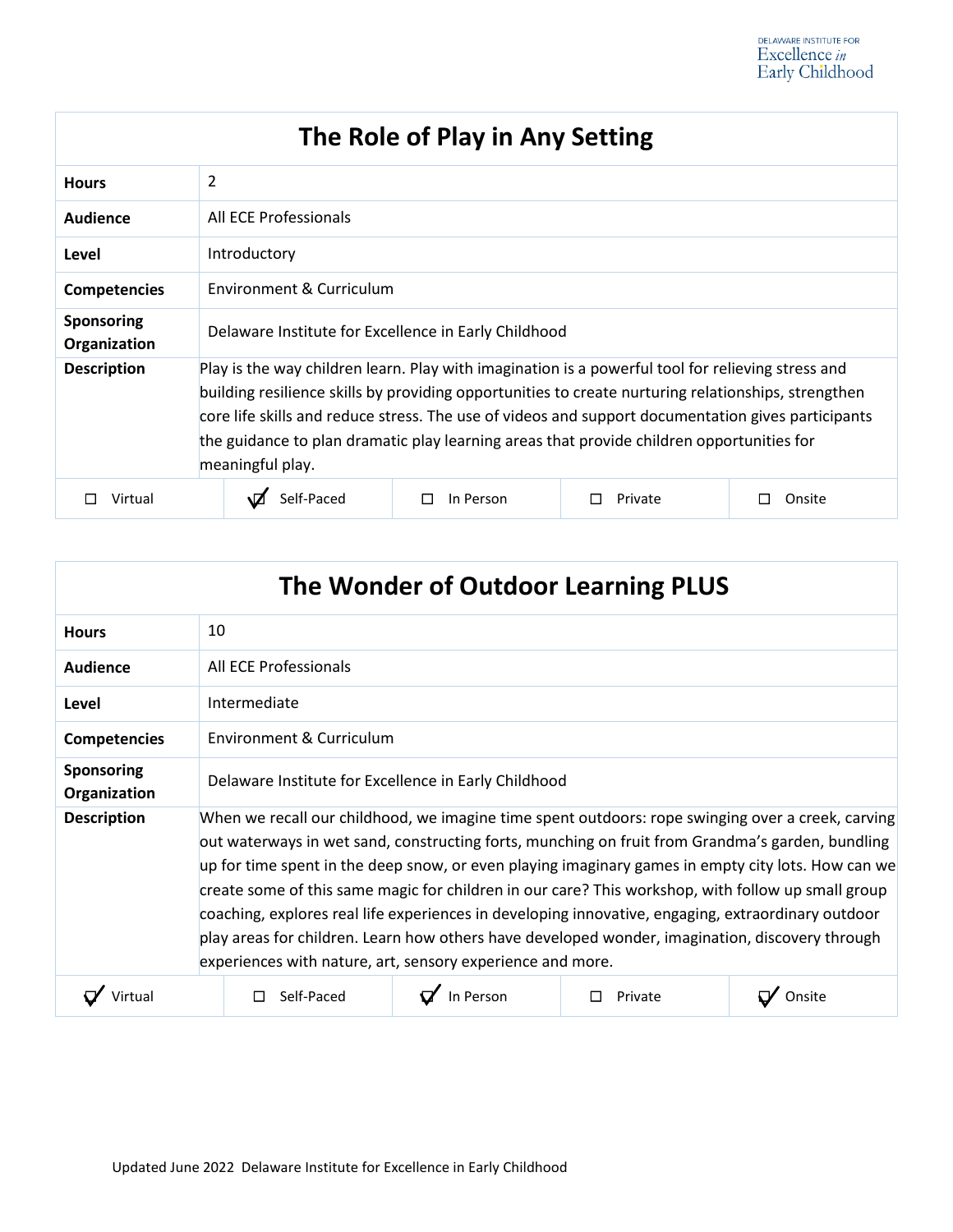| <b>Transitions: Emotions in Motion PLUS</b> |                                                                                                                                                                                                                                                                                                                                                                                                                                                                                                                                                                                                                                                                                                  |           |         |        |
|---------------------------------------------|--------------------------------------------------------------------------------------------------------------------------------------------------------------------------------------------------------------------------------------------------------------------------------------------------------------------------------------------------------------------------------------------------------------------------------------------------------------------------------------------------------------------------------------------------------------------------------------------------------------------------------------------------------------------------------------------------|-----------|---------|--------|
| <b>Hours</b>                                | 5                                                                                                                                                                                                                                                                                                                                                                                                                                                                                                                                                                                                                                                                                                |           |         |        |
| Audience                                    | All ECE Professionals                                                                                                                                                                                                                                                                                                                                                                                                                                                                                                                                                                                                                                                                            |           |         |        |
| Level                                       | Intermediate                                                                                                                                                                                                                                                                                                                                                                                                                                                                                                                                                                                                                                                                                     |           |         |        |
| <b>Competencies</b>                         | Child Development                                                                                                                                                                                                                                                                                                                                                                                                                                                                                                                                                                                                                                                                                |           |         |        |
| <b>Sponsoring</b><br>Organization           | Delaware Institute for Excellence in Early Childhood                                                                                                                                                                                                                                                                                                                                                                                                                                                                                                                                                                                                                                             |           |         |        |
| <b>Description</b>                          | Transitions for children involve more than moving from activity to activity. Even when changes are<br>positive, switching focus and context can generate stress. It disrupts the sense of order and balance<br>our brain desires. This workshop examines procedures and habits that support staff, children and<br>families in seeing transitions as a natural part of daily life. The goal is to provide children with long-<br>term skills for navigating changes and adjustments throughout the day. This course includes content<br>from the CHILD tool. Requirements of this course: Ability to receive email. Ability to participate in<br>Live Zoom sessions. Ability to download a file. |           |         |        |
| Virtua                                      | Self-Paced<br>П                                                                                                                                                                                                                                                                                                                                                                                                                                                                                                                                                                                                                                                                                  | In Person | Private | Onsite |

| <b>Understanding Children's Behavior as Communication</b> |                                                                                                                                                                                                                                         |           |         |  |
|-----------------------------------------------------------|-----------------------------------------------------------------------------------------------------------------------------------------------------------------------------------------------------------------------------------------|-----------|---------|--|
| <b>Hours</b>                                              | 3                                                                                                                                                                                                                                       |           |         |  |
| Audience                                                  | All ECE Professionals                                                                                                                                                                                                                   |           |         |  |
| Level                                                     | Introductory                                                                                                                                                                                                                            |           |         |  |
| <b>Competencies</b>                                       | Social Emotional                                                                                                                                                                                                                        |           |         |  |
| Sponsoring<br>Organization                                | Delaware Institute for Excellence in Early Childhood                                                                                                                                                                                    |           |         |  |
| <b>Description</b>                                        | "This module focuses on ways that early childhood educators can partner with families to<br>understand and respond to children's behavior as communication. This module is for educators<br>working with children from birth to age 5." |           |         |  |
|                                                           | Self-Paced                                                                                                                                                                                                                              | In Person | Private |  |